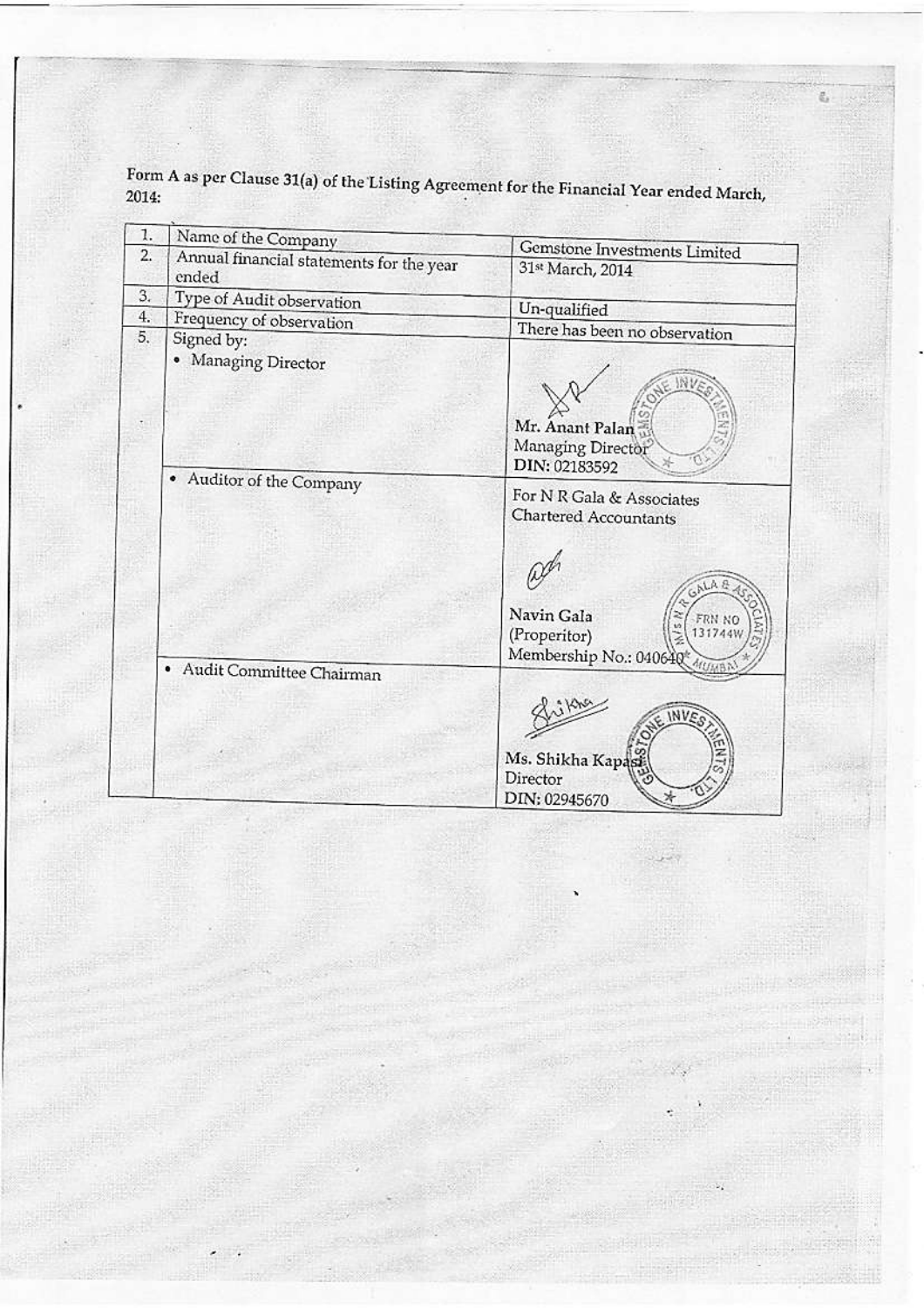# ANNUAL REPORT 2013-2014



# GEMSTONE INVESTMENTS LIMITED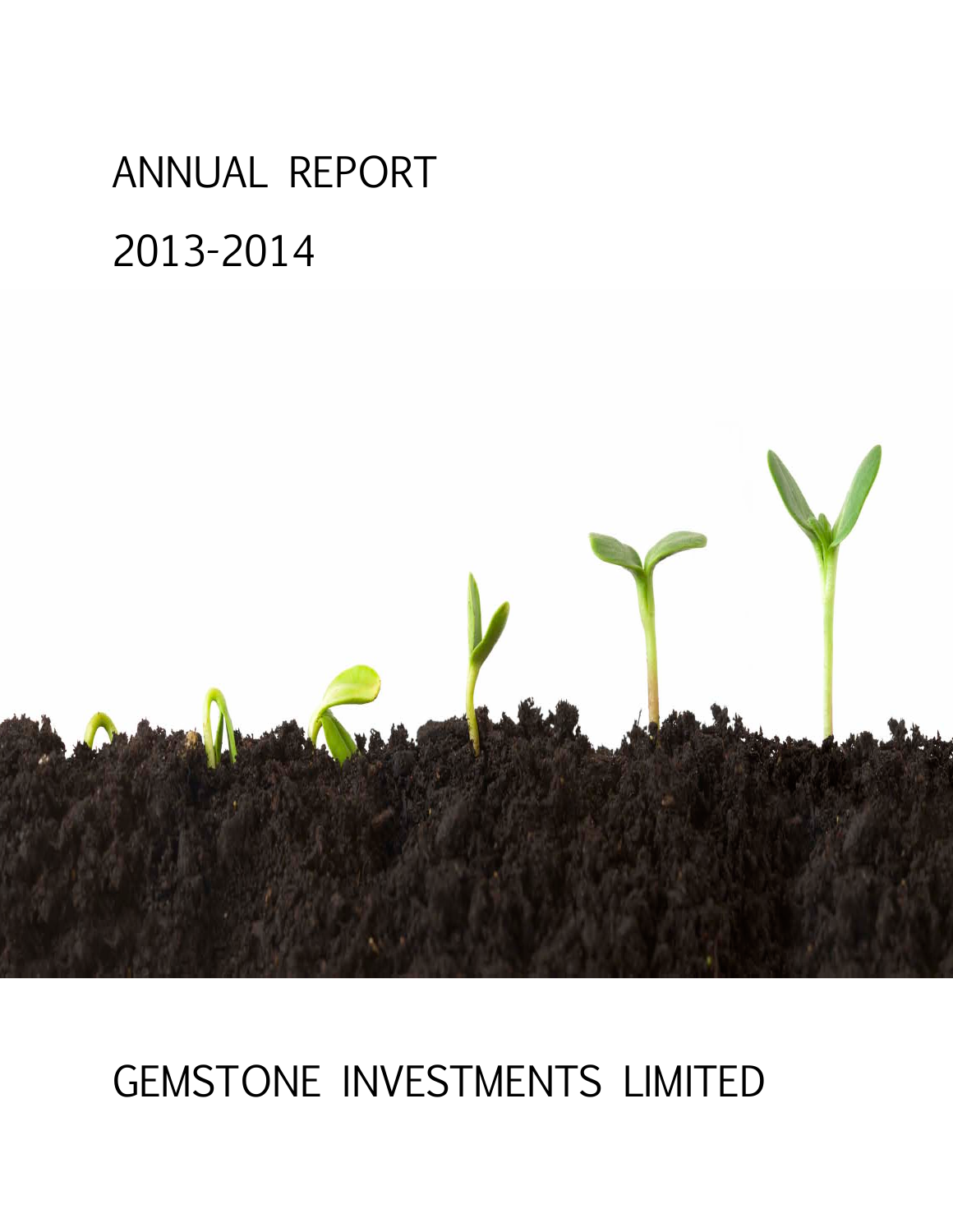#### **GEMSTONE INVESTMENTS LIMITED**

CIN: L65990MH1994PLC081749

**Registered Office: Room No. 105, 1st Floor, Shradhanand Building, 274 Samuel Street, Masjid Bunder, Mumbai 400003**. *Tel: 022-65102060. E-mail[: gemstoneltd@gmail.com](mailto:gemstoneltd@gmail.com)*

# **NOTICE**

Notice is hereby given that the 20<sup>th</sup> Annual General Meeting of the Members of Gemstone **Investments Limited** will be held on the 30<sup>th</sup> day of September, 2014 at the Registered office of the Company situated at Room No. 105, 1st Floor, Shradhanand Building, 274 Samuel Street, Masjid Bunder, Mumbai- 400 003 at 9.30 am, to transact the following businesses:

#### **ORDINARY BUSINESS:**

#### **Item No. 1:**

To Consider and adopt the Audited Balance Sheet as at 31st March, 2014 and Profit and Loss account for the year ended on that date together with Reports of the Board of Directors and Auditors thereon**.** 

#### **Item No. 2:**

To appoint a Director in place of Mr. Rohan Barot (DIN: 06416269) who retires by rotation and being eligible, offers himself for re-appointment.

#### **Item No.3:**

To Consider and if thought fit, to pass with or without modification (s), the following resolution as an **Ordinary Resolution:**

**"RESOLVED THAT** pursuant to the provisions of section 139(2) of the Companies Act, 2013 read with the Companies (Audit and Auditors) Rules, 2014 and pursuant to the recommendations of the Audit Committee, M**/s. N. R. Gala & Associates**, Chartered Accountants, Mumbai (Firm Reg. No: 131744W) be and is hereby appointed as the Statutory Auditors of the Company to hold office for term of 5 years from the conclusion of this Annual General Meeting till the conclusion of the 25<sup>th</sup> Annual General Meeting, subject to ratification by the members at every Annual General Meeting to be held during the period on such remuneration as may be determined by the Board of Directors of the Company.

**RESOLVED FURTHER THAT** any of the Directors of the Company be and are hereby authorized to do all such acts, deeds and things which are necessary to give effect to the aforesaid resolution."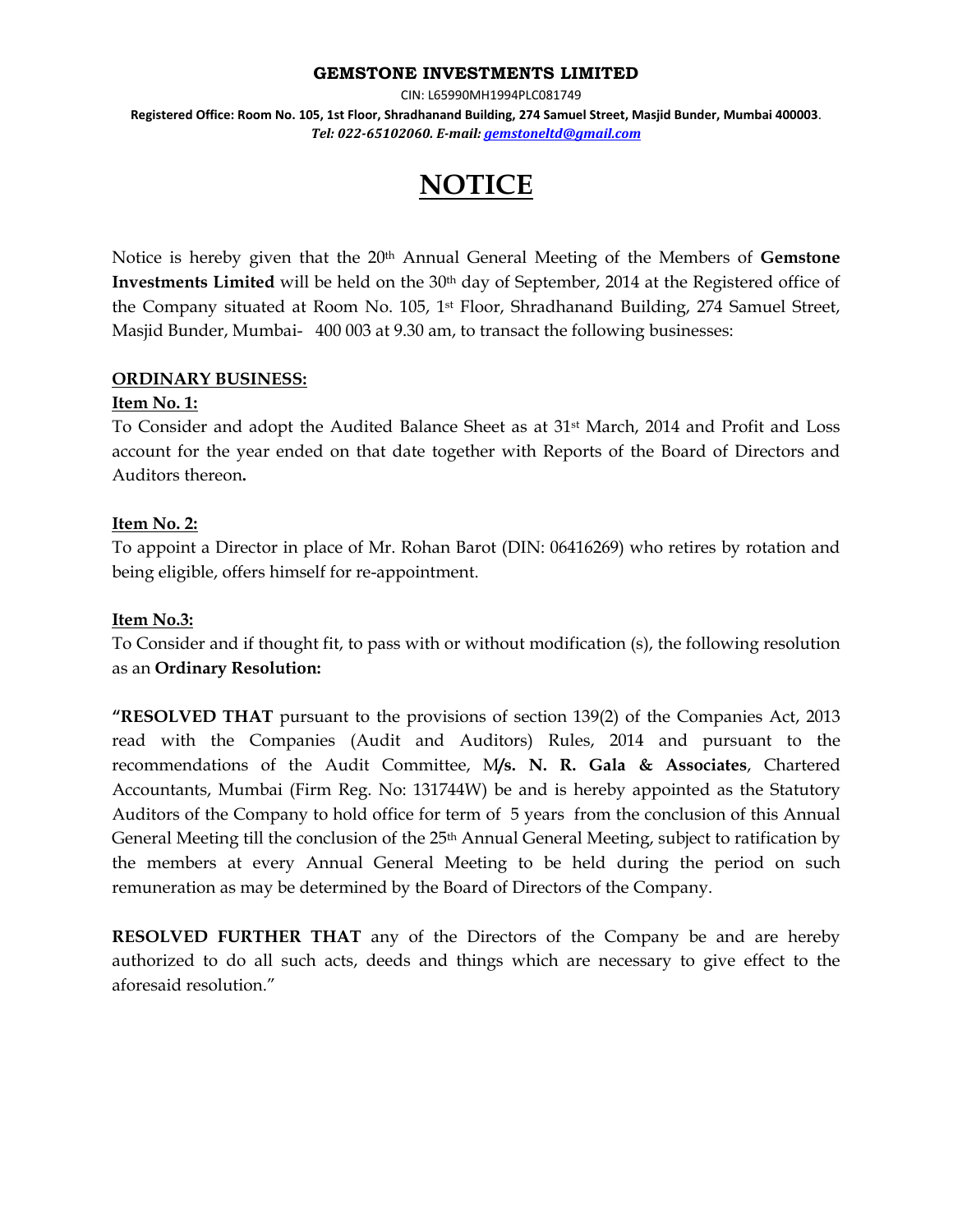#### **SPECIAL BUSINESS:**

#### **Item No.4**:

To consider and, if thought fit, to pass the following resolution which will be proposed as an Ordinary resolution:

**"RESOLVED THAT** Mr. Devendrakumar Shantilal Shah (DIN: 03467426) in respect of whom a notice under Section 160 of the Companies Act, 2013 and as per Rule 13 of the Companies (Appointment and Qualification of Directors) Rules,2014 has been received from a Member of the Company, proposing his candidature to the Office of Director, be and is hereby appointed as a Director of the Company, as per the Section 152 and other applicable provisions, if any, of the Companies Act, 2013 ('the Act') and the Rules made thereunder, whose office is liable to retire by rotation.

**RESOLVED FURTHER THAT** any of the Directors of the Company be and are hereby authorized to do all such acts, deeds and things which are necessary to give effect to the aforesaid resolution.**"** 

#### **Item No.5**:

To consider and, if thought fit, to pass the following resolution which will be proposed as an Ordinary Resolution:

**"RESOLVED THAT** Mr. Muljibhai Chheda Shah (DIN: 000000) in respect of whom a notice under Section 160 of the Companies Act, 2013 and as per Rule 13 of the Companies (Appointment and Qualification of Directors) Rules,2014 has been received from a Member of the Company, proposing his candidature to the Office of Director, be and is hereby appointed as a Director of the Company, as per the Section 152 and other applicable provisions, if any, of the Companies Act, 2013 ('the Act') and the Rules made thereunder, whose office is liable to retire by rotation.

**RESOLVED FURTHER THAT** any of the Directors of the Company be and are hereby authorized to do all such acts, deeds and things which are necessary to give effect to the aforesaid resolution.**"** 

#### **Item No.6**:

To consider and, if thought fit, to pass the following resolution which will be proposed as an Ordinary resolution:

**"RESOLVED THAT** pursuant to the provisions of Sections 149, 152 and other applicable provisions, if any, of the Companies Act, 2013 ('the Act') and the Rules made thereunder, read with Schedule IV to the Act, as amended from time to time, Mr. Hitesh Dave (DIN No. 03296067), a Non-Executive Director of the Company, who has submitted a declaration that he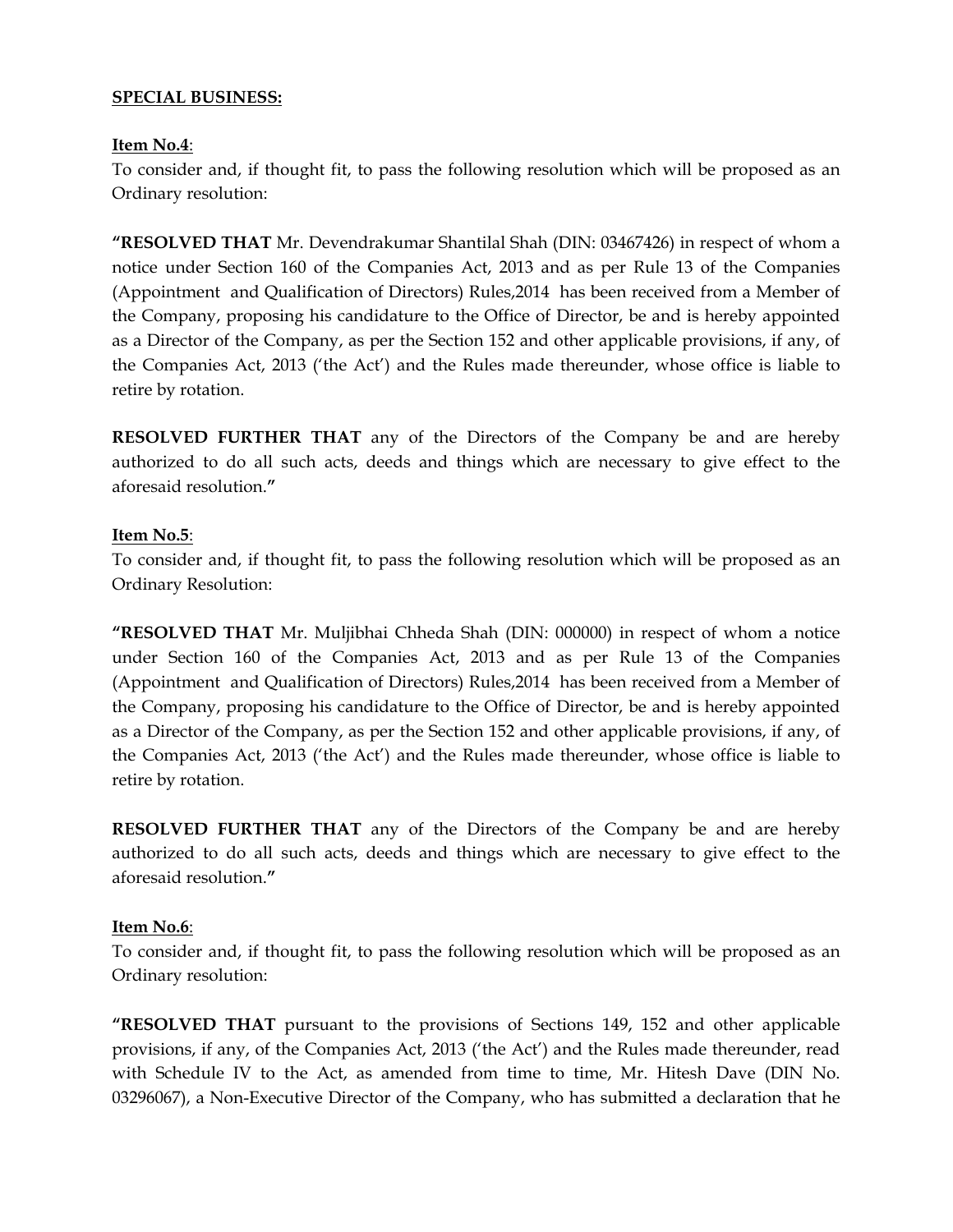meets the criteria for independence as provided in Section 149(6) of the Act and who is eligible for appointment, be and is hereby appointed as an Independent Director of the Company with effect from 1<sup>st</sup> October, 2014 up to 30<sup>th</sup> September, 2019.

**RESOLVED FURTHER THAT** any of the Directors of the Company be and are hereby authorized to do all such acts, deeds and things which are necessary to give effect to the aforesaid resolution.**"** 

#### **Item No.7**:

To consider and, if thought fit, to pass the following resolution which will be proposed as an Ordinary resolution:

**"RESOLVED THAT** pursuant to the provisions of Sections 149, 152 and other applicable provisions, if any, of the Companies Act, 2013 ('the Act') and the Rules made thereunder, read with Schedule IV to the Act, as amended from time to time, Mrs. Shikha Kapasi (DIN No. 02945670), a Non-Executive Director of the Company, who has submitted a declaration that she meets the criteria for independence as provided in Section 149(6) of the Act and who is eligible for appointment, be and is hereby appointed as an Independent Director of the Company with effect from 1st October , 2014 up to 30th September, 2019.

**RESOLVED FURTHER THAT** any of the Directors of the Company be and are hereby authorized to do all such acts, deeds and things which are necessary to give effect to the aforesaid resolution.**"** 

#### **Item No.8**:

To consider and, if thought fit, to pass the following resolution which will be proposed as an Ordinary resolution:

**"RESOLVED THAT** pursuant to the provisions of Sections 149, 152 and other applicable provisions, if any, of the Companies Act, 2013 ('the Act') and the Rules made thereunder, read with Schedule IV to the Act, as amended from time to time, Mr. Mahendra C. Dave (DIN No. 06418511), a Non-Executive Director of the Company, who has submitted a declaration that he meets the criteria for independence as provided in Section 149(6) of the Act and who is eligible for appointment, be and is hereby appointed as an Independent Director of the Company with effect from 1st October , 2014 upto 30th September, 2019."

 **By Order of the Board of Directors Sd/- Nimesh Ganatra Place:** Mumbai. **DIN : 02712015 Date:**  $5^{th}$  September, 2014 **Director Director**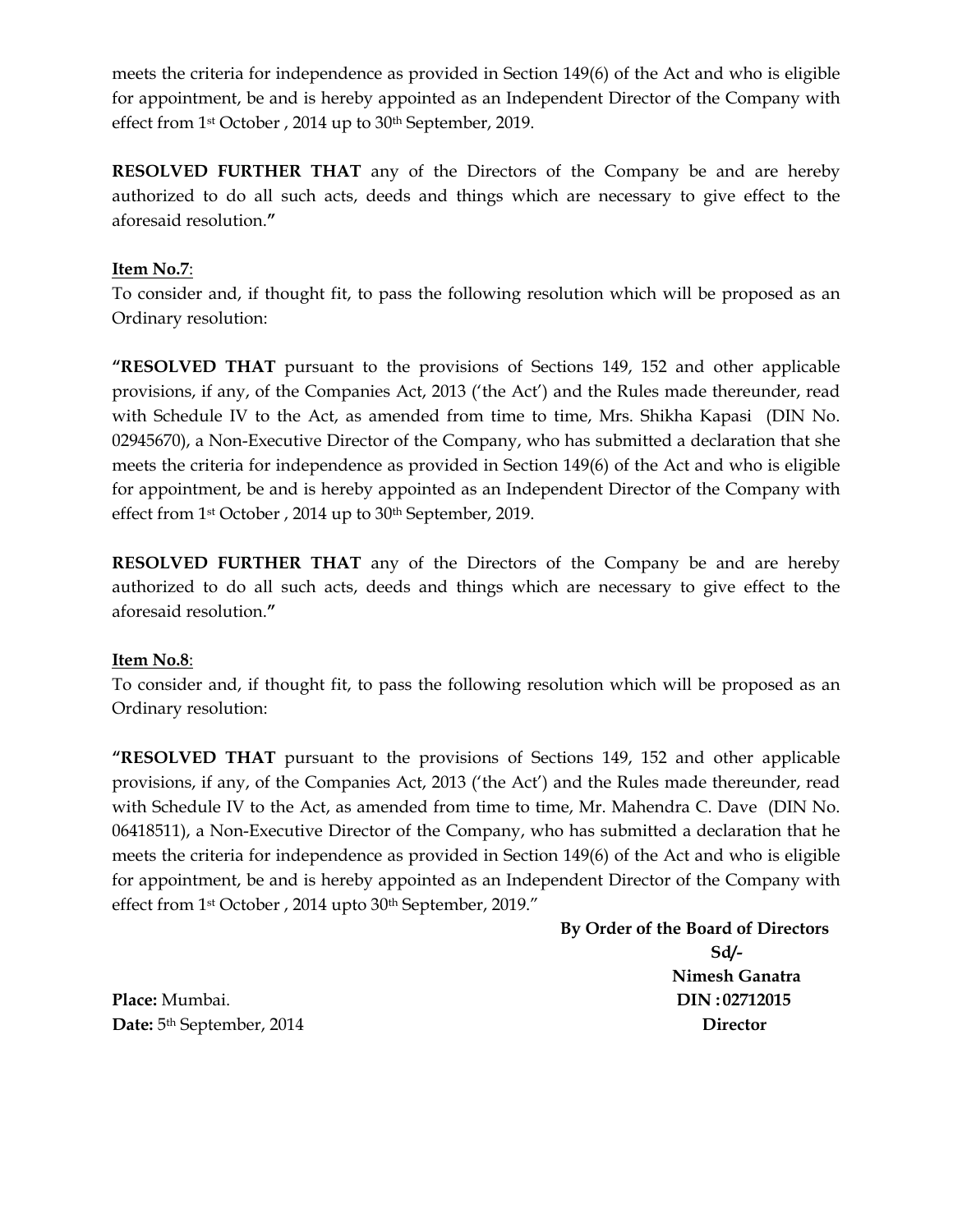- *Notes:*
	- 1. The Explanatory Statement, pursuant to section 102 of the Companies Act, 2013 setting out material facts are annexed hereto.
	- 2. **A member entitled to attend and vote at the Annual General Meeting ("AGM") is entitled to appoint a proxy to attend and vote on a poll instead of himself and the proxy need not be a member of the Company. The instrument appointing the proxy should, however, be deposited at the registered office of the company not less than forty eight hours before the commencement of the meeting.**

**A person can act as a proxy on behalf of members not exceeding fifty and holding in the aggregate not more than ten percent of the total share capital of the Company carrying voting rights may appoint a single person as proxy and such person shall not act as proxy for any other person or shareholder.**

- 3. Corporate members intending to send their authorized representatives to attend the meeting are requested to send to the Company a certified copy of the Board Resolution authorizing their representative to attend and vote on their behalf at the meeting.
- 4. Brief resume of directors including those proposed to be appointed/re-appointed, nature of their expertise in specific functional areas, name of the companies in which they hold directorships and memberships/chairmanships of Board Committees, shareholding and relationships between directors *inter-se* as stipulated under clause 49 of the Listing Agreement with the Stock Exchange, are provided in the Annexure to notice as per Clause 49 of the Listing Agreement.
- 5. In case of joint holders attending the meeting, only such joint holder who is higher in the order of names will be entitled to vote.
- 6. Relevant Documents referred to in the accompanying Notice and the Statement are open for inspection by the members at the Registered Office of the Company on all working days, except Saturdays, during business hours up to the date of meeting.
- 7. The Register of Members and the Share Transfer Books of the Company will remain closed from **September 25, 2014 and September 26, 2014** (both days inclusive) for the purpose of the Annual General Meeting.
- 8. The members are requested to:
	- a. Intimate to the Company's Registrars and Share Transfer Agents, **M/s. Sharex Dynamic (India) Private Limited** (for shares held in physical form) and to their Depository Participants (DP) (for shares held in dematerialized form) the changes, if any, in their Registered address, Bank account number / details etc. at an early date, quote ledger folio numbers / DP Identity and Client Identity Numbers in all their correspondences;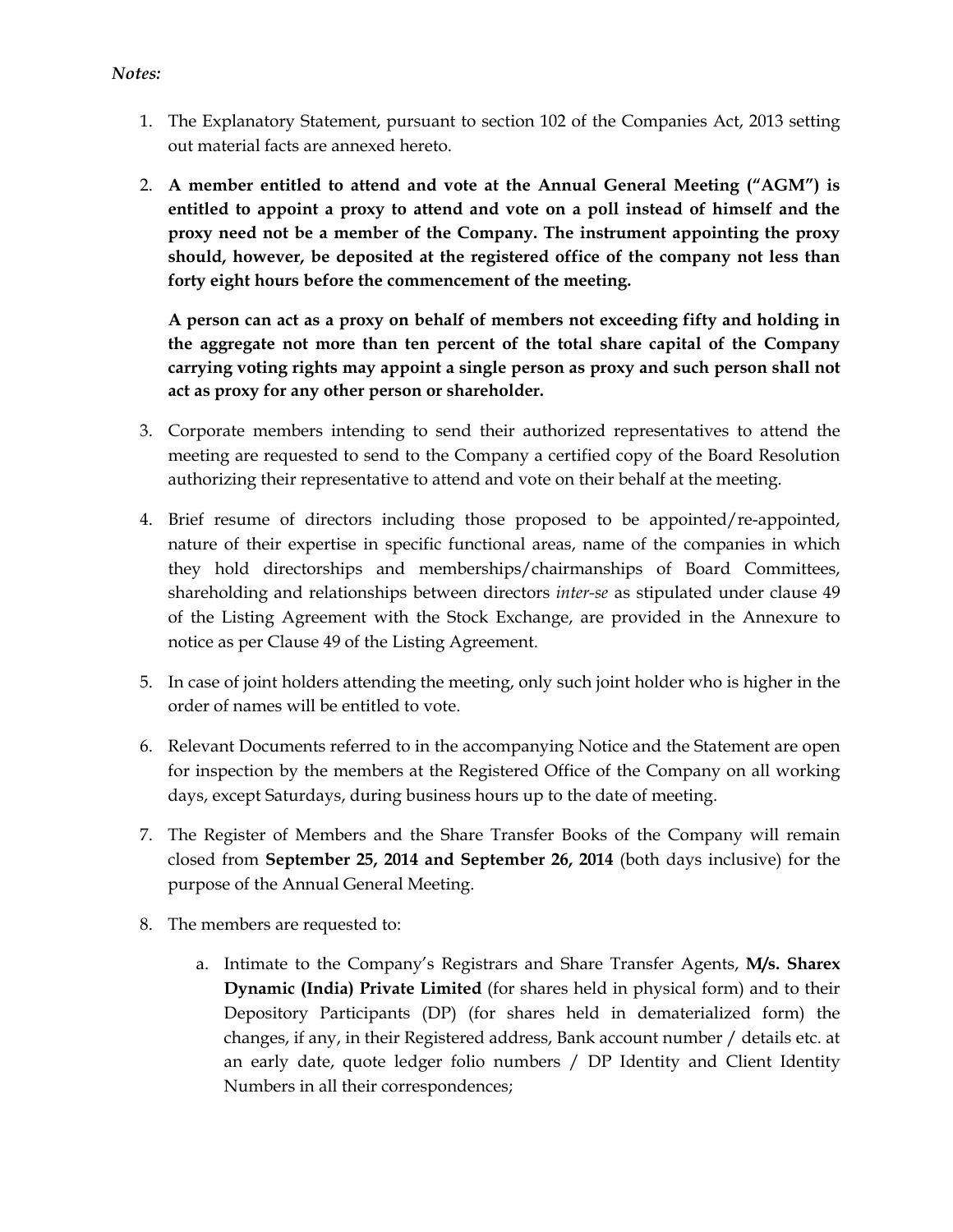- b. Bring the copy of the Annual Report and the Attendance Slip duly filled in for attending the Annual General Meeting.
- 9. Members desirous of obtaining any information concerning the accounts and operations of the Company are requested to address their questions to the Company at the Registered Office Address so as to reach at least seven days before the date of the Meeting, to enable the information required to be made available at the Meeting, to the best extent possible.
- 10. The Securities and Exchange Board of India (SEBI) has mandated the submission of copy of PAN card to the Company/ Depository Participants as the case may be. Members holding shares in physical form should submit their PAN details to the Company/RTA.

#### *PROCEDURE FOR E-VOTING:*

The Company has entered into an arrangement with Central Depository Services (India) Limited (CDSL) for facilitating e-voting for AGM. The instructions for e-voting are as under:

Log on to the e-voting website **[www.evotingindia.com](http://www.evotingindia.com/)**

- (i) Click on **"Shareholders"** tab.
- (ii) Now, select the **"COMPANY NAME"** from the drop down menu and click on "SUBMIT"
- (iii) Now Enter your User ID
	- a. **For CDSL**: **16 digits beneficiary ID**,
	- b. **For NSDL**: **8 Character DP ID followed by 8 Digits Client ID**,
	- c. Members holding shares in **Physical Form** should enter **Folio Number** registered with the Company.
- (iv) Next enter the Image Verification as displayed and Click on Login.
- (v) If you are holding shares in demat form and had logged on to [www.evotingindia.com](http://www.evotingindia.com/) and voted on an earlier voting of any company, then your existing password is to be used.
- (vi) If you are a first time user follow the steps given below:

|                  | For Members holding shares in Demat Form and Physical Form                |  |
|------------------|---------------------------------------------------------------------------|--|
| PAN <sup>*</sup> | Enter your 10 digit alpha-numeric *PAN issued by Income Tax Department    |  |
|                  | (Applicable for both demat shareholders as well as physical shareholders) |  |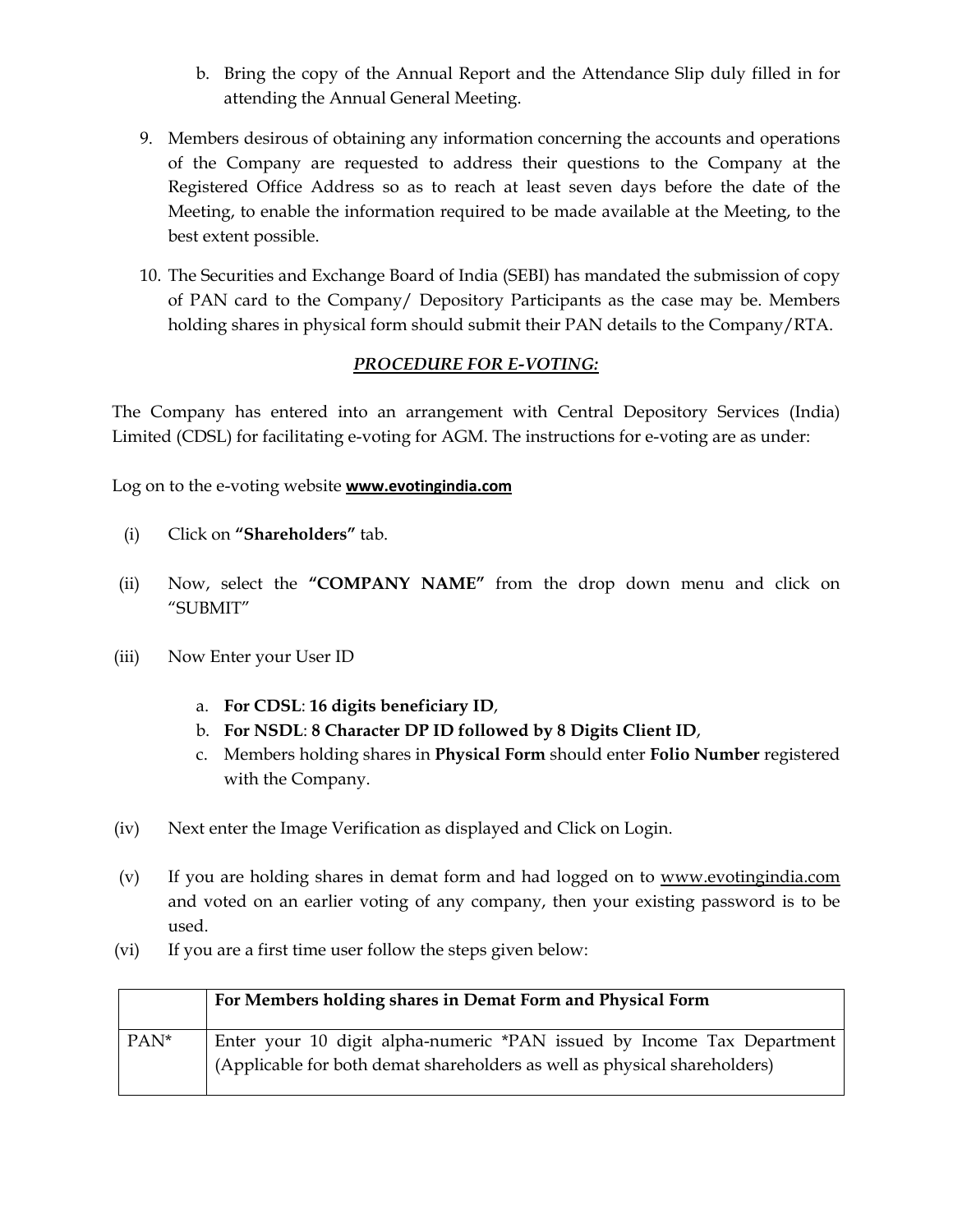|            | Members<br>who have<br>updated their PAN<br>the<br>with<br>not                       |  |  |  |
|------------|--------------------------------------------------------------------------------------|--|--|--|
|            | Company/Depository Participant are requested to use the first two letters            |  |  |  |
|            | of their name and the last 8 digits of the demat account/folio number in             |  |  |  |
|            | the PAN field.                                                                       |  |  |  |
|            | In case the folio number is less than 8 digits enter the applicable number           |  |  |  |
|            | of 0's before the number after the first two characters of the name in               |  |  |  |
|            | CAPITAL letters. Eg. If your name is Ramesh Kumar with folio number                  |  |  |  |
|            | 100 then enter RA00000100 in the PAN field.                                          |  |  |  |
| <b>DOB</b> | Enter the Date of Birth as recorded in your demat account or in the company          |  |  |  |
|            | records for the said demat account or folio in dd/mm/yyyy format.                    |  |  |  |
|            |                                                                                      |  |  |  |
| Dividend   | Enter the Dividend Bank Details as recorded in your demat account or in the          |  |  |  |
| Bank       | company records for the said demat account or folio.                                 |  |  |  |
| Details    |                                                                                      |  |  |  |
|            |                                                                                      |  |  |  |
|            | Please enter the DOB or Dividend Bank Details in order to login. If the<br>$\bullet$ |  |  |  |
|            | details are not recorded with the depository or company please enter the             |  |  |  |
|            | number of shares held by you as on the cut off date in the Dividend                  |  |  |  |
|            | Bank details field.                                                                  |  |  |  |

- (vii) After entering these details appropriately, click on **"SUBMIT"** tab.
- (viii) Members holding shares in physical form will then reach directly the Company selection screen. However, members holding shares in demat form will now reach 'Password Creation' menu wherein they are required to mandatorily enter their login password in the new password field. Kindly note that this password is to be also used by the demat holders for voting for resolutions of any other company on which they are eligible to vote, provided that company opts for e-voting through CDSL platform. It is strongly recommended not to share your password with any other person and take utmost care to keep your password confidential.
- (ix) For Members holding shares in physical form, the details can be used only for e-voting on the resolutions contained in this Notice.
- (x) Click on the EVSN for the relevant <Company Name> on which you choose to vote.
- (xi) On the voting page, you will see **"RESOLUTION DESCRIPTION"** and against the same the option **"YES/NO"** for voting. Select the option YES or NO as desired. The option YES implies that you assent to the Resolution and option NO implies that you dissent to the Resolution.
- (xii) Click on the **"RESOLUTIONS FILE LINK"** if you wish to view the entire Resolution details.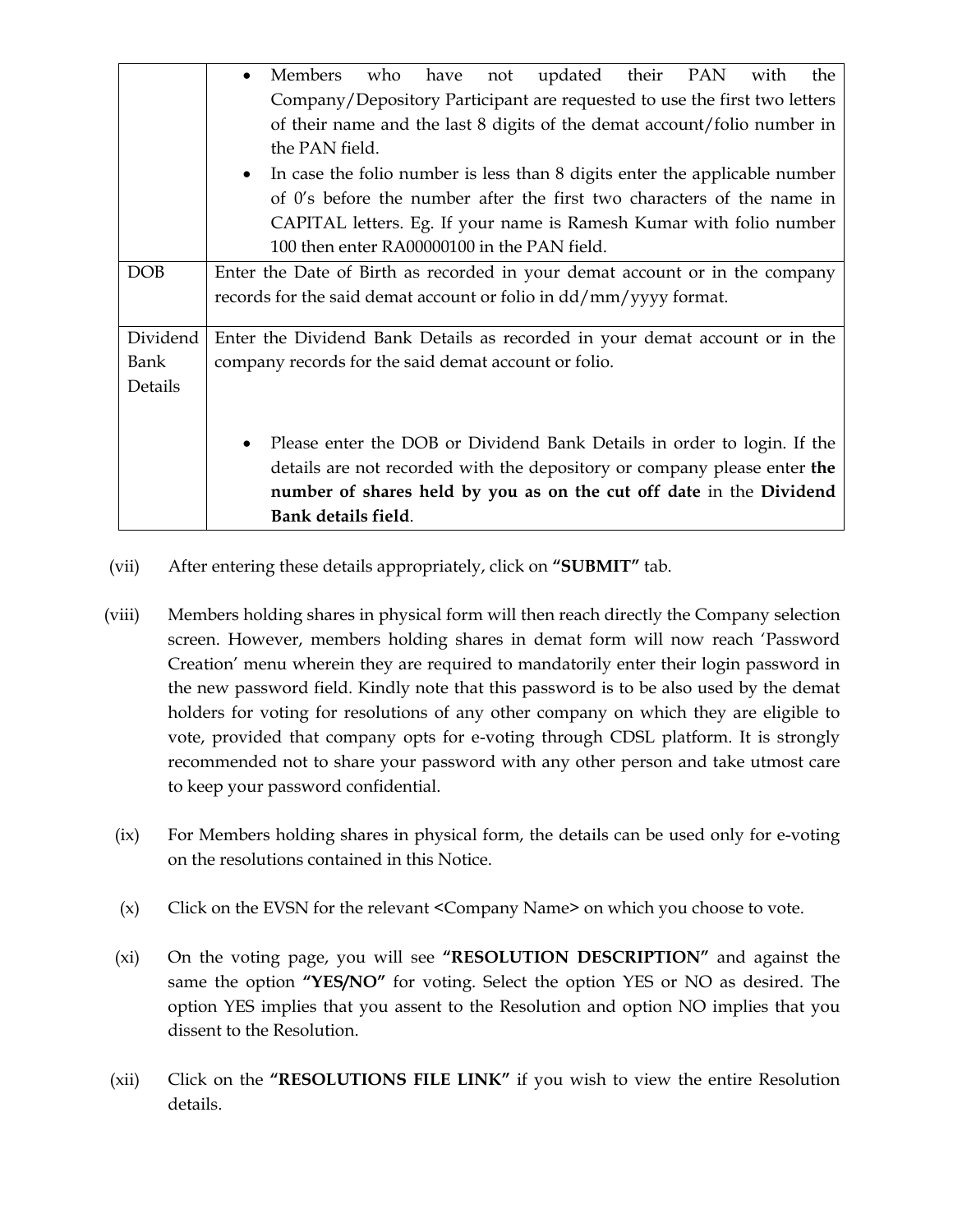- (xiii) After selecting the resolution you have decided to vote on, click on **"SUBMIT".** A confirmation box will be displayed. If you wish to confirm your vote, click on "OK", else to change your vote, click on **"CANCEL"** and accordingly modify your vote.
- (xiv) Once you **"CONFIRM"** your vote on the resolution, you will not be allowed to modify your vote.
- (xv) You can also take out print of the voting done by you by clicking on **"Click here to print**" option on the Voting page.
- (xvi) If Demat account holder has forgotten the changed password then Enter the User ID and the image verification code and click on Forgot Password & enter the details as prompted by the system.
	- Institutional shareholders (i.e. other than Individuals, HUF, NRI etc.) are required to log on to **[https://www.evotingindia.co.in](https://www.evotingindia.co.in/)** and register themselves as Corporate.
	- They should submit a scanned copy of the Registration Form bearing the stamp and sign of the entity to **[helpdesk.evoting@cdslindia.com.](mailto:helpdesk.evoting@cdslindia.com)**
	- After receiving the login details they have to create a user who would be able to link the account(s) which they wish to vote on.
	- The list of accounts should be mailed to helpdesk.evoting@cdslindia.com and on approval of the accounts they would be able to cast their vote.
	- They should upload a scanned copy of the Board Resolution and Power of Attorney (POA) which they have issued in favour of the Custodian, if any, in PDF format in the system for the scrutinizer to verify the same.
- (xviii) The voting period begins on **25/09/2014(9.00am)** and ends **on 26/09/2014 (6.00pm).** During this period shareholders' of the Company, holding shares either in physical form or in dematerialized form, as on the cut-off date of **29/08/2014**, may cast their vote electronically. The e-voting module shall be disabled by CDSL for voting thereafter. Once the vote on a resolution is cast by the shareholder, the shareholder shall not be allowed to change it subsequently.
- (xiv) In case you have any queries or issues regarding e-voting, you may refer the Frequently Asked Questions ("FAQs") and e-voting manual available at www.evotingindia.com under help section or write an email to **[helpdesk.evoting@cdslindia.com](mailto:helpdesk.evoting@cdslindia.com)**.
- (xx) The voting rights of shareholders shall be in proportion to their shares of the paid up equity share capital of the Company as on the cut-off date of **29/08/2014.**
- (xxi) Mr. Suhas Ganpule, Proprietor of M/s. SG & Associates, Practicing Company Secretaries (CP No. 5722) has been appointed as the Scrutinizer to scrutinize the e-voting process in a fair and transparent manner.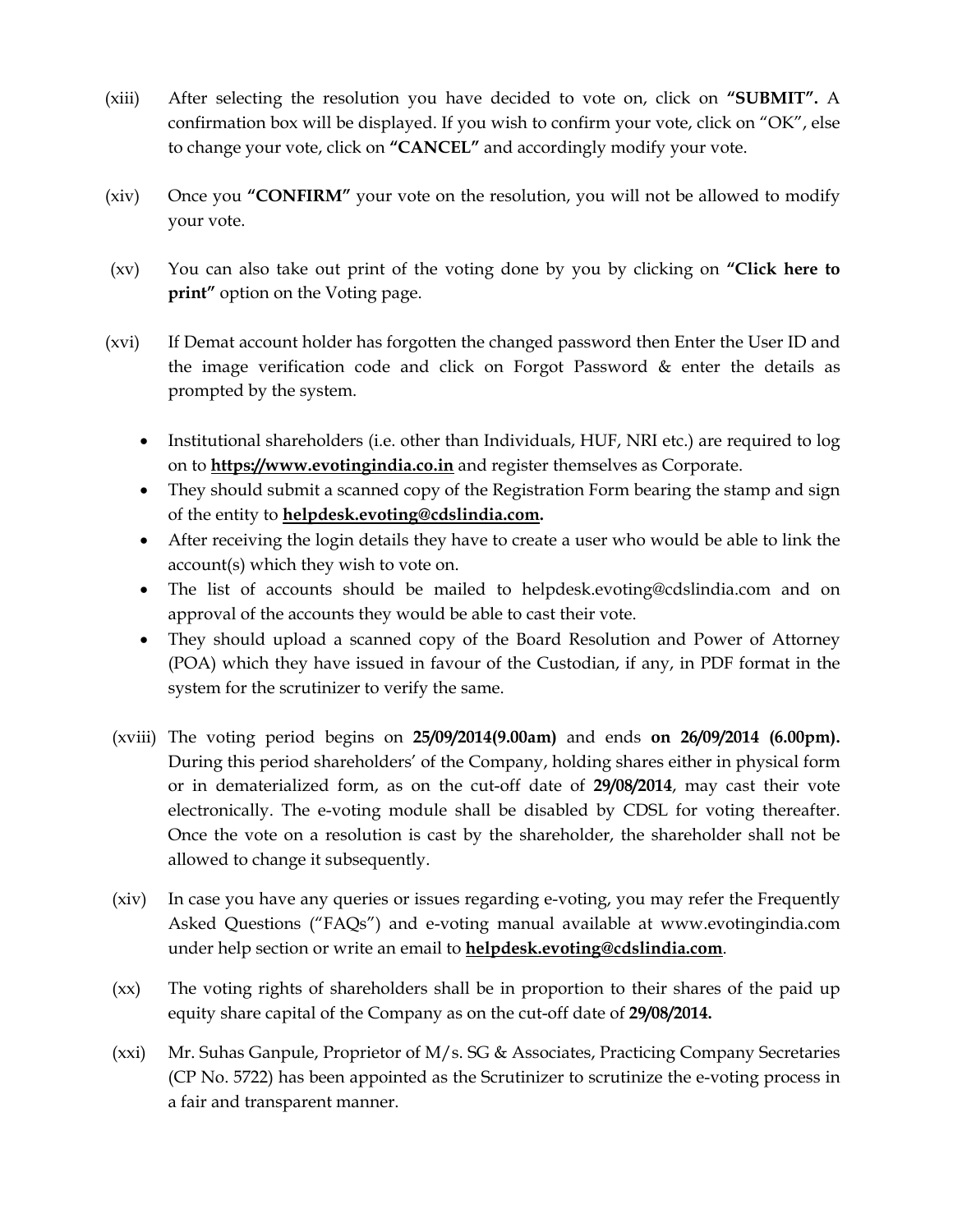- (xxii) The Scrutinizer shall within a period not exceeding three (3) working days from the conclusion of the e-voting period unblock the votes in the presence of at least two (2) witnesses not in the employment of the Company and make a Scrutinizer's Report of the votes cast in favour or against, if any, forthwith to the Chairman of the Company.
- (xxiii) The Results shall be declared on or after the AGM of the Company. The Results declared along with the Scrutinizer's Report shall be placed on the website of CDSL within two (2) days of passing of the resolutions at the AGM of the Company and communicated to the BSE Limited.

# **EXPLANATORY STATEMENT PURSUANT TO SECTION 102 (2) OF THE COMPANIES ACT, 2013:**

# **1. Appointment of Mr. Devendrakumar Shah as a Director:**

Pursuant to Section 152,160 and any other applicable provisions of Companies Act 2013, a notice in writing has been received from **Mr. Devendrakumar Shah ,** signifying his intention to be appointed as a Director of the Company along with a deposit of Rs. 100,000/- as required under the applicable provisions of the Companies Act, 2013.

The Company has received from Mr. Devendrakumar Shah, consent in writing to act as a Director in Form DIR-2 pursuant to Rule 8 of Companies Act (Appointment & Qualification of Directors) Rules 2014 & Intimation in Form DIR-8 in terms of Companies (Appointment & Qualification of Directors) Rules, 2014 to the effect he is not disqualified under sub section (2) of Section 164 of the Companies Act, 2013.

The Directors recommends the Ordinary Resolution for Item no.4 for your approval.

#### **2. Appointment of Mr. Mulji Chheda as a Director:**

Pursuant to Section 152,160 and any other applicable provisions of Companies Act 2013, a notice in writing has been received from **Mr. Mulji Chheda ,** signifying his intention to be appointed as a Director of the Company along with a deposit of Rs. 100,000/- as required under the applicable provisions of the Companies Act, 2013.

The Company has received from Mr. Mulji Chheda, consent in writing to act as a Director in Form DIR-2 pursuant to Rule 8 of Companies Act (Appointment & Qualification of Directors) Rules 2014 & Intimation in Form DIR-8 in terms of Companies (Appointment & Qualification of Directors) Rules, 2014 to the effect he is not disqualified under sub section (2) of Section 164 of the Companies Act, 2013.

The Directors recommends the Ordinary Resolution for Item no.5 for your approval.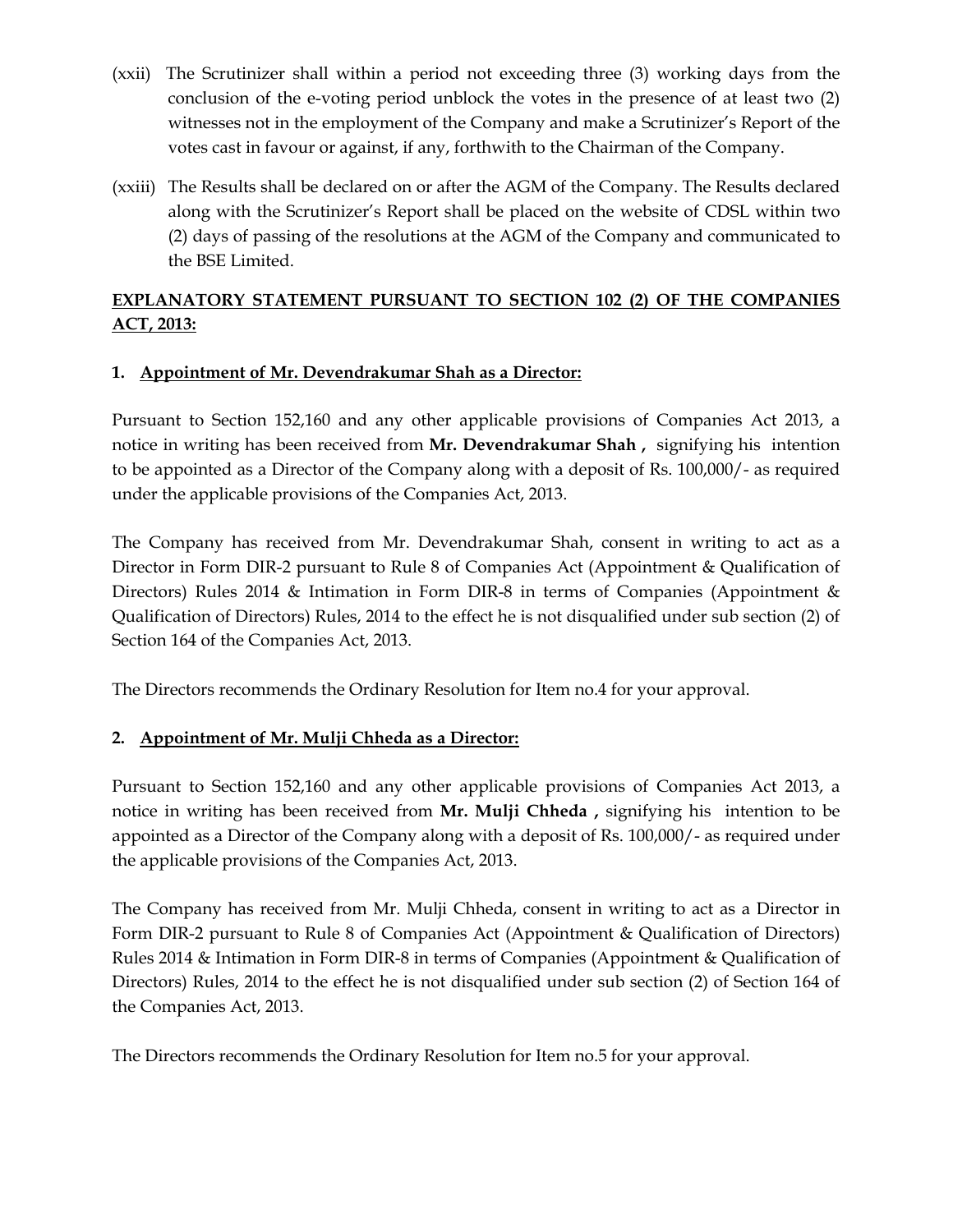## **3. Appointment of Hitesh Dave as an Independent Director:**

In terms of Section 149,152 and any other applicable provisions of the Companies Act, 2013 and read with rules under the Companies (Appointment and Qualification of Directors) Rules,2014 (including any statutory modification(s) or re-enactment thereof for the time being in force) and Schedule IV of the Companies Act, 2013 and in compliance with the Listing Agreement as amended from time to time, Mr. Hitesh Dave is proposed to be appointed as Independent Director up to March 31, 2019 for a period of 5 years from 1<sup>st</sup> October, 2014. As per Companies Act, 2013 Independent Directors is not liable to retire by rotation.

The Board considers that his continued association would be of immense benefit to the company and it is desirable to continue to avail services of Mr. Hitesh Dave as an Independent Director. Accordingly, the Board recommends the resolution in relation to appointment of Mr. Hitesh Dave as an Independent Director for approval by the shareholders of the company.

Except Mr. Hitesh Dave, being an appointee, none of the Directors of the company and their relatives are concerned or interested, in the resolution set out in Item no 6.

#### **4. Appointment of Mrs. Shikha Kapasi as an Independent Director:**

In terms of Section 149,152 and any other applicable provisions of the Companies Act, 2013 and read with rules under the Companies (Appointment and Qualification of Directors) Rules,2014(including any statutory modification(s) or re-enactment thereof for the time being in force) and schedule IV of the Companies Act, 2013 and in compliance with the Listing Agreement as amended from time to time , Mrs. Shikha Kapasi is proposed to be appointed as Independent Director up to March 31, 2019 for a period of 5 years from 1st October,2014. As per Companies Act, 2013 Independent Directors is not liable to retire by rotation.

The Board considers that his continued association would be of immense benefit to the company and it is desirable to continue to avail services of Mrs. Shikha Kapasi as an Independent Director. Accordingly, the Board recommends the resolution in relation to appointment of Mrs. Shikha Kapasi as an Independent Director for approval by the shareholders of the company.

Except Mrs. Shikha Kapasi, being an appointee, none of the Directors of the company and their relatives are concerned or interested, in the resolution set out in Item no 7.

#### **5. Appointment of Mr. Mahendra Dave as an Independent Director:**

In terms of Section 149,152 and any other applicable provisions of the Companies Act, 2013 and read with rules under the Companies (Appointment and Qualification of Directors) Rules,2014 (including any statutory modification(s) or re-enactment thereof for the time being in force) and Schedule IV of the Companies Act, 2013 and in compliance with the Listing Agreement as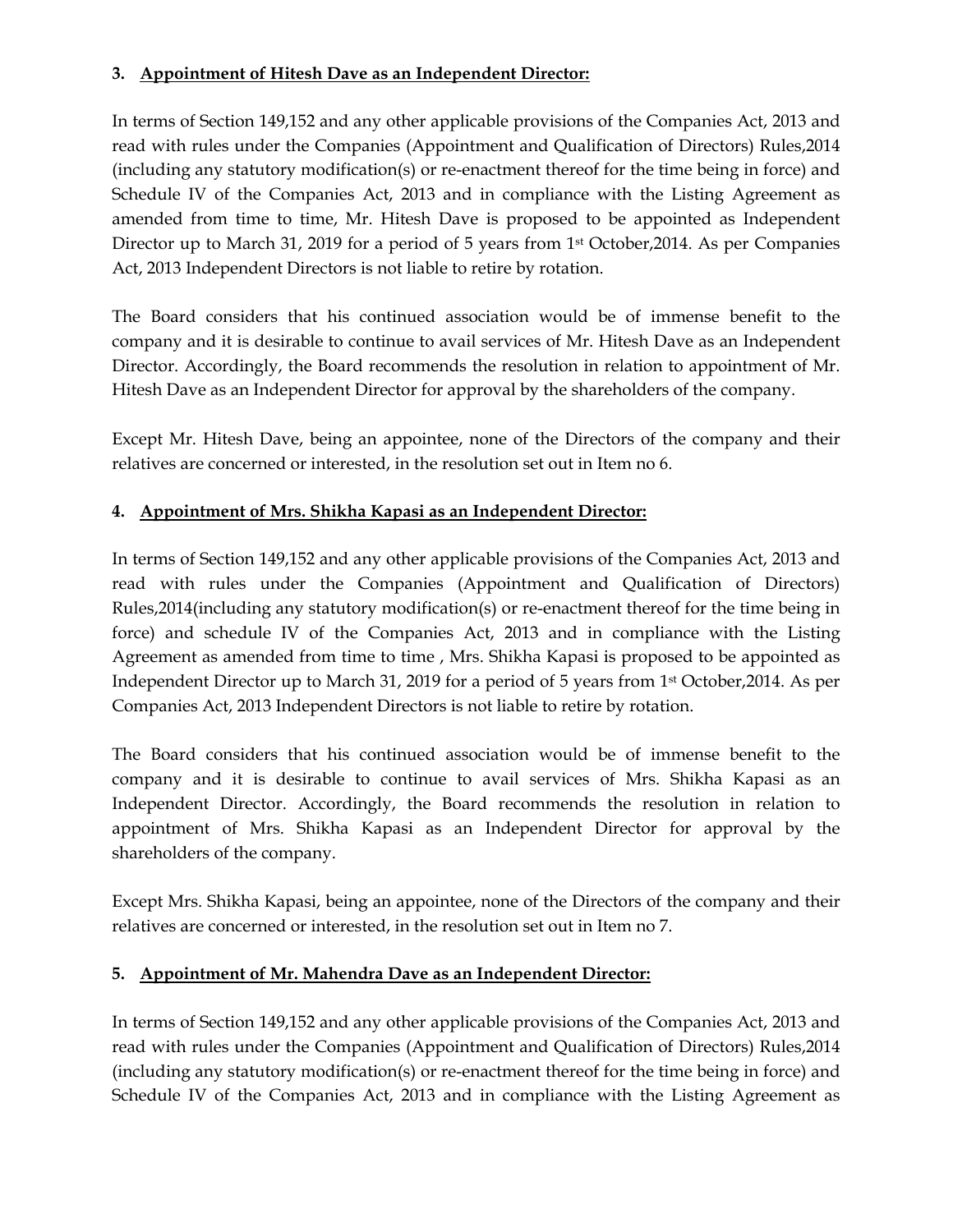amended from time to time , Mr. Mahendra Dave is proposed to be appointed as Independent Director up to March 31, 2019 for a period of 5 years from 1st October,2014. As per Companies Act, 2013 Independent Directors is not liable to retire by rotation.

The Board considers that his continued association would be of immense benefit to the company and it is desirable to continue to avail services of Mr. Mahendra Dave as an Independent Director. Accordingly, the Board recommends the resolution in relation to appointment of Mr. Mahendra Dave as an Independent Director for approval by the shareholders of the company.

Except Mr. Mahendra Dave, being an appointee, none of the Directors of the company and their relatives are concerned or interested, in the resolution set out in Item no 8.

> **By Order of the Board Director Sd/- Nimesh Ganatra**

**Place:** Mumbai. **Director Date:**  $5<sup>th</sup> September, 2014$  **DIN: 02712015**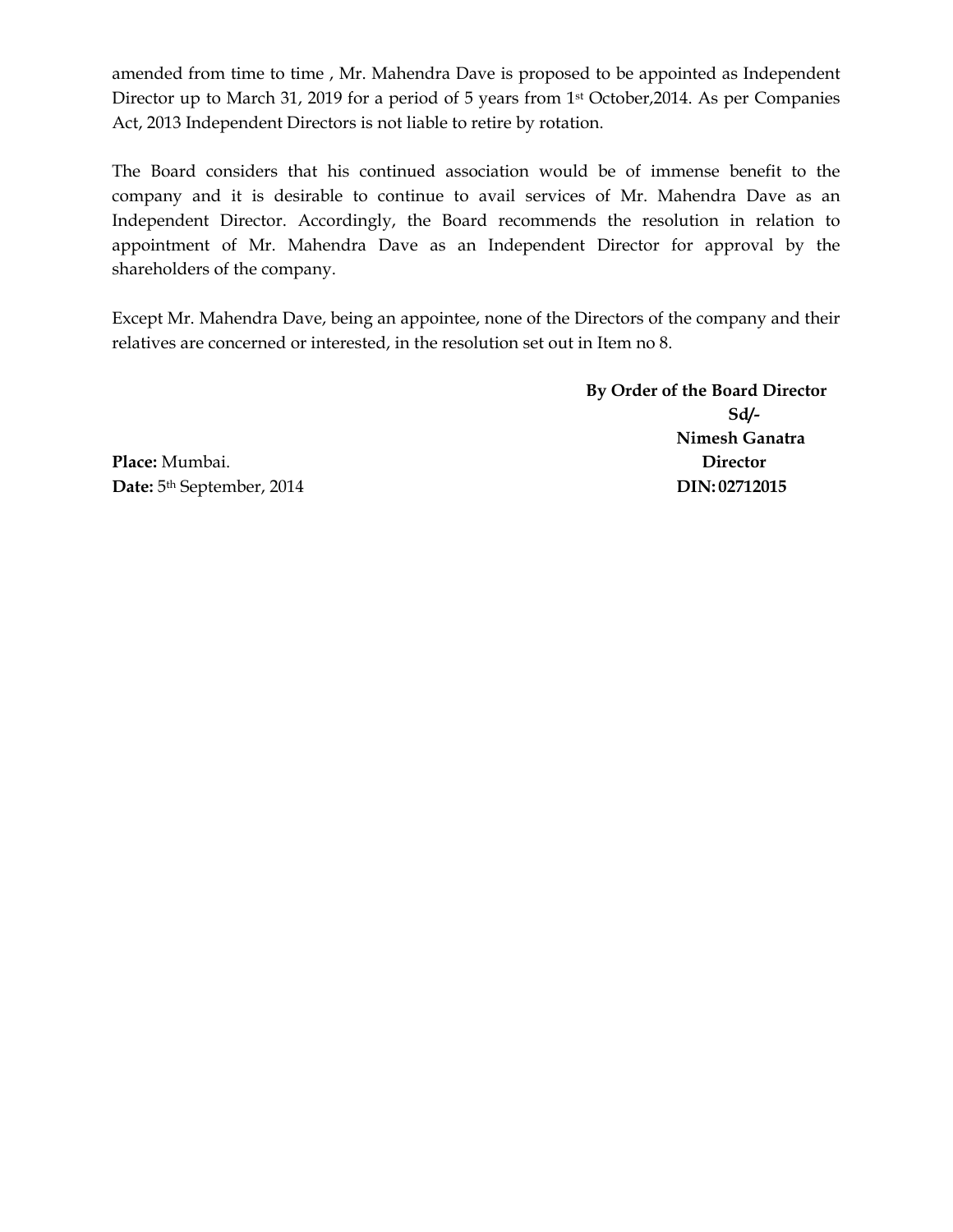# **ANNEXURE TO NOTICE AS PER CLAUSE 49 OF THE LISTING AGREEMENT**

| of<br>the<br>Name   | Rohan Barot  | Devendrakumar     | Mulji           | Hitesh Dave  | Shikha      | Mahendra     |
|---------------------|--------------|-------------------|-----------------|--------------|-------------|--------------|
| Director            |              | Shah              | Chheda          |              | Kapasi      | Dave         |
| DIN:                | 06416269     | 03467426          | 06976338        | 03296067     | 02945670    | 06418511     |
| Date of Birth       | 06/10/1986   | 09/10/1938        | 03/12/1967      | 18/05/1972   | 05/05/1987  | 05/01/1961   |
| Date<br>of          | 09/01/2013   | NA                | <b>NA</b>       | 03/09/2011   | 03/09/2011  | 09/01/2013   |
| Appointment         |              |                   |                 |              |             |              |
| <b>Brief Resume</b> | Specialized  | Specialized<br>in | <b>Business</b> | <b>B.Com</b> | MBA, B.Com  | Chartered    |
|                     | in           | Accountancy &     |                 |              |             | Accountant,  |
|                     | Investment   | Management        |                 |              |             | <b>B.Com</b> |
|                     | Decisions,   |                   |                 |              |             |              |
|                     | <b>B.Com</b> |                   |                 |              |             |              |
| Appointment/Re-     | Re-          | Appointment       | Appointment     | Re-          | Re-         | Re-          |
| appointment         | appointment  |                   |                 | appointment  | appointment | appointment  |
| No. of shares held  | Nil          | Nil               | Nil             | Nil          | Nil         | Nil          |
| in the Company      |              |                   |                 |              |             |              |
| List of Companies   | Nil          | Nil               | Nil             | Nil          | Nil         | Nil          |
| held<br>in<br>other |              |                   |                 |              |             |              |
| Companies           |              |                   |                 |              |             |              |
| List of Committee   | Nil          | Nil               | Nil             | Nil          | Nil         | Nil          |
| Membership<br>in    |              |                   |                 |              |             |              |
| other companies     |              |                   |                 |              |             |              |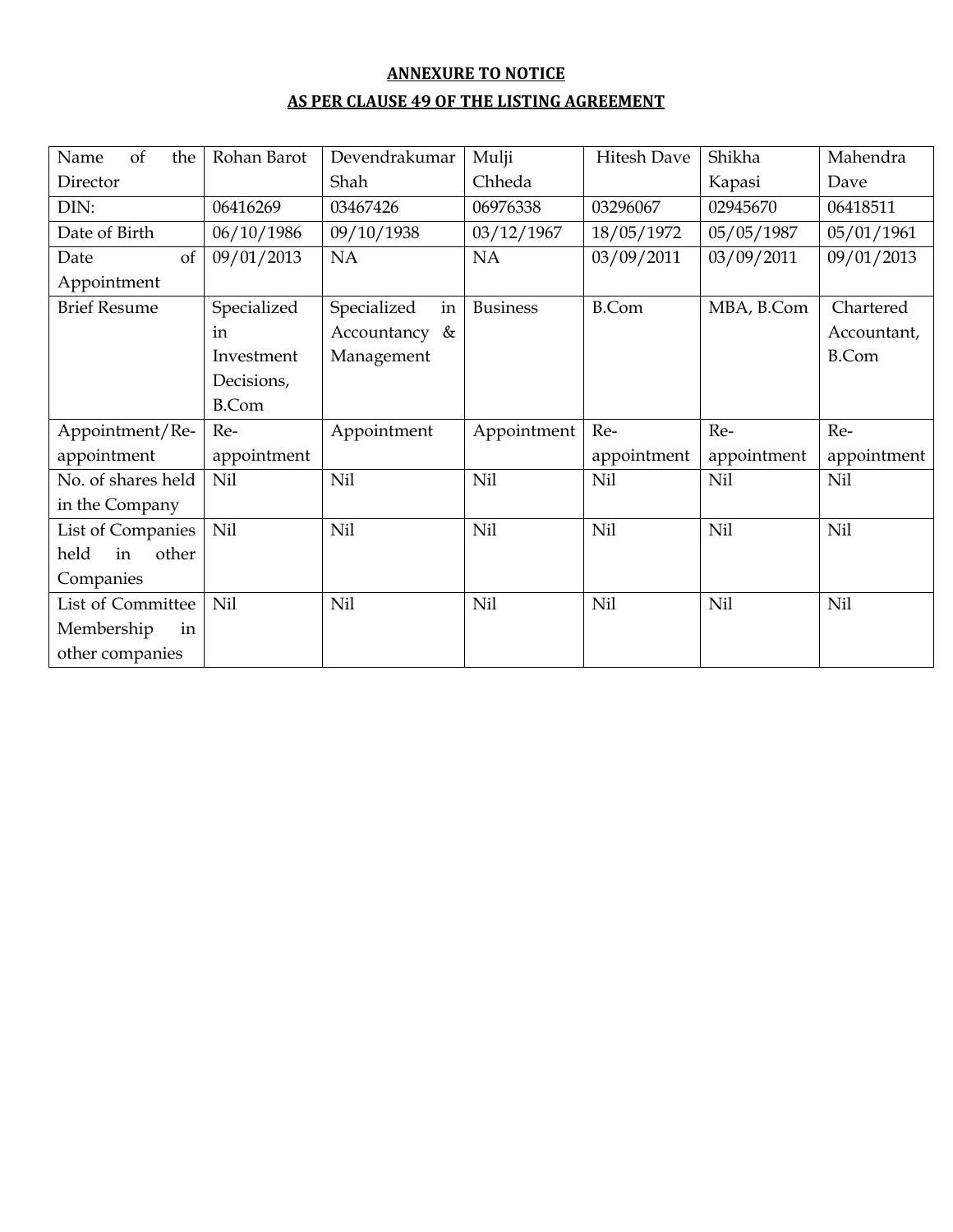#### **ATTENDANCE SLIP**

#### **GEMSTONE INVESTMENTS LIMITED (CINL65990MH1994PLC081749)**

**Regd. Off.:** Room No.105, 1st Floor, Shradhanand Building, 274 Samuel Street, Masjid Bunder, Mumbai-400003. **E-mail:-** [gemstoneltd@gmail.com](mailto:gemstoneltd@gmail.com) **Tel:** 022-65102060.

| DP ID No.*:     | Folio. No.:         |
|-----------------|---------------------|
| Client ID No.*: | No. of Shares held: |

Name and address of the Shareholder(s)/Proxy holder:

I / We hereby record my/our presence at the 20<sup>th</sup> Annual General Meeting of the Company to be held on Tuesday, 30th September, 2014 at 9.30 a.m., at Regd. off: Room No.105, 1st Floor, Shradhanand Building, 274 Samuel Street, Masjid Bunder, Mumbai-400003.

Member's / Proxy's

Signature

**Note:** 

• Shareholders attending the meeting in person or by proxy are requested to complete the attendance slip and hand over at the entrance of the Meeting Hall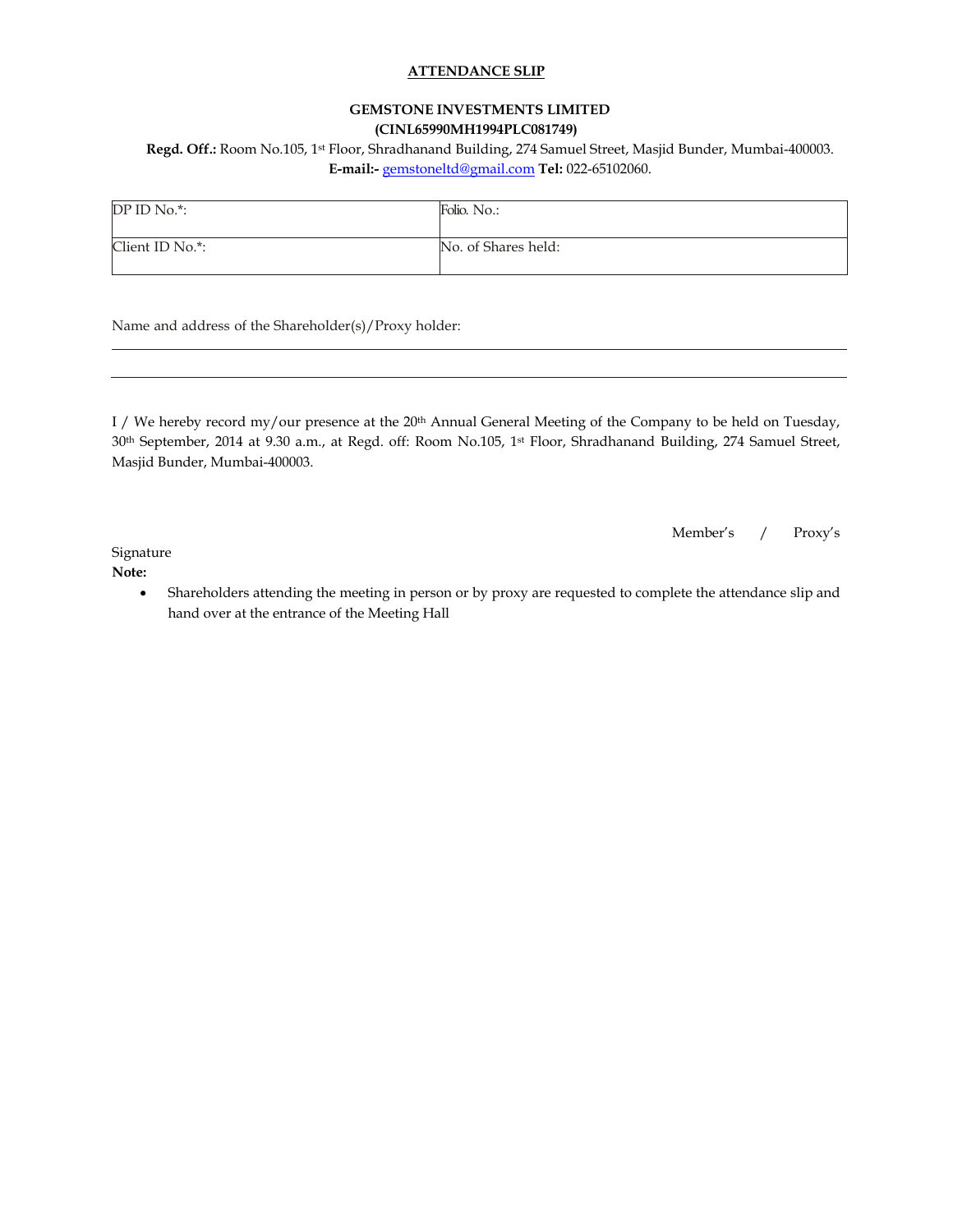#### **PROXY FORM**

#### **GEMSTONE INVESTMENTS LIMITED (CINL65990MH1994PLC081749)**

**Regd. Off.:** Room No.105, 1st Floor, Shradhanand Building, 274 Samuel Street, Masjid Bunder, Mumbai-400003. **E-mail:-** [gemstoneltd@gmail.com](mailto:gemstoneltd@gmail.com) **Tel:** 022-65102060.

*[Pursuant to Section 105(6) of the Companies Act, 2013 and Rule 19(3) of the Companies (Management and Administration) Rules, 2014]*

| Name of the Member(s): |  |
|------------------------|--|
| Registered Address:    |  |
| E-mail id:             |  |
| Folio No./Client Id:   |  |
| DP Id                  |  |

I/We, being the member(s) of shares of Gemstone Investments Limited, hereby appoint:

| Name       |                 |
|------------|-----------------|
| E mail id: |                 |
| Address    |                 |
| Signature  | or failing him; |

2. Name E mail id: Address \_\_\_\_\_\_\_\_\_\_\_\_\_\_\_\_\_\_\_\_\_\_\_\_\_\_\_\_\_\_\_\_\_\_\_\_\_\_\_\_\_\_\_\_\_\_\_\_\_\_\_\_\_\_\_\_\_\_\_\_ Signature \_\_\_\_\_\_\_\_\_\_\_\_\_\_\_\_\_\_\_\_\_\_\_\_\_\_\_\_\_\_\_\_\_ or failing him;

| 3. | Name       |  |
|----|------------|--|
|    | E mail id: |  |
|    | Address    |  |
|    | Signature  |  |

As my/our proxy to attend and vote (on a poll) for me/us and on my/our behalf at the Annual General Meeting of the Company to be held on Tuesday, September 30, 2014 at 9.30 a.m. at Regd. off: Room No.105, 1st Floor, Shradhanand Building, 274 Samuel Street, Masjid Bunder, Mumbai-400003 and at any adjournment thereof in respect of such resolutions as are indicated below:

| Sr. | <b>RESOLUTIONS</b>                                                                       |     |         |
|-----|------------------------------------------------------------------------------------------|-----|---------|
| No. |                                                                                          |     |         |
|     | <b>Ordinary Business</b>                                                                 | For | Against |
| 1.  | Adoption of Annual Accounts and Reports thereon for the financial year ended 31st March, |     |         |
|     | 2014.                                                                                    |     |         |
| 2.  | Re-appointment of Mr. Rohan Barot as a Director of the Company.                          |     |         |
| 3.  | Appointment of M/s. N.R.Gala & Associates as Statutory Auditors of the Company.          |     |         |
|     | <b>Special Business</b>                                                                  |     |         |
| 4.  | Appointment of Mr. Devendrakumar Shantilal Shah as a Non-Executive Director              |     |         |
| 5.  | Appointment of Mr. Muljibhai Chheda as an Executive Director of the Company.             |     |         |
| 6.  | Appointment of Mr. Hitesh Dave as an Independent Director of the Company.                |     |         |
| 7.  | Appointment of Ms. Shikha Kapasi as an Independent Director of the Company.              |     |         |
| 8.  | Appointment of Ms. Mahendra C. Dave as an Independent Director of the Company.           |     |         |

| Signed this                  | day of | $-2014$ |
|------------------------------|--------|---------|
| Signature of Shareholder(s)  |        |         |
| Signature of Proxy holder(s) |        |         |

Affix Revenue Stamp Re.1/-

**Note:**

- 1. Please put a 'X' in the Box in the appropriate column against the respective resolutions. If you leave the 'For' or 'Against' column blank against any or all the resolutions, your Proxy will be entitled to vote in the manner as he/she thinks appropriate.
- 2. This form of proxy in order to be effective should be duly completed and deposited at the Registered Office of the Company not less than 48 hours before the commencement of the meeting.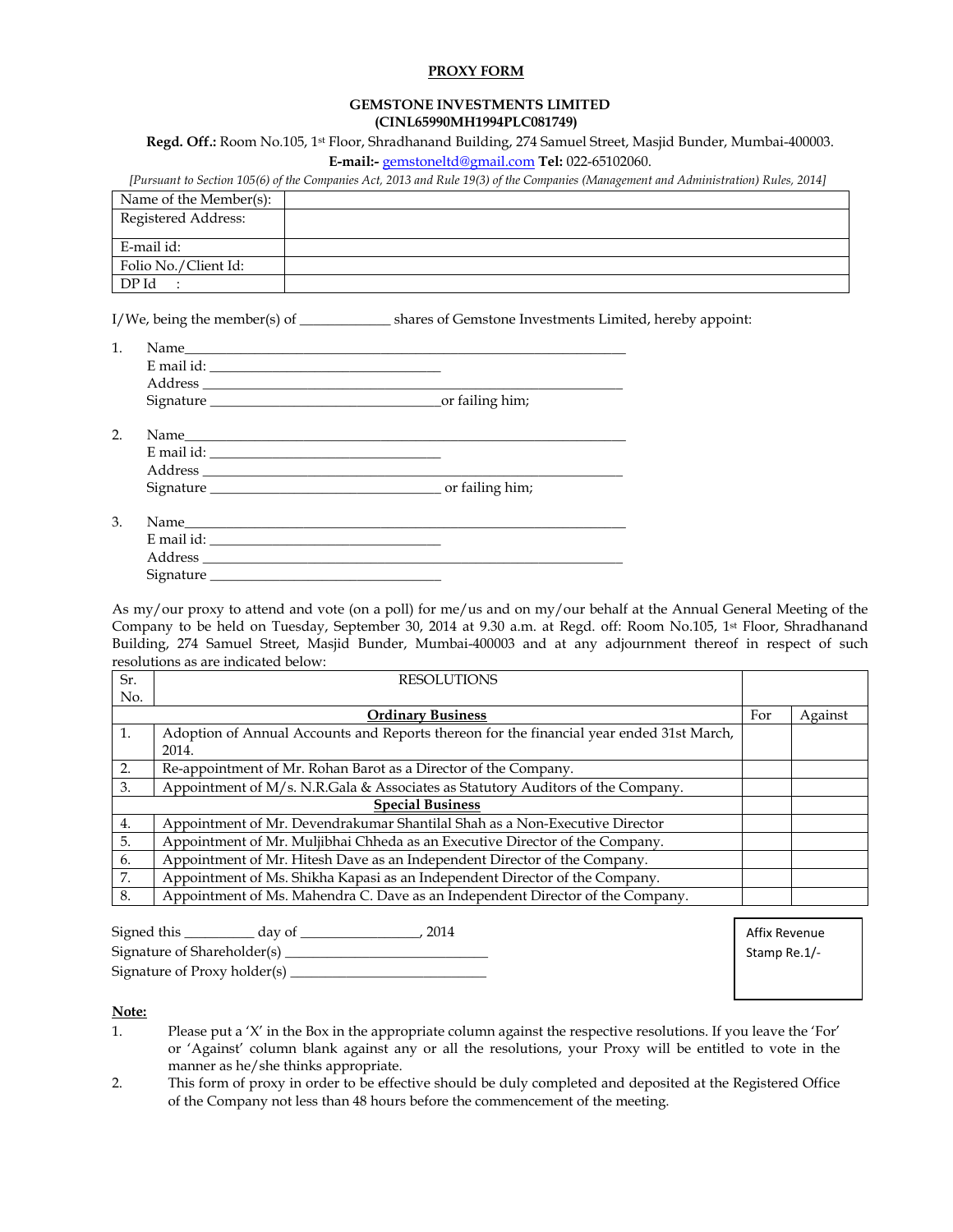# *CONTENTS*

- α **Corporate Information**
- α **Directors Report**
- α **Report on Corporate Governance**
- α **Auditors Certificate on Corporate Governance**
- α **Management discussion & Analysis Report**
- α **Managing Directors' Certification on financial**

**Statements** 

- α **Independent Auditors Report**
- α **Annexure to Auditors Report**
- α **Balance Sheet**
- α **Statement of Profit & Loss Account**
- α **Cash flow Statement**
- α **Notes to Accounts**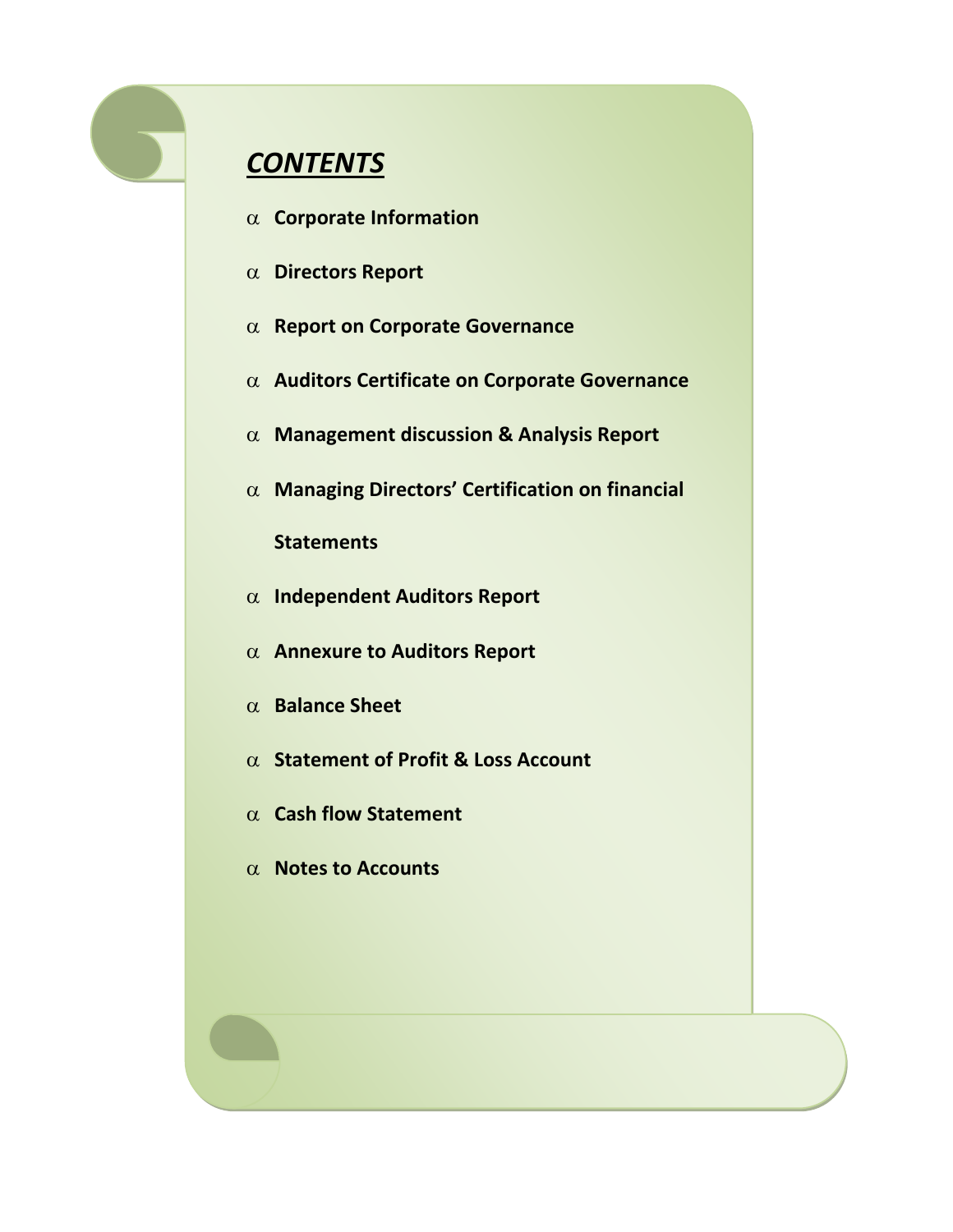#### **BOARD OF DIRECTORS:**

| Anant Palan        | : Chairman & Managing Director       |
|--------------------|--------------------------------------|
| Nimesh Ganatra     | : Executive Director                 |
| Dhara Brahmbhatt   | : Executive Director                 |
| Rohan Barot        | : Executive Director                 |
| <b>Hitesh Dave</b> | : Non Executive Independent Director |
| Shikha Kapasi      | : Non Executive Independent Director |
| Mahendra Dave      | : Non Executive Independent Director |

#### **REGISTERED OFFICE:**

Room no. 105, 1st Floor, Shradhanand Building, 274, Samuel Street, Masjid Bunder, Mumbai- 400 003.

#### **BANKERS :**

The CKP Co-op Bank Ltd Cosmos Bank

# Dena Bank HDFC Bank

# **AUDITORS:**

#### **M/s. N.R.GALA & ASSOCIATES**

Chartered Accountants

204, Sai Amrut, Raigadh Chowlk, Ghatkopar (E), Mumbai-400077

#### **REGISTER & SHARE TRANSFER AGENT:**

#### **Sharex Dynamic (India) Private Limited**

Unit No.1, Luthra Industrial Premises, 1st Floor, 44-E, M Vasanti Marg, Safed Pool, Andheri-Kurla Road, Andheri (East), Mumbai – 400 072. E-mail: [sharexindia@vsnl.com](mailto:sharexindia@vsnl.com)

#### **COMPLIANCE OFFICER:**

Mr. Anant Palan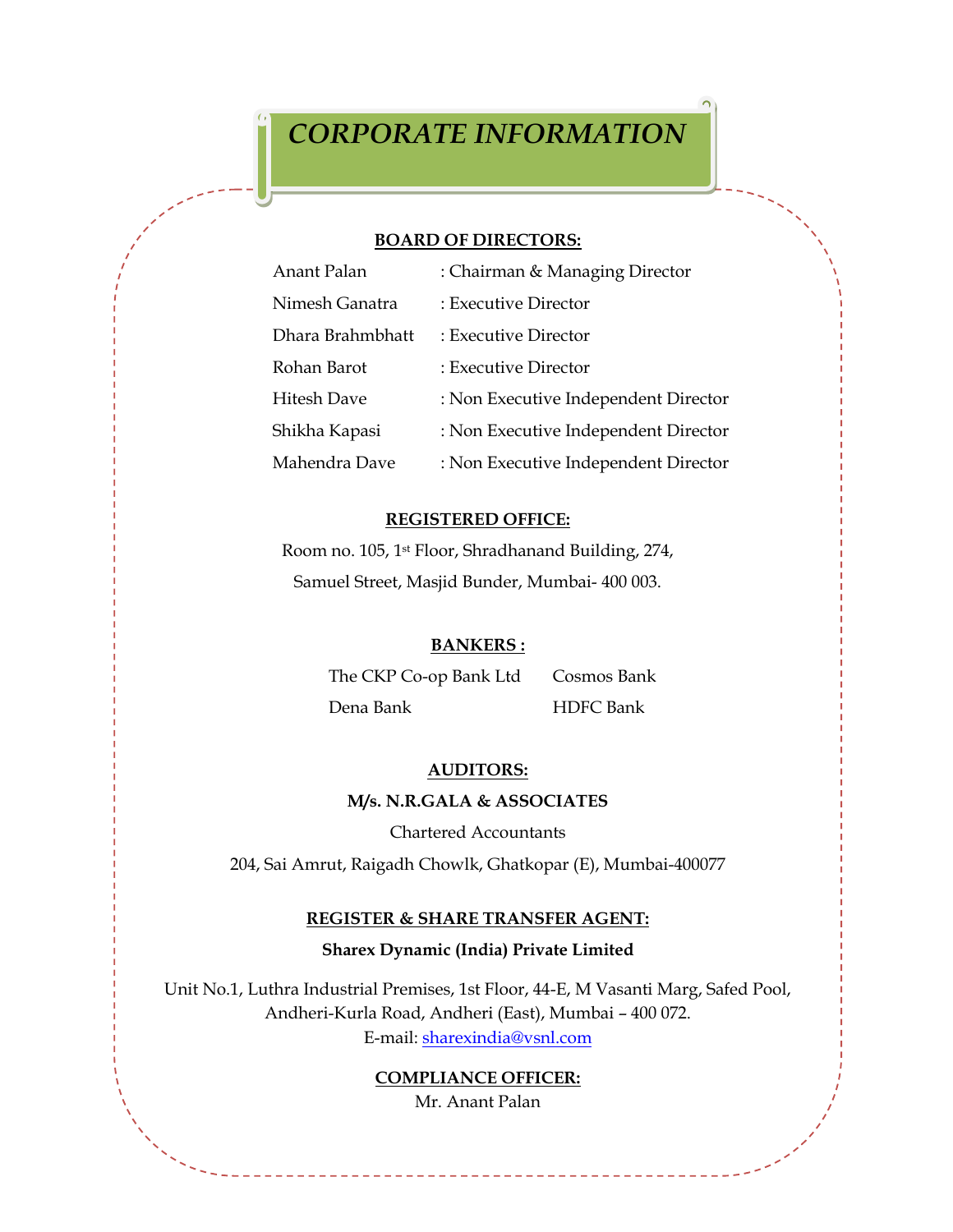# **DIRECTORS' REPORT**

#### **Dear Shareholders,**

Your Directors are pleased to present their 20<sup>th</sup> Annual Report on the operations of the Company and the Audited Statement of Accounts for the Year ended 31st March 2014.

#### **Financial Results:**

| <b>Particulars</b>      | 2013-2014       | 2012-2013       |
|-------------------------|-----------------|-----------------|
| <b>Total Revenue</b>    | 1,09,00,117.00  | 1,62,48,107.00  |
| <b>Total Expenses</b>   | 8, 144, 387. 23 | 1,19,09,925.03  |
| Profit before Tax       | 27,55,729.77    | 43, 38, 181. 97 |
| Tax Expenses            | 909,256.00      | 13,96,897.00    |
| <b>Profit After Tax</b> | 1,846,473.77    | 29,41,284.97    |

During the F.Y. 2013-14, revenue from operations were reported at Rs. 10,892,635/- as against Rs. 16,245,107/- during the F.Y. 2012-13. Further, the Net profit before tax for the F.Y. 2013-14 stood at Rs. 2,755,729.77/- as against Rs. 4,338,181.97/- in F.Y. 2012-13.

Last couple of years, your Company has been facing external challenges which in turn affected the profitability of the Company.

The Board of Directors of your Company are internally framing the strategies and policies to face such challenges and to have edge over it.

Further, the Board is positively working towards the progress and preparing your company to sustain in this competitive world, in the momentum to attaining the growth aspired..

#### **Dividend:**

The Company is in the stage of expansion and keeping in view the same no dividend is declared during the year under consideration.

#### **Directors:**

- Mr. Rohan Barot, Director of your Company retires by rotation at the forthcoming Annual General Meeting and being eligible, has offered himself for re-appointment.
- As per the Section 152 and 160 of the Companies Act, 2013 and other applicable rules and regulations, time been in force, appointment of Mr. Devendrakumar Shah has been proposed in the forthcoming Annual General Meeting as a Non-Executive Director of the Company. A resolution for his appointment forms part of the notice convening the said Annual general Meeting.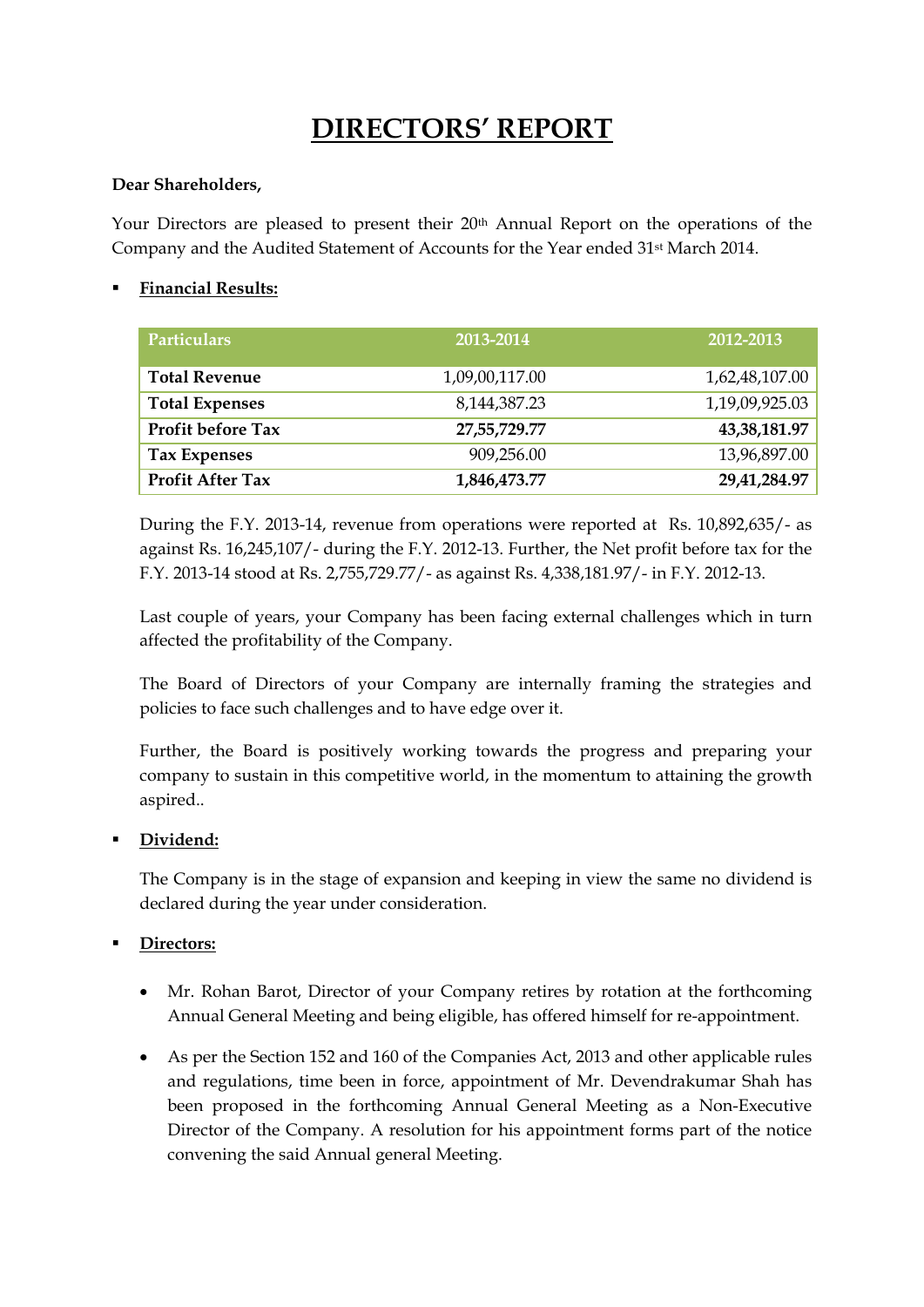- In accordance to Section 152, 160 and Rule 13 of Companies Act, 2013 Mr. Muljibhai Chheda's appointment is proposed as an Executive Director on the Board of the Company, subject to members' approval at the forthcoming Annual General Meeting.
- As per Companies Act, 2013, an independent director shall hold office for a term up to five consecutive years on the Board of a company and shall be eligible for reappointment for another term of upto five consecutive years.

A person who has already served as an independent director for five years or more in a company as on October 1, 2014 shall be eligible for appointment, on completion of his present term, for one more term of up to five years only.

- Considering the experience and professional expertise of the independent directors, and in accordance to the applicability of relevant provisions of Companies Act, 2013, it is hereby proposed to the members that the following independent directors be appointed for a period of 5 (FIVE) years w.e.f 1st October, 2014.
	- Mr. Hitesh Dave,
	- Ms. Shikha Kapasi, and
	- Mr. Mahendra Dave

A resolution proposing their tenure as per their tenure of appointment forms part of the Notice of the forthcoming Annual General Meeting of the Company.

## **Changes in Capital Structure:**

There are no changes in the capital structure of the company during year 2013-14.

# **Listing:**

The Company's Equity shares are listed on the Bombay Stock Exchange Limited (BSE LIMITED).

#### **Public Deposits:**

The Company has neither invited nor accepted any deposits during the year under review.

#### **Director's Responsibility Statement:**

Based on the representations received from the operating management and pursuant to the provisions of Section 217 of the Companies Act, 1956, your Directors confirm that:

- o In the preparation of the Annual Accounts for the financial year ended 31st March, 2014, the applicable accounting standards have been followed along with proper explanation relating to material departures;
- o They have selected such accounting policies and applied them consistently and made judgments and estimates that are reasonable and prudent so as to give a true and fair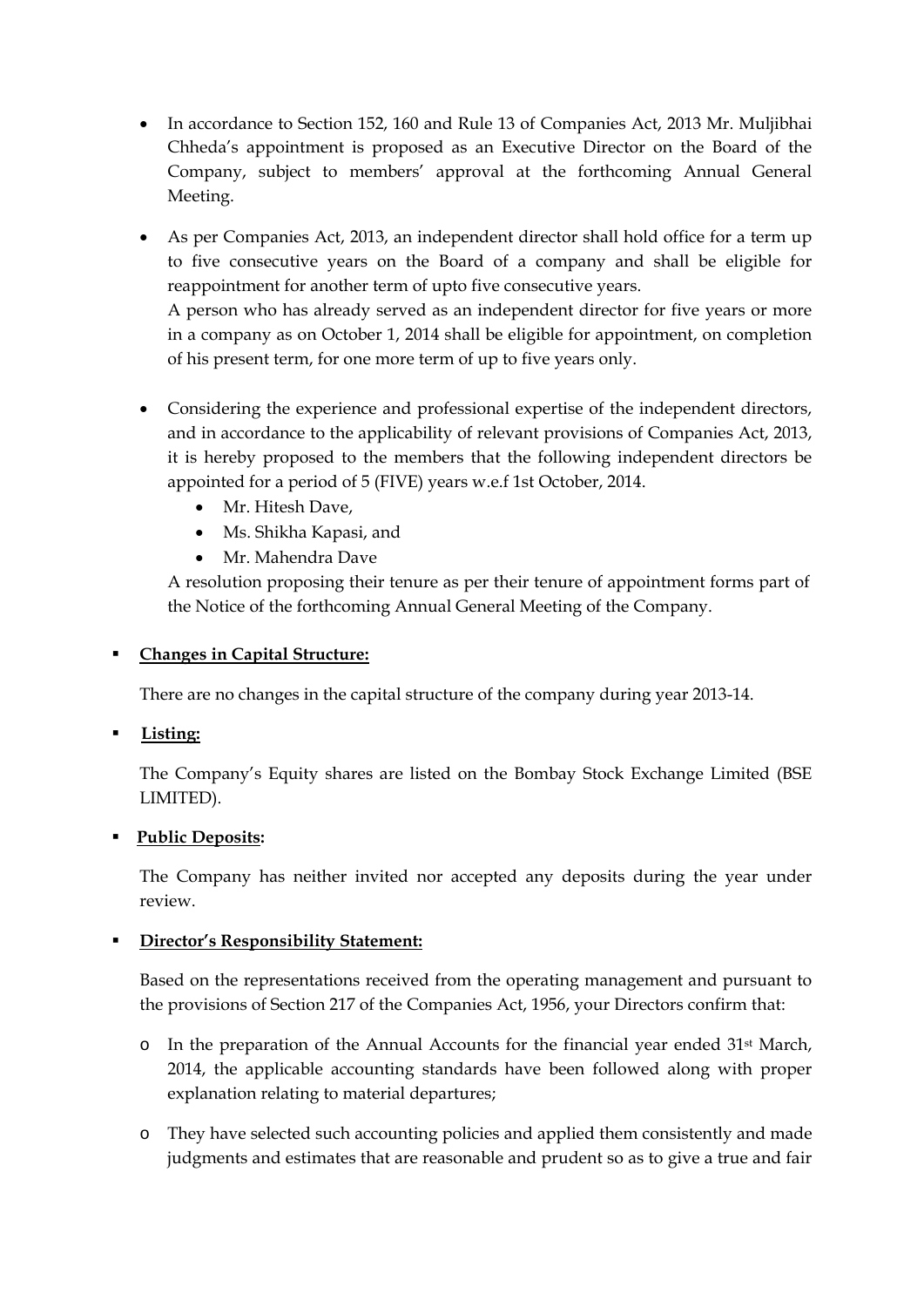view of the state of affairs of the Company at the end of the financial year and of the profit or loss of the Company for that period;

- o They have taken proper and sufficient care, to the best of their knowledge and ability, for the maintenance of adequate accounting records, safeguarding the assets of the Company and for preventing and detecting material fraud and other irregularities;
- o They have prepared the Annual Accounts on a going concern basis.

#### **Corporate Governance:**

The Company is committed to maintain the highest standards of Corporate Governance and adhere to the Corporate Governance requirements set out by SEBI.

In compliance with Clause 49 of the Listing Agreement, a detailed report on Corporate Governance forms part of this Annual Report. A certificate from the Statutory Auditors regarding the compliance of the conditions of corporate governance as stipulated in Clause 49 of the Listing Agreement is appended to this Annual Report.

#### **Management Discussion and Analysis Report :**

A separate report on Management Discussion and Analysis is appended to this Annual Report and forms part of the Directors Report.

# **Conservation of Energy, Technology Absorption, Foreign Exchange Earnings and Outgo:**

In view of the nature of the activities which are being carried out by the Company, Rules 2A & 2B of the Companies (Disclosure of particulars in the report of the Board of Directors) Rules, 1988, concerning conservation of energy and technology absorption respectively, are not applicable to the Company.

During the year under review, neither the Company had any Foreign Exchange Earnings nor did it spend any foreign exchange on any account.

# **Auditors:**

The Statutory Auditors of the Company, **M/s. N R Gala & Associates**, Chartered Accountants retire at the ensuing Annual General Meeting and have confirmed their eligibility for re- appointment in terms of Section 139,141 and 142 of the Companies Act, 2013, subject to members' approval.

# **Employees:**

 During the year ended March 31, 2014, no employee is drawing remuneration in excess of the amount prescribed under section 217(2A) of the Companies Act, 1956, read with Companies (Particulars of employees) Rules, 1975.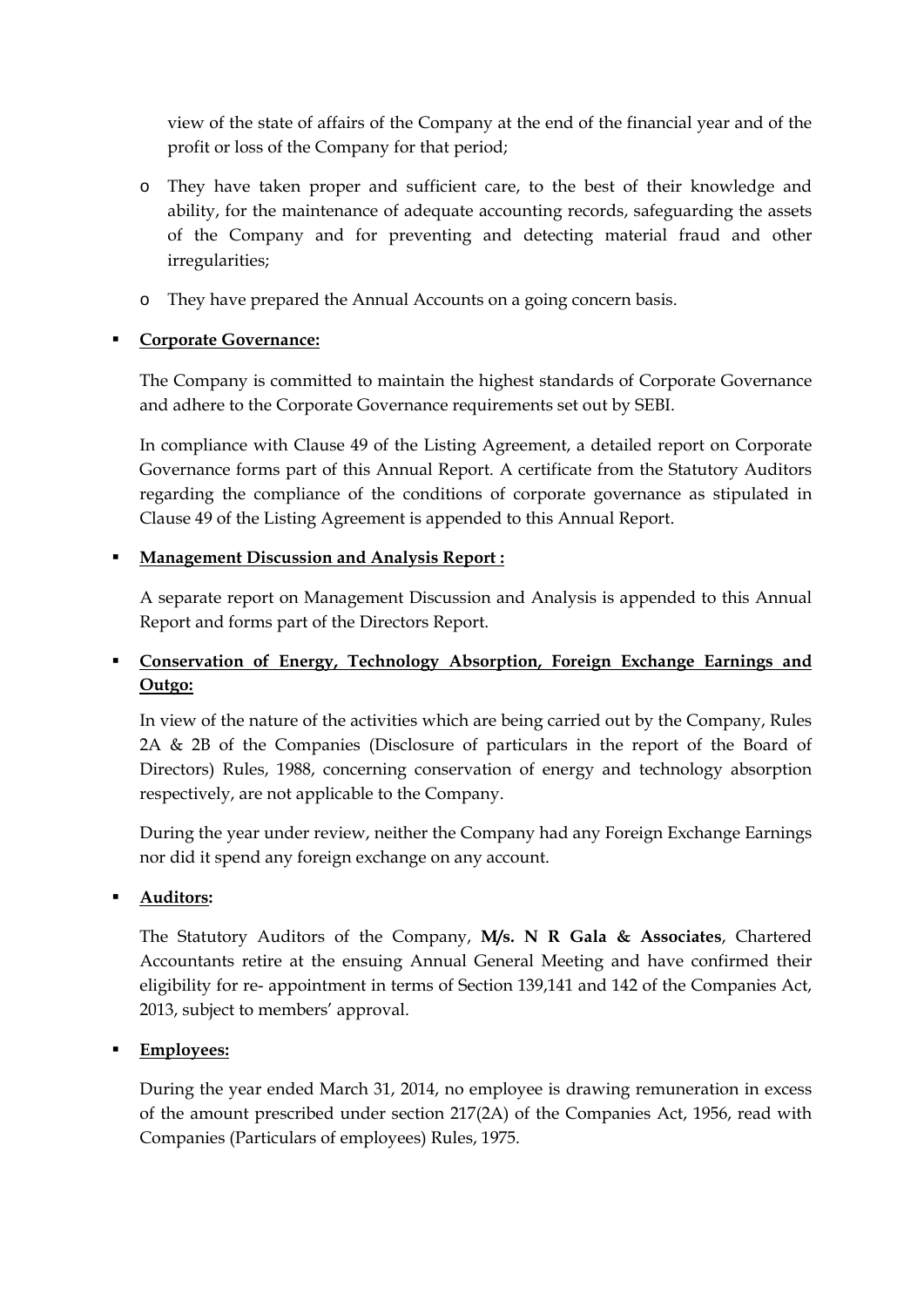#### **Acknowledgement:**

The Board of Directors places its sincere gratitude for the assistance and co-operation received from Banks, Customers and Shareholders. The Directors take the opportunity to express their sincere appreciation for the dedicated services of the Executives and staffs for their contribution to the overall performance of the Company.

 **For and on behalf of the Board**

Place: Mumbai<br>Date: 5<sup>th</sup> September, 2014

**Sd/- Chairman & Managing Director**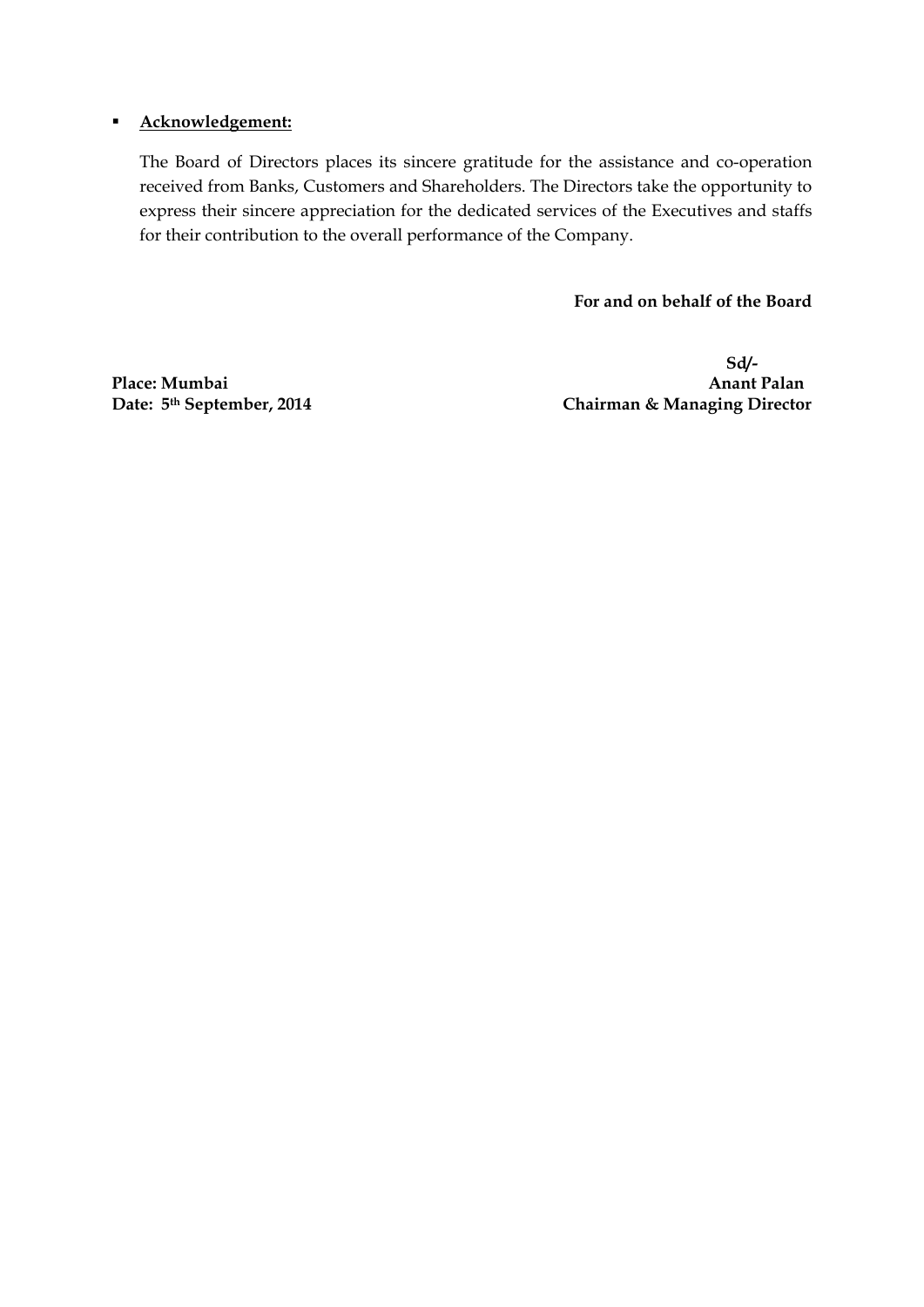# **CORPORATE GOVERNANCE REPORT**

The Company is committed to and continues to practice good corporate governance. The core principles of corporate governance as laid down by the Board lay emphasis on integrity and accountability. The Corporate Governance Code incorporates several practices aimed at a high level of business ethics, effective supervision and enhancement of value for all stakeholders. The basic philosophy behind an endeavor towards better corporate governance is to enrich the value of stakeholders by achieving business excellence. Gemstone Investments Limited believes that Corporate Governance is a thorough process by which Companies are directed to control and enhance their wealth generating capacity. Gemstone Investments Limited endeavors to virtually create value for its stakeholders, be it Customers, Employees, Shareholders or the Society at large. The company focuses on adopting the highest standard of Corporate Governance and moral business practices based on the following main principles to maintain transparency, accountability and ethics:



• Constitution of a Board of Directors of appropriate composition, size, varied experience and Commitment to discharge their responsibilities and duties.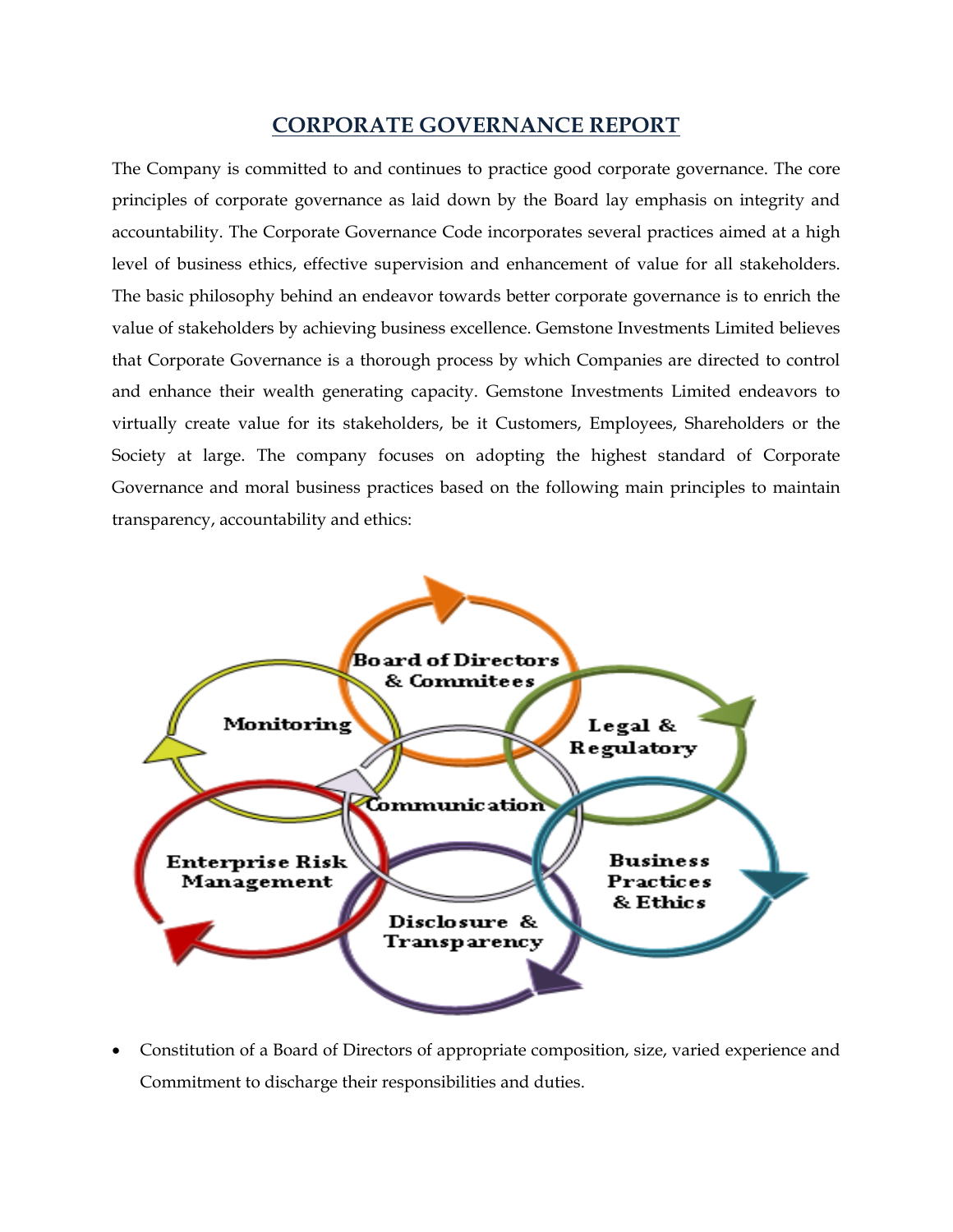- Ensuring timely inflow of information to the Board and its Committees to enable them to discharge their functions effectively.
- Compliance to Legal & Regulatory Requirements.
- Maintaining high Ethical standards to maintain relationships with our various stakeholders.
- A sound system of risk management and internal control.
- Timely and balanced disclosure of all material information concerning the Company to all Stakeholders.
- Transparency and Accountability.

#### **I. Board of Directors:**

#### **1. Board Composition:**

The Board of Directors and its Committee provide leadership and guidance to the Company's management and directs, supervises and controls the performance of the Company. The present strength of the Company's Board is 7 (seven) Directors.

The composition of and the category of Directors on the Board of the Company were as under:

| <b>Board of Directors</b> | Category                                |
|---------------------------|-----------------------------------------|
| Anant Palan               | <b>Chairman &amp; Managing Director</b> |
| Nimesh Ganatra            | <b>Executive Director</b>               |
| Dhara Brahmbhatt          | <b>Executive Director</b>               |
| Rohan Barot               | <b>Executive Director</b>               |
| <b>Hitesh Dave</b>        | Non-Executive Independent Director      |
| Shikha Kapasi             | Non-Executive Independent Director      |
| Mahendra Dave             | Non Executive Independent Director      |

All the independent Directors of the Company furnish a declaration at the time of their appointment as also annually that they qualify the conditions of their being independent. All such declarations are placed before the Board.

#### **2. Board Meeting:**

The Board meets at regular intervals to discuss and decide on business policy and strategy apart from other Board business. The Board / Committee meetings are pre-scheduled and a tentative annual calendar for the meetings of the Board and Board Committee's, is circulated to the Directors well in advance in order to facilitate and assist the Directors to plan their schedules for the meetings. Additional meetings are held, when necessary.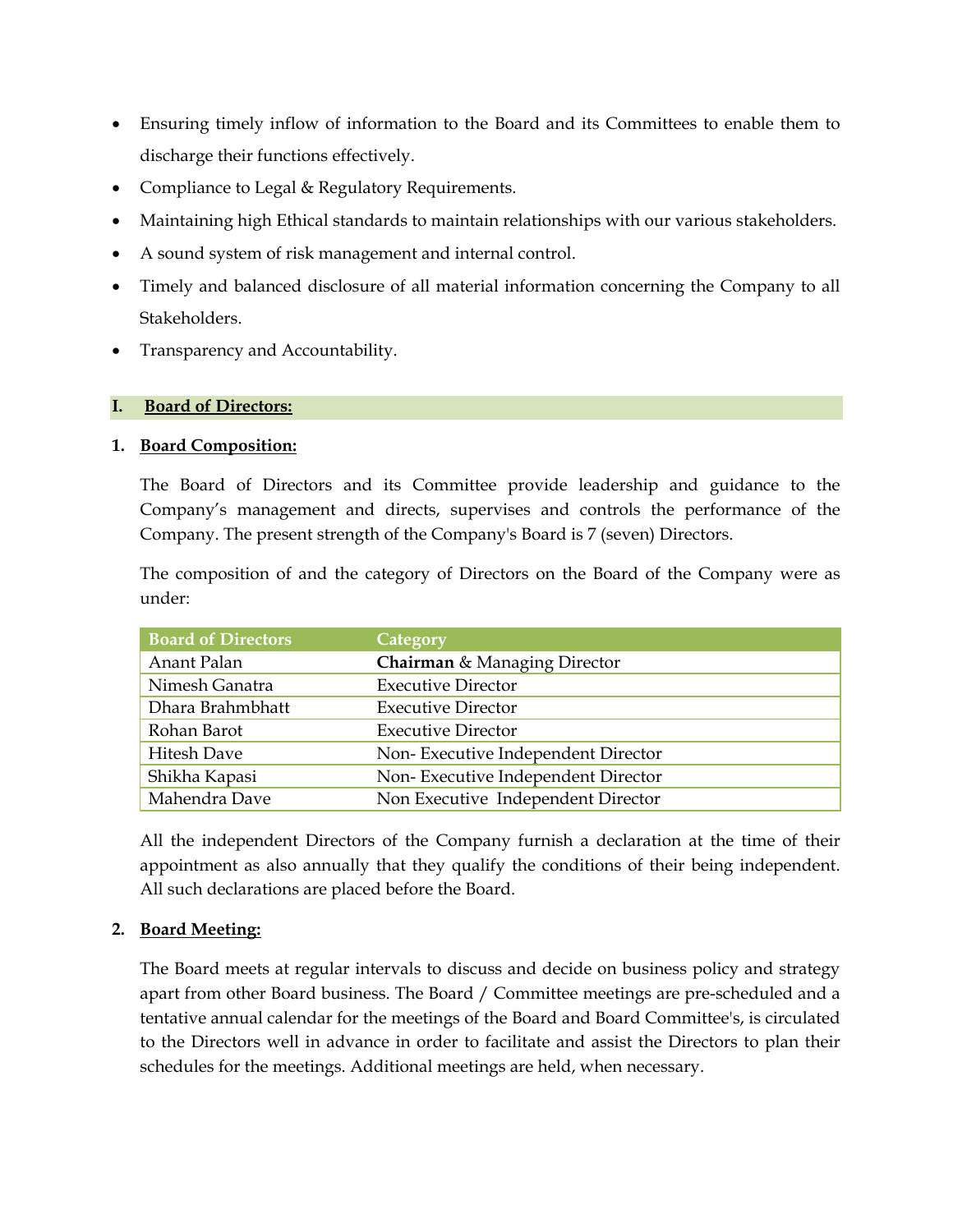The Board held 5 Meetings during 2013-14 on 30<sup>th</sup> May, 2013, 14<sup>th</sup> August, 2013, 4<sup>th</sup> September, 2013, 13<sup>th</sup> November, 2013 and 12<sup>th</sup> February, 2014. The Meetings are normally held at Mumbai. The Board periodically reviews Compliance reports of all laws applicable to the Company.

#### **3. Attendance of directors:**

Attendance of directors at the Board Meetings held during 2013-2014 and the last Annual General Meeting held on 30<sup>th</sup> September, 2013:

| <b>Name of the Director</b> | <b>Number of Board</b><br><b>Meetings Attended</b> | Attendance at the last AGM<br>held on 30.09.2013 |
|-----------------------------|----------------------------------------------------|--------------------------------------------------|
| Anant Palan                 | 5                                                  | <b>Yes</b>                                       |
| Nimesh Ganatra              | 5                                                  | Yes                                              |
| <b>Hitesh Dave</b>          | 5                                                  | Yes                                              |
| Shikha Kapasi               | 5                                                  | Yes                                              |
| Dhara Brahmbhatt            | 5                                                  | Yes                                              |
| Rohan Barot                 | 5                                                  | Yes                                              |
| Mahendra Dave               | 5                                                  | Yes                                              |

#### **4. Other directorships:**

None of the director holds directorships in more than 10 public companies.

#### **5. Membership of Board Committees:**

No director holds membership of more than 10 committees of Board and no director is a chairman of more than 5 committees.

#### **II Committees of the Board**

Greater specialization and intricacies of modern board work is one of the reasons for increased use of board committees. The reasons include:

- $\checkmark$  Responsibilities are shared.
- $\checkmark$  More members become involved.
- $\checkmark$  Specialized skills of members can be used to best advantage.
- $\checkmark$  Inexperienced members gain confidence while serving on the committee.
- $\checkmark$  Matters may be examined in more detail by a committee.

#### **VARIOUS COMMITTEES OF THE BOARD:**

The following are some of the important committees of the Board:

• Audit Committee.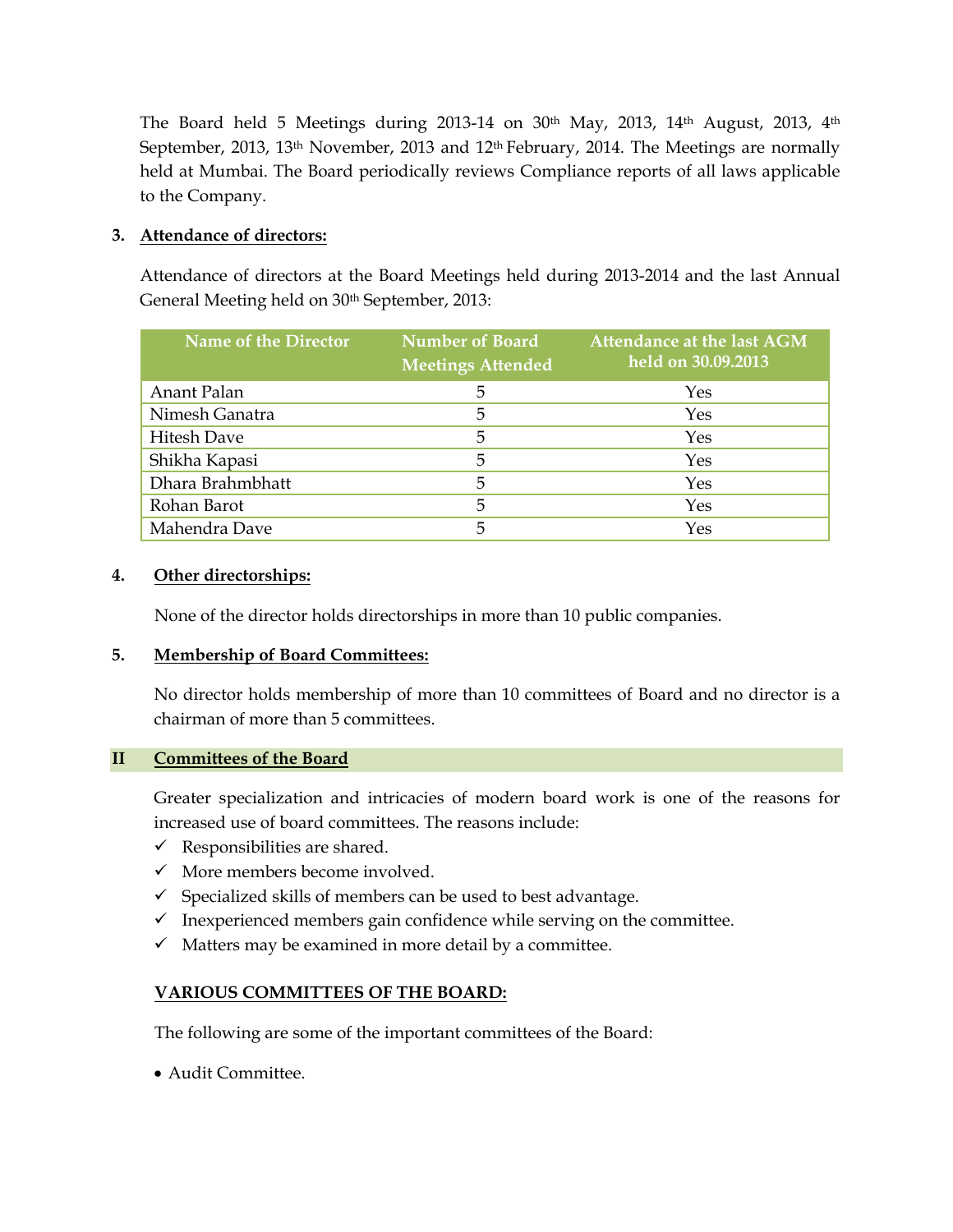- Stakeholders Relationship Committee (formerly called as Shareholders/Investor Grievance Committee).
- Nomination and Remuneration Committee (formerly called as Remuneration Committee).

#### **AUDIT COMMITTEE:**

The Company set up its independent Audit Committee .The Company has been reviewing and making appropriate changes in the composition and working of the committee from time to time to bring about greater effectiveness & in order to comply with various requirements under the Companies Act, 2013 and Clause 49 of the Listing Agreement. The Audit Committee comprises of Ms. Shikha Kapasi as it's Chairman and Mr. Hitesh Dave, Mr. Nimesh Ganratra and Mr. Mahendra Dave as its members. All the members of the Committee are 'financially literate'. Moreover, the Audit Committee has members who have 'accounting and related financial management expertise'. Minutes of each Audit Committee meeting are placed before, and when considered appropriate, discussed in the meeting of the Board. The terms of reference of the Audit Committee are extensive and go beyond what is mandated in Clause 49 of the Listing Agreement and Section 177 read with rule 6 of the Companies (Meetings of Board and its Powers ) Rules,2014

| The Trums committee consider of following willestore |  |
|------------------------------------------------------|--|
|                                                      |  |
|                                                      |  |
|                                                      |  |
| Name of the Director Category                        |  |

**1. The Audit Committee consists of following directors;**

| Sr.<br>No. | <b>Name of the Director</b> | Category                           | Designation |
|------------|-----------------------------|------------------------------------|-------------|
|            | Ms. Shikha Kapasi           | Non-Executive Independent Director | Chairman    |
|            | Mr. Hitesh Dave             | Non-Executive Independent Director | Member      |
|            | Mr. Mahendra Dave           | Non-Executive Independent Director | Member      |
|            | Mr. Nimesh Ganatra          | <b>Executive Director</b>          | Member      |

#### **2. Number of Audit Committee Meetings held during the year under review:**

The Audit Committee Meeting was held Five times during the year viz., 24th May, 2013, 10th August, 2013, 30th August, 2013, 8th November, 2013 and 8th February, 2014. The meetings were scheduled well in advance.

| Sr. No. | <b>Name of the Director</b> | <b>Number of Meetings</b><br>held during the year | Number of<br><b>Meetings</b><br>attended |
|---------|-----------------------------|---------------------------------------------------|------------------------------------------|
|         | Ms. Shikha Kapasi           |                                                   | ຕ                                        |
|         | Mr. Hitesh Dave             |                                                   | د.                                       |
|         | Mr. Mahendra Dave           | .h                                                | כ                                        |
|         | Mr. Nimesh Ganatra          |                                                   |                                          |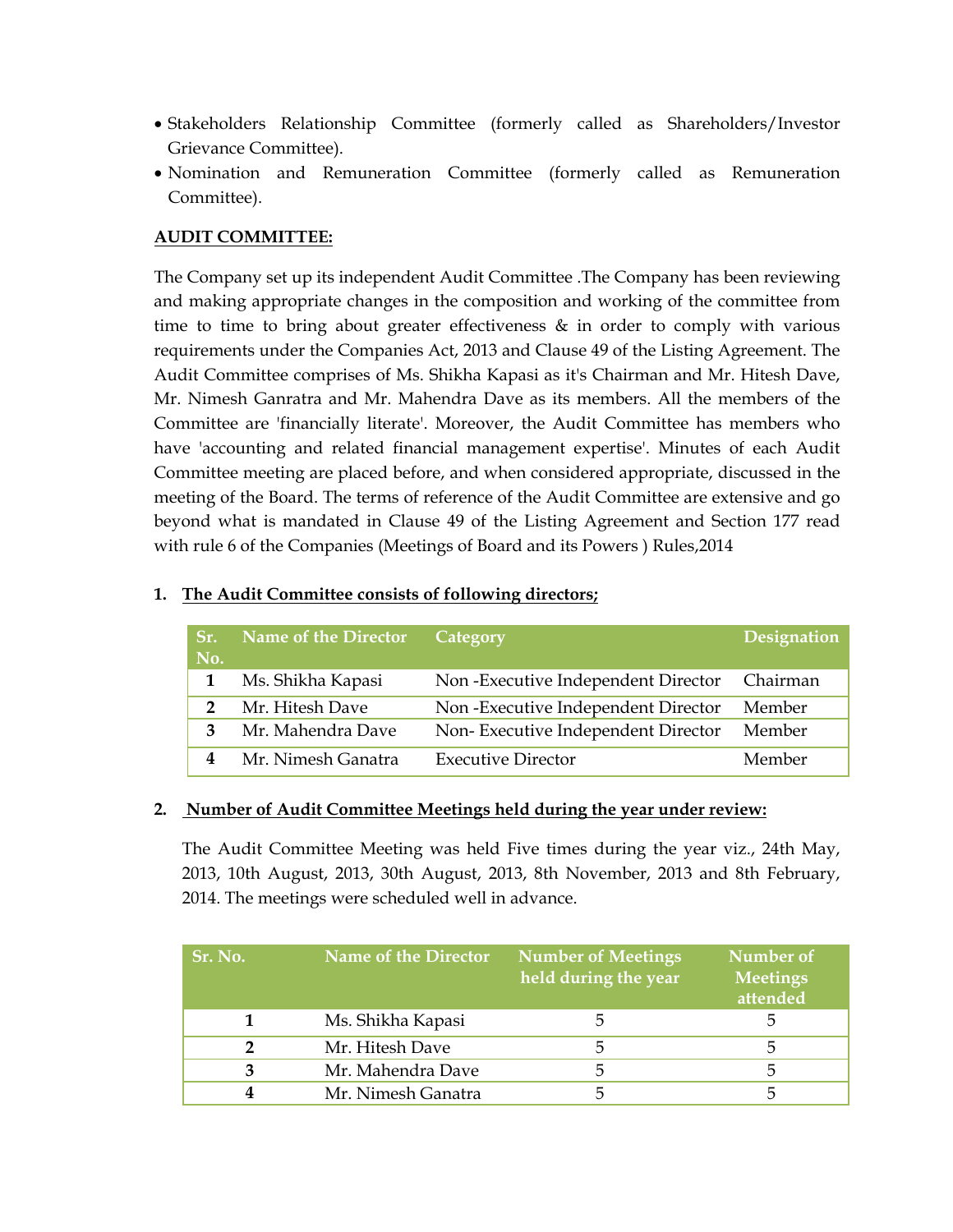#### **3. The terms of reference of the Audit Committee are in accordance with all the items listed in Clause 49(II) of the listing agreement as follows:**

- o Overseeing of the Company's financial reporting process and the disclosure of its financial information to ensure that the financial information is correct, sufficient and credible;
- o Recommending the appointment, reappointment and replacement/removal of statutory auditor and fixation of audit fee;
- o Approving payment for any other services by statutory auditors;
- o Reviewing with management the annual financial statements before submission to the Board.
- o Reviewing with management the changes, if any, in accounting policies and practices and reasons for the same.
- o Compliance with listing and other legal requirements relating to financial statements.
- o Discussion with statutory auditors before the audit commences, about the nature and scope of audit as well as post-audit discussion to ascertain any areas of concern.
- o Carrying out other function as may be assigned to committee by the board from time to time.

#### **STAKEHOLDERS RELATIONSHIP COMMITTEE (FORMERLY VALLED AS SHAREHOLDERS / INVESTORS GRIEVANCES COMMITTEE):**

A board committee under the chairmanship of a non-executive director shall be formed to specifically look into the redressal of shareholder and investors complaints like transfer of shares, non-receipt of balance sheet, non-receipt of declared dividends etc. This Committee shall be designated as "Stakeholders Relationship Committee".

#### **1. Composition:**

The Stakeholders Relationship Committee consist of four directors of the Company, viz; Ms. Shikha Kapasi, Chairman, Mr. Hitesh Dave , Mr. Mahendra Dave and Mr. Nimesh Ganatra.

#### **2. Number of Shareholders / Investors Grievances Committee Meetings held during the year under review:**

The Shareholders / Investors Grievances Committee Meeting were held Four times during the year viz., 24th May, 2013, 10th August, 2013, 8th November, 2013 and 8th February, 2014.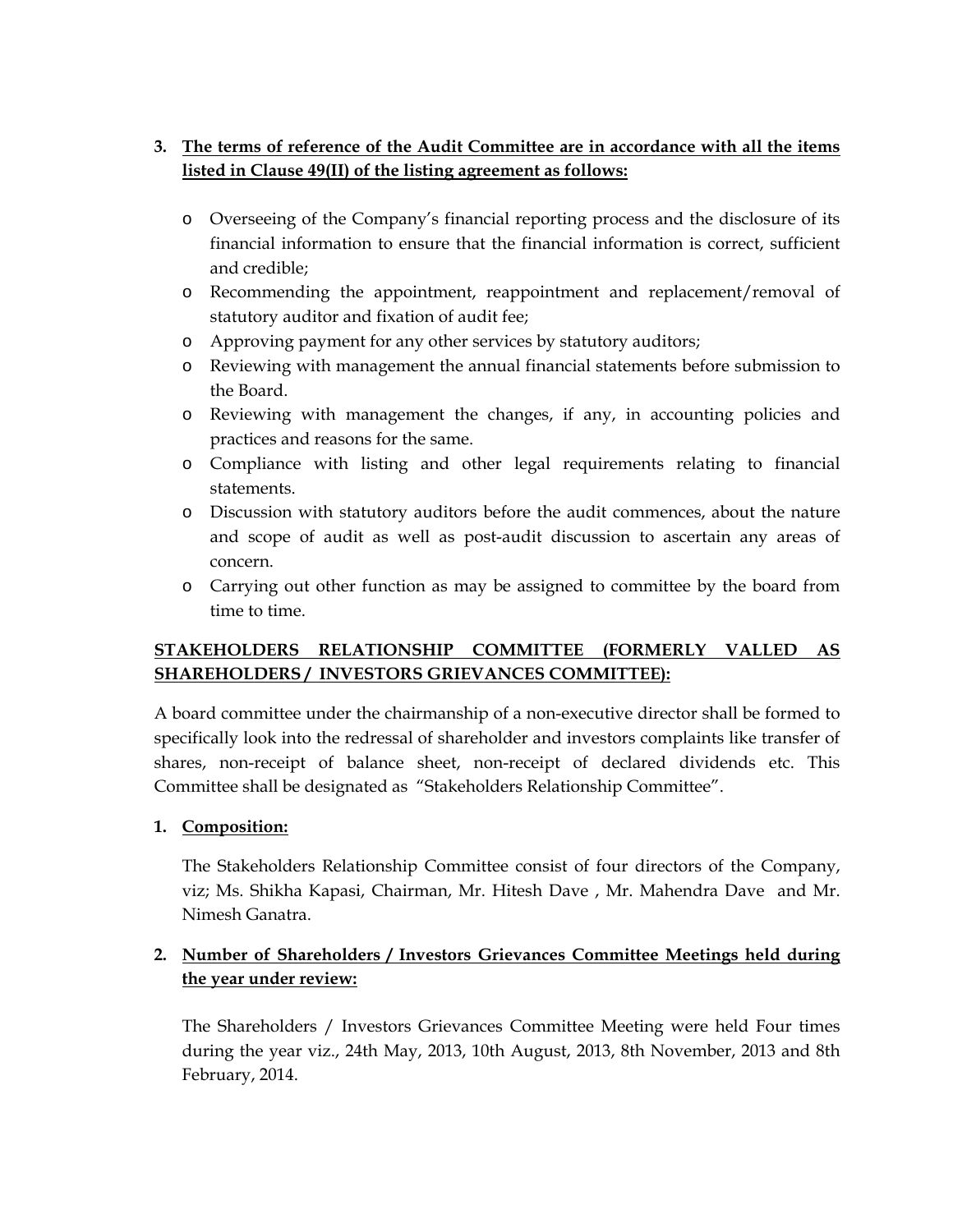| <b>No</b> | <b>Sr.</b> Name of the Director | <b>Number of Meetings</b><br>held during the year | <b>Number of Meetings</b><br>attended |
|-----------|---------------------------------|---------------------------------------------------|---------------------------------------|
|           | Ms. Shikha Kapasi               |                                                   |                                       |
|           | Mr. Hitesh Dave                 |                                                   |                                       |
|           | Mr. Mahendra Dave               |                                                   |                                       |
|           | Mr. Nimesh Ganatra              |                                                   |                                       |

#### Name and Designation of Compliance Officer:

#### **ANANT PALAN MANAGING DIRECTOR**

#### **8, MEGHDOOT, PLOT NO.4, ROAD NO.4, PESTOM SAGAR, CHEMBUR, MUMBAI-400089**

#### **Details of Complaints received redressed and pending during the financial year:**

| Pending<br>at the   | Received during<br>the year | Redressed / Replied during the<br>year | Pending at the year |
|---------------------|-----------------------------|----------------------------------------|---------------------|
| beginning<br>of the |                             |                                        |                     |
| vear                |                             |                                        |                     |
| Nil                 | NIL                         | NIL                                    | Nil                 |
|                     |                             |                                        |                     |

#### **NOMINATION AND REMUNERATION COMMITTEE (FORMERLY CALLED AS REMUNERATION COMMITTEE):**

The role of the committee is to establish overall compensation philosophies, evaluate management performance, recommend compensation and set compensation for executives, consider industry benchmarks, establish and administer performance goals, establish compensation program for employees, recommend director compensation, administer employee benefit and incentive plans, administer stock option and other equity-based plans

#### **1. Composition and Remuneration Meeting:**

The Nomination and Remuneration Committee comprises of three directors i.e. Ms. Shikha Kapasi, Chairman, Mr. Hitesh Dave, and Mr. Nimesh Ganatra as members. The Nomination and Remuneration Committee met on 30th August, 2013.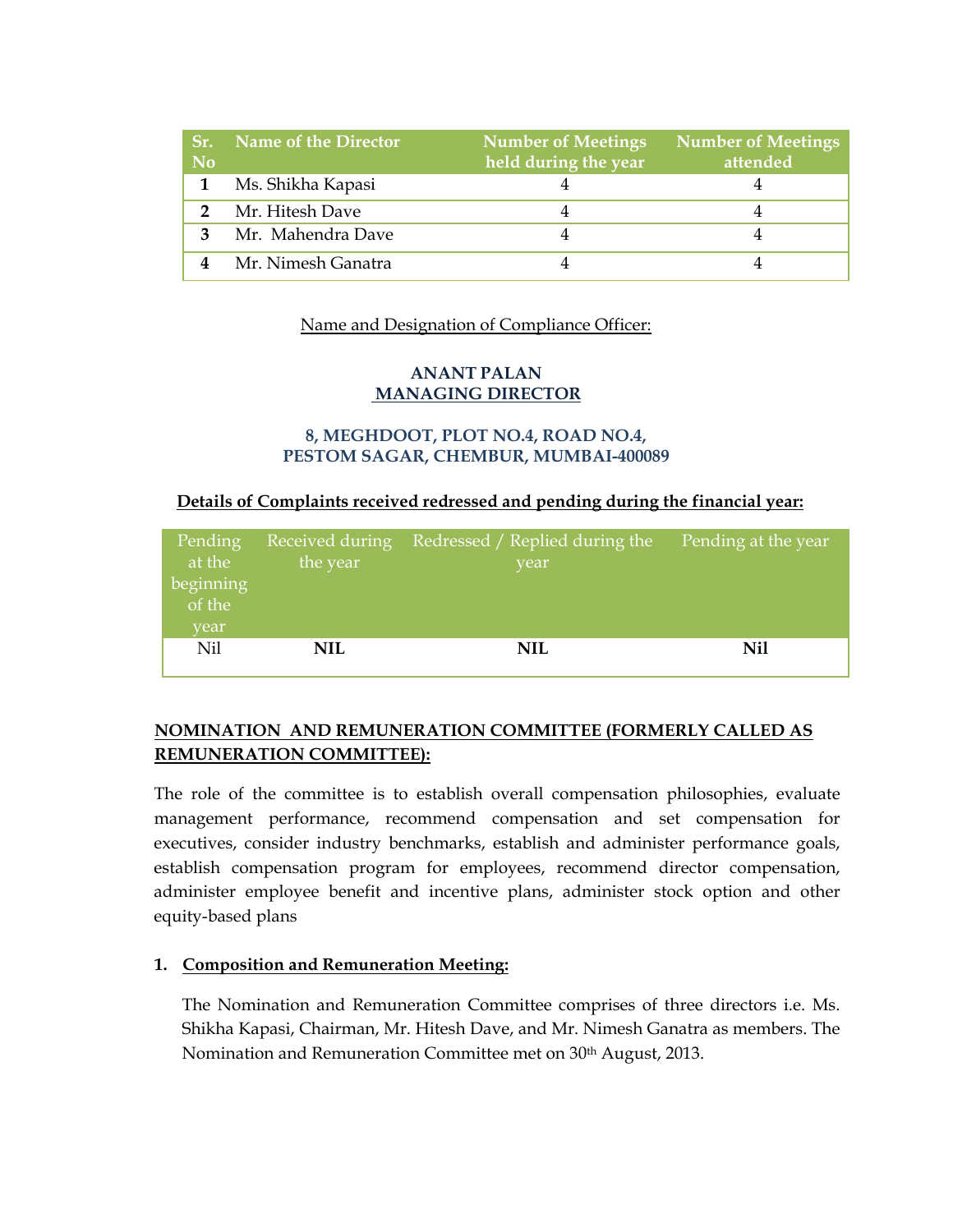#### **2. Attendance:**

All members of the Committee were present at meeting held on 30<sup>th</sup> August, 2013.

#### **3. Remuneration policy, details of remuneration and other terms of appointment of Directors:**

The main term of reference of the Committee is to approve fixation/revision of remuneration of the Directors of the Company after taking into account the financial position of the Company, trend in the industry, appointee's qualification, experience, past performance, past remuneration etc.

#### **III General Body Meeting:**

| Year    | <b>AGM</b><br>No. | <b>Location</b><br>Date |                                                                                                        | <b>Time</b> |
|---------|-------------------|-------------------------|--------------------------------------------------------------------------------------------------------|-------------|
| 2012-13 | 19 <sup>th</sup>  | 30th September, 2013    | Room no.105, Ist Floor,<br>Shradhanand Building, 274<br>Samuel Street, Masjid<br>Bander, Mumbai-400003 | 9.00 A.M    |
| 2011-12 | 18 <sup>th</sup>  | 29th September, 2012    | Room no.105, Ist Floor,<br>Shradhanand Building, 274<br>Samuel Street, Masjid<br>Bander, Mumbai-400003 | 10.30 A.M   |
| 2010-11 | 17 <sub>th</sub>  | 30th September, 2011    | A/310, Arya Arcade,<br>Station Road, Vikroli<br>(West), Mumbai- 400 083                                | 9.30 A.M    |

#### **1. The Company held its last three Annual General Meetings as under:**

#### **2. Details of the Special Resolutions passed during the last 3 AGMs:**

| Date of<br><b>AGM</b> | <b>No of Special</b><br><b>Resolutions passed</b> | <b>Particulars of Special Resolutions</b>                       |  |
|-----------------------|---------------------------------------------------|-----------------------------------------------------------------|--|
| 30/9/2013             | NIL.                                              | NIL.                                                            |  |
|                       | 2                                                 | a) Appointment of Mr. Anant Palan as<br>Managing director.      |  |
| 29/09/2012            |                                                   | b)Change of Company Name from<br>"Gemstone Investments Limited" |  |
|                       |                                                   | tο                                                              |  |
|                       |                                                   | "Asian Project Finance Limited"                                 |  |
| 30/09/2011            | NIL.                                              | NIL                                                             |  |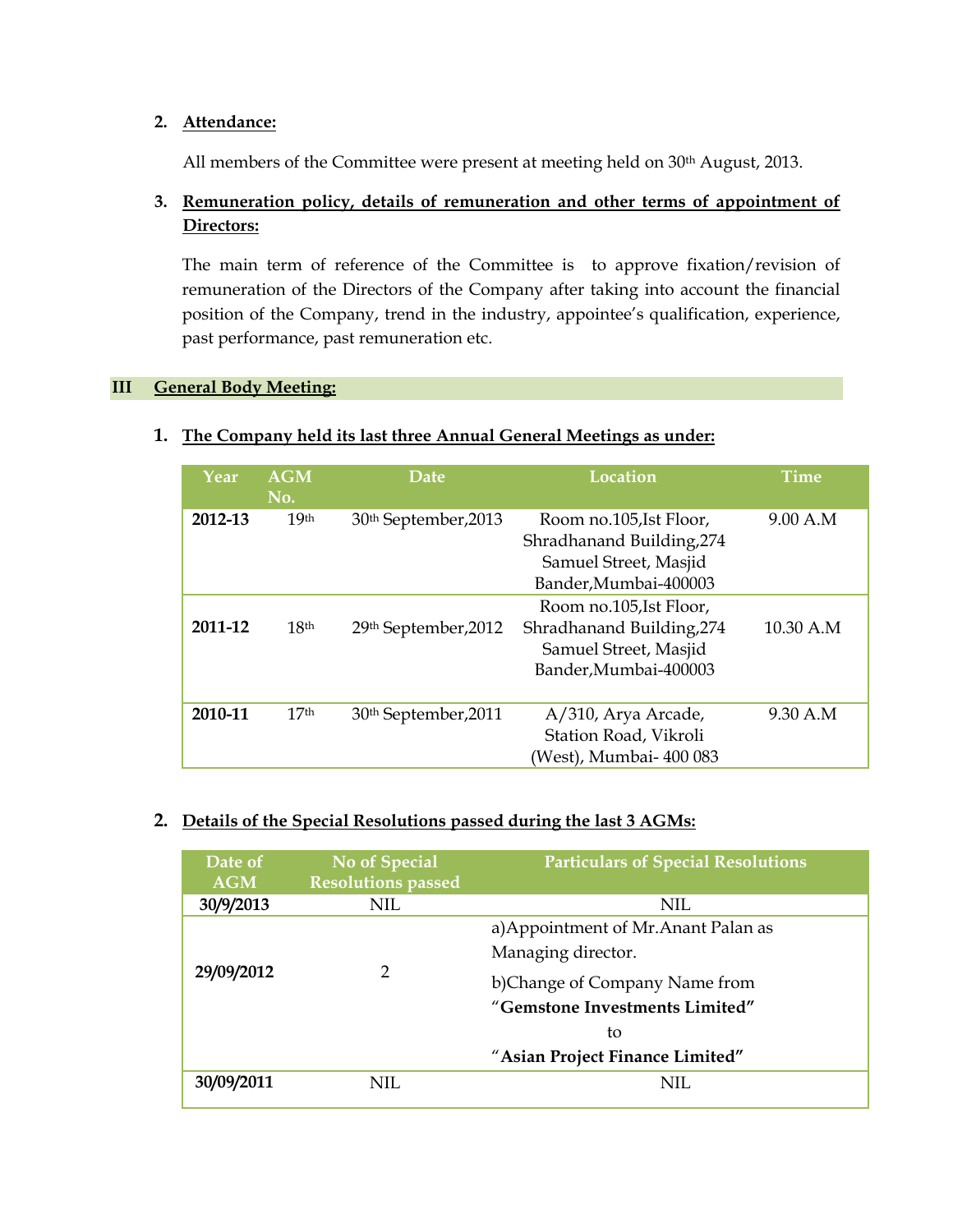| Date of<br><b>Notice</b> | No of<br><b>Resolutions</b><br><i>passed</i> | Particulars of resolutions Passed through postal ballot |
|--------------------------|----------------------------------------------|---------------------------------------------------------|
| 03/09/2011               |                                              | Alteration of Main object clause of the Memorandum of   |
|                          |                                              | Association                                             |

#### **3. Details of Resolution passed through postal ballot in the last 3 years:**

#### **4. Subsidiary Company:**

Your Company does not have any material unlisted Indian Subsidiary Company.

#### **5. Disclosure:**

There has been no instance of non-compliance by the Company on any matter related to capital markets during the last three years and hence no penalties or strictures have been imposed on the Company by the Stock Exchanges or SEBI or any other statutory Authority.

#### **Related party transactions:**

During the year 2013-14, transactions of material nature, if any, entered into by the Company with the Promoters or Directors or Management or their relatives, their subsidiaries that may have a potential conflict with interest of the Company, have been recorded in the register maintained for that purpose. The related party transactions with subsidiary companies and others, if any, are disclosed in Notes to Accounts.

#### **Accounting treatment:**

In the preparation of financial statements, the Company has followed the Accounting Standards as prescribed under Companies (Accounting Standards) Rules, 2006, as applicable. The Accounting Policies followed by the Company to the extent relevant, are set out elsewhere in this Annual Report.

#### **Risk management:**

The Company has laid down a robust Risk Management Policy, defining Risk profiles involving Strategic, Technological, Operational, Financial, Organizational, Legal and Regulatory risks within a well defined framework. The Risk Management Policy acts as an enabler of growth for the Company by helping its businesses to identify the inherent risks, assess, evaluate and monitor these risks continuously and undertake effective steps to manage these risks.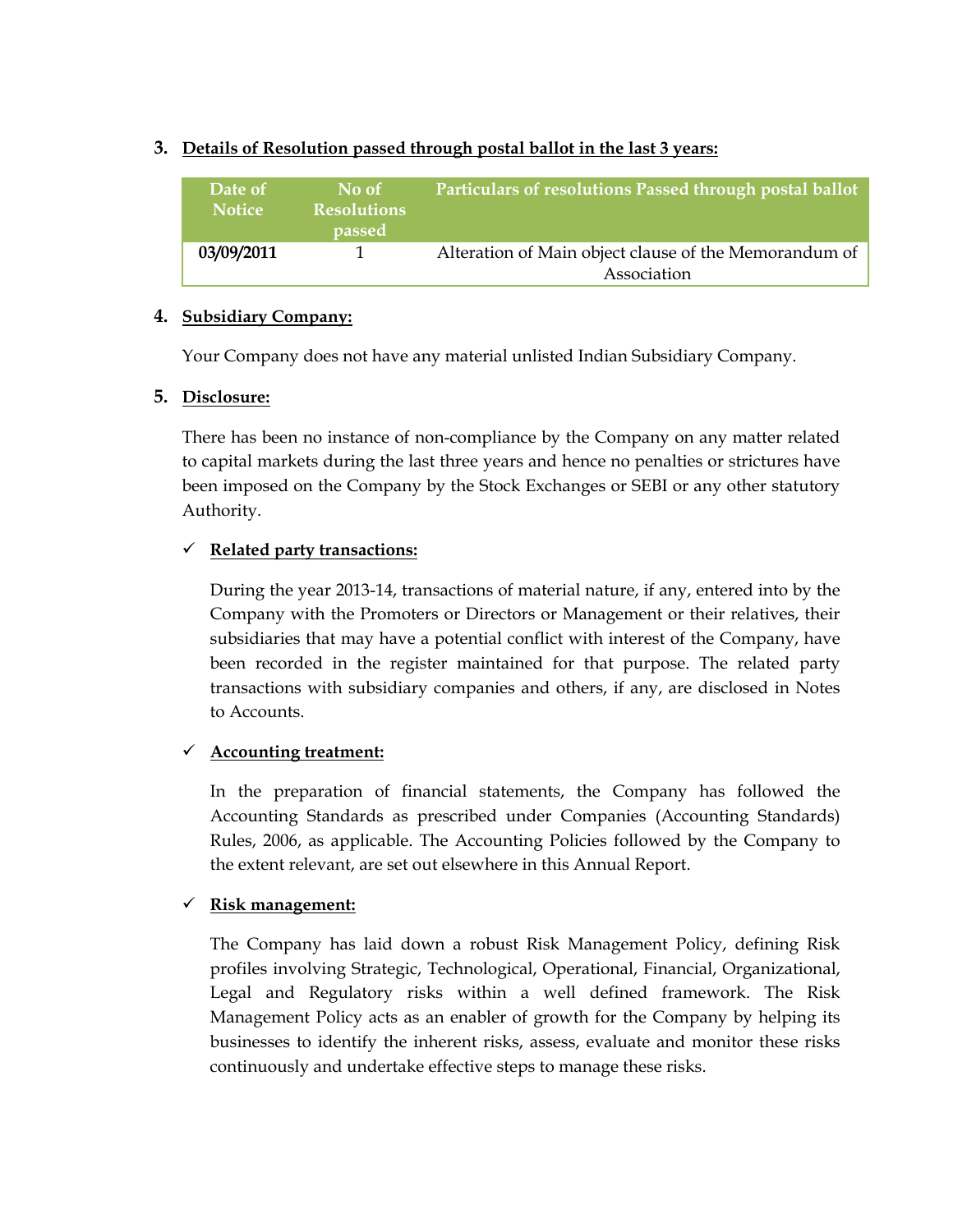#### **Code of conduct:**

The Company has adopted the code of conduct and ethics for directors and senior management. The code has been circulated to all the members of the Board and senior management. The Board members and senior management have affirmed their compliance with the code and a declaration signed by the Managing Director of the Company appointed in terms of the Companies Act, 1956 (i.e. the CEO within the meaning of Clause 49-V of the listing agreement.

#### **Review of Directors' responsibility statement:**

The Board in its report have confirmed that the annual accounts for the year ended March 31, 2014 have been prepared as per applicable accounting standards and policies and that sufficient care has been taken for maintaining adequate accounting records.

#### **Policy on insider trading:**

The Company has formulated a Code of Conduct for Prevention of Insider Trading (Code) in accordance with the guidelines specified under the Securities and Exchange Board of India (Prohibition of Insider Trading) Regulations, 1992. The Board has appointed Mr. Anand Palan as the Compliance Officer under the Code responsible for complying with the procedures, monitoring adherence to the rules for the preservation of price sensitive information, pre-clearance of trade, monitoring of trades and implementation of the Code of Conduct under the overall supervision of the Board. The Company's Code, inter alia, prohibits purchase and/or sale of shares of the Company by an insider, while in possession of unpublished price sensitive information in relation to the Company and also during certain prohibited periods.

# **Whistle blower policy:**

The Company has formulated a policy to prohibit managerial personnel from taking adverse action against employees, who are disclosing in good faith alleged wrongful conduct on matters of public concern involving violation of any law, mismanagement, gross waste or misappropriation of public funds, substantial and specific danger to public health and safety or an abuse of authority. The policy also lays down the mechanism for making enquiry into whistle blower complaint received by the Company.

Employees aware of any alleged wrongful conduct are encouraged to make a disclosure to the Audit Committee. Employees knowingly making false allegations of alleged wrongful conduct to the audit Committee shall be subject to disciplinary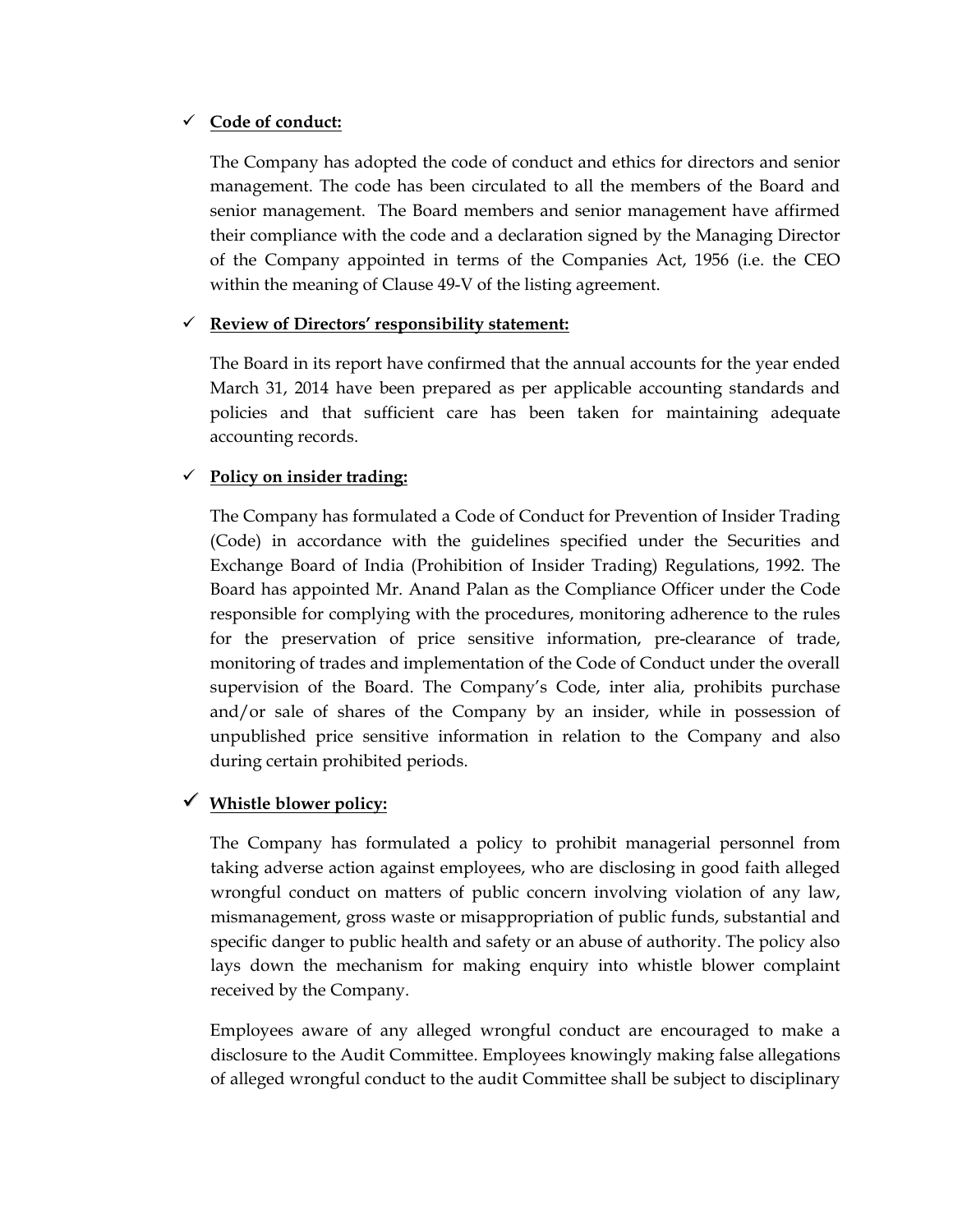action. No personnel of the Company have been denied access to the grievance redressal mechanism of the Company.

#### **6. Compliance with non-mandatory requirements:**

#### **Shareholder Rights:**

The quarterly, half-yearly and annual financial results of the Company are published in newspapers on an all India basis .The complete Annual Report is sent to every Shareholder of the Company. The quarterly financial results including summary of significant events of relevant period are published in newspapers.

#### **Audit qualifications:**

It is always the Company's endeavour to present unqualified financial statements. There are no audit qualifications in the Company's financial statements for the year ended 31st March, 2014.

#### **Training of Board members:**

Training of Board members: The Board is equipped to perform its role of business assessment through inputs from time to time. Directors are fully briefed on all business related matters, risk assessment & minimisation procedures, and new initiatives proposed by the Company. Directors are also updated on changes/ developments in the domestic / global corporate and industry scenario including those pertaining to statutes / legislation and economic environment.

#### **7. Means of Communication:**

The quarterly & half yearly unaudited financial results & the annual audited financial results are published in one English daily and in one Vernacular Newspaper & are also furnished to the Stock Exchange with whom the company has listing Agreements.

#### **8. General Shareholder information:**

#### **Annual General Meeting**:

**Date:** 30th September, 2014 **Day:** Tuesday **Time:** 9.30 a.m. **Venue:** Room No. 105, 1st Floor, Shradhanand Building, 274 Samuel Street, Masjid Bunder, Mumbai- 400 003.

**Financial Year:** 1st April, 2014 to 31st March, 2015**.**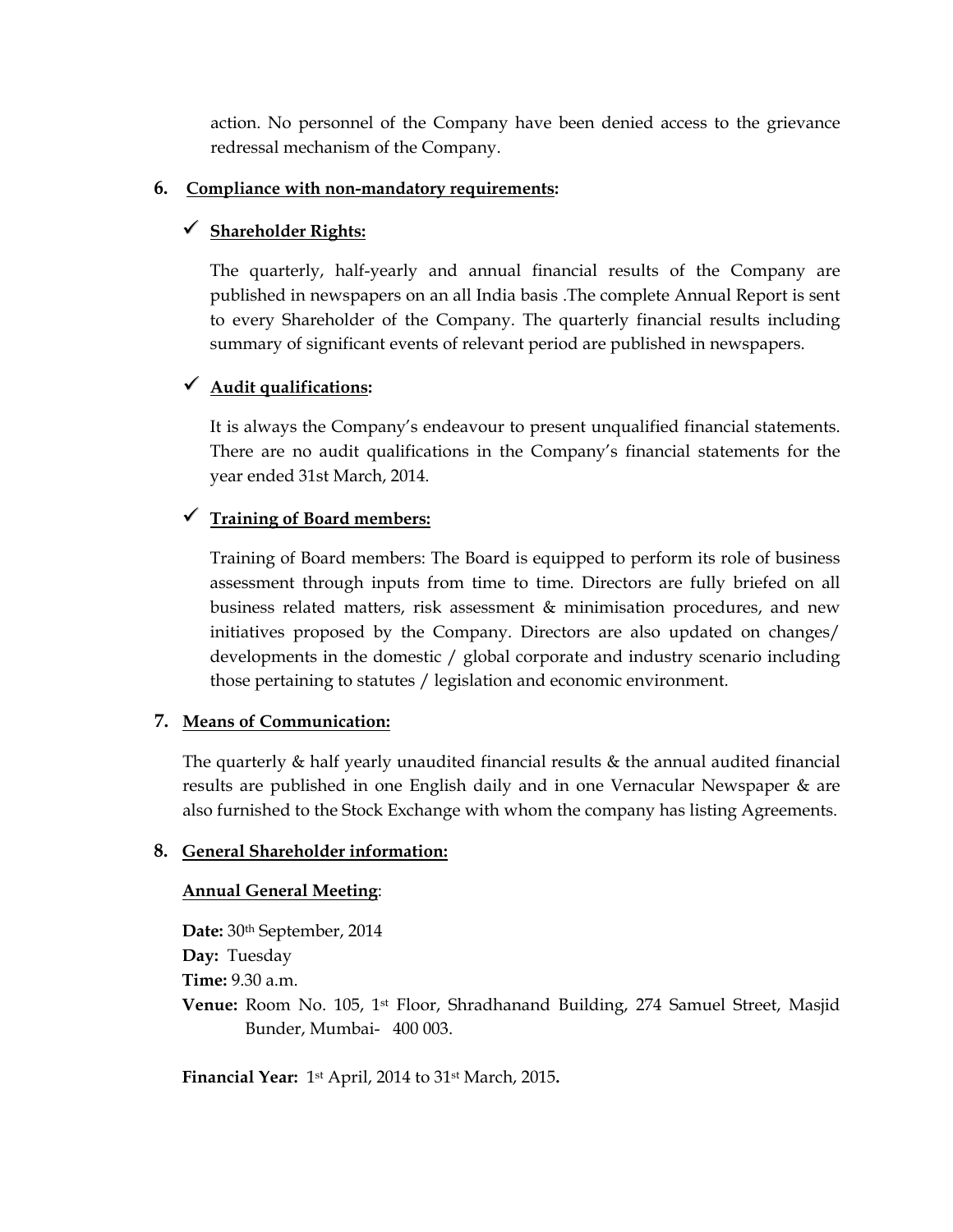| <b>Adoption of Quarterly Results for the</b><br>Quarter ending | Tentative/Actual date of the Meeting of<br>the Board |
|----------------------------------------------------------------|------------------------------------------------------|
| 30th June, 2014                                                | 14th August, 2014                                    |
| 30th September, 2014                                           | 15 <sup>th</sup> November, 2014 (tentative)          |
| 31 <sup>st</sup> December, 2014                                | 14th February, 2015 (tentative)                      |
| 31 <sup>st</sup> March, 2015                                   | 30 <sup>th</sup> May, 2015 (tentative)               |

#### **Date of Book closure:**

The Book Closure period is from September 25, 2014 and September 26, 2014 (both days inclusive) for the purpose of Annual General Meeting.

#### **Listing on Stock Exchange:**

The Bombay Stock Exchange Limited (BSE) Phiroze Jeejeebhoy Towers, Dalal Street, Mumbai - 400 001.

#### **Payment of Listing Fees:**

The Listing fee for the financial year 2014-2015 is already paid to the Bombay stock Exchange, Mumbai.

#### **Stock Code:**

The Bombay Stock Exchange Limited, Mumbai: **531137** ISIN No.: **INE503D01027**

#### **Stock Market Data:**

The Monthly High and Low prices and trading volumes of the company's shares at the Stock Exchange Mumbai for the year ended 31st March, 2014.

| Month            | High (Rs.) | Low (Rs.) | Volume   |
|------------------|------------|-----------|----------|
| April 2013       | 4.11       | 2.30      | 46137    |
| May 2013         | 2.26       | 1.56      | 146296   |
| <b>June 2013</b> | 1.56       | 1.14      | 12359594 |
| <b>July 2013</b> | 1.12       | 0.84      | 589761   |
| August 2013      | 0.83       | 0.64      | 380852   |
| September 2013   | 0.63       | 0.39      | 1576397  |
| October 2013     | 0.79       | 0.54      | 5362859  |
| November 2013    | 0.92       | 0.79      | 750609   |
| December 2013    | 0.94       | 0.79      | 258380   |
| January 2014     | 1.51       | 0.93      | 3255314  |
| February 2014    | 1.08       | 0.79      | 107362   |
| March 2014       | 0.82       | 0.77      | 238703   |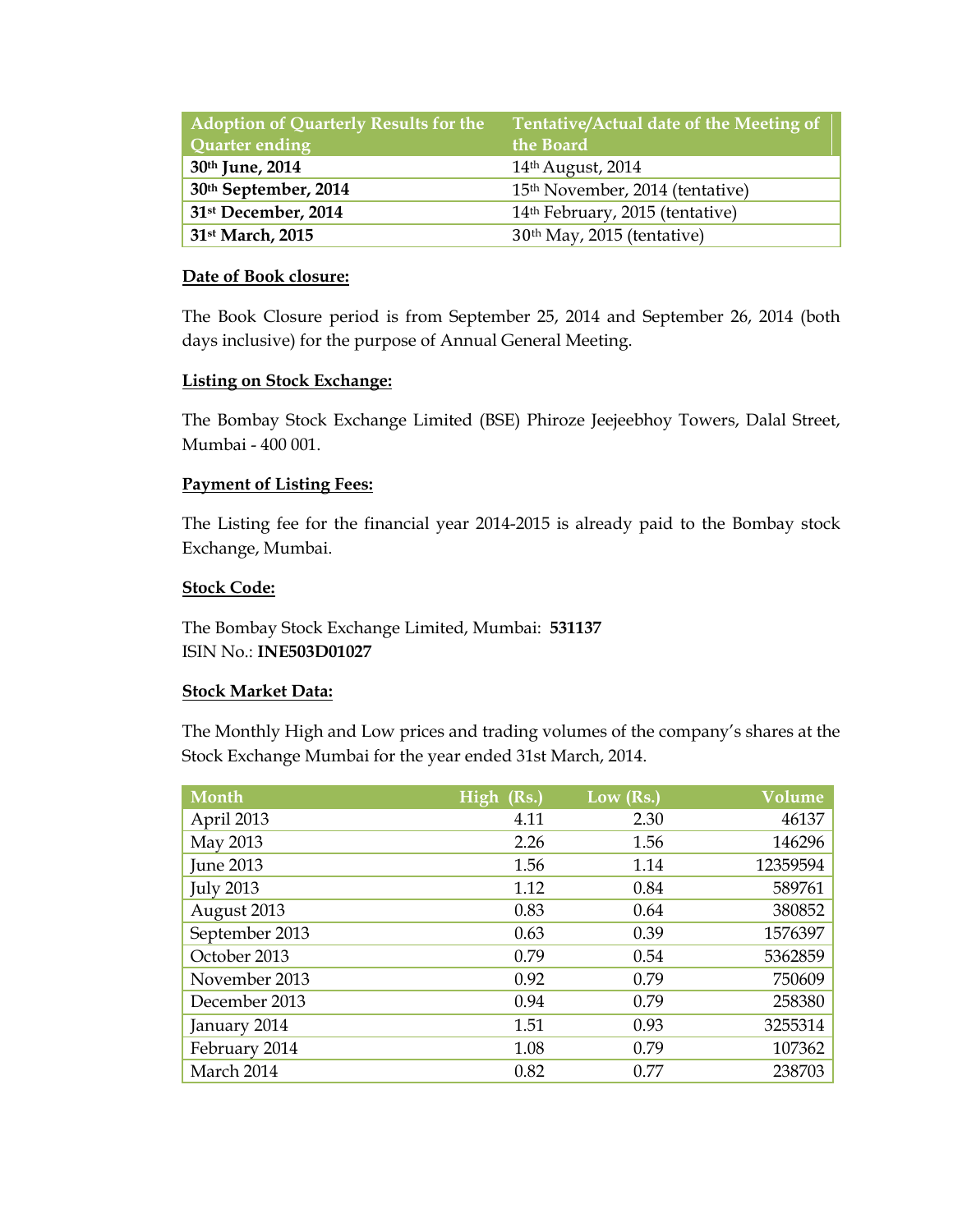#### **Registrars and Share Transfer agents:**

#### **Sharex Dynamic India Pvt Ltd**

Unit 1, Luthra Industrial Premises, Safed Pool, Andheri-Kurla Road, Andheri (E), Mumbai 400072.

**Tel.: +91- 22-2851 5606/ 5644/ 6338 E-mail:** [sharexindia@vsnl.com](mailto:sharexindia@vsnl.com)

#### **Share Transfer System:**

Securities lodged for transfer at the Registrar's address are normally processed within 15 days from the date of lodgement, if the documents are clear in all respects. All requests for dematerialization of securities are processed and the confirmation is given to the depositories within 15 days. Senior Executives of the Company are empowered to approve transfer of shares and other investor related matters. Grievances received from investors and other miscellaneous correspondence on change of address, mandates, etc. are processed by the Registrars within 15 days.

#### **Secretarial Audit:**

Pursuant to Clause 47(c) of the Listing Agreement with the Stock Exchanges, certificates on half-yearly basis, have been issued by a Company Secretary-in-Practice for due compliance of share transfer formalities by the Company.

A Company Secretary-in-Practice carried out a Reconciliation of Share Capital Audit to reconcile the total admitted capital with NSDL and CDSL and the total issued and listed capital. The audit confirms that the total issued /paid up capital is in agreement with the aggregate of the total number of shares in physical form and the total number of shares in dematerialized form (held with NSDL and CDSL).

#### **Distribution of shareholding:**

#### **Shares distribution schedule as on 31st March, 2014:**

| <b>Shareholding of</b><br><b>Nominal Value of</b><br>Rs. | Numbers of<br><b>Holders</b> | $\%$ of<br><b>Holders</b> | <b>Total</b><br>Amount | $\%$ of Amount |
|----------------------------------------------------------|------------------------------|---------------------------|------------------------|----------------|
| Upto - $5000$                                            | 1226                         | 76.53                     | 1649725.00             | 2.21           |
| $5001 - 10000$                                           | 107                          | 6.68                      | 871621.00              | 1.17           |
| $10001 - 20000$                                          | 87                           | 5.43                      | 1224065.00             | 1.64           |
| $20001 - 30000$                                          | 25                           | 1.56                      | 638654.00              | 0.85           |
| $30001 - 40000$                                          | 25                           | 1.56                      | 908549.00              | 1 22           |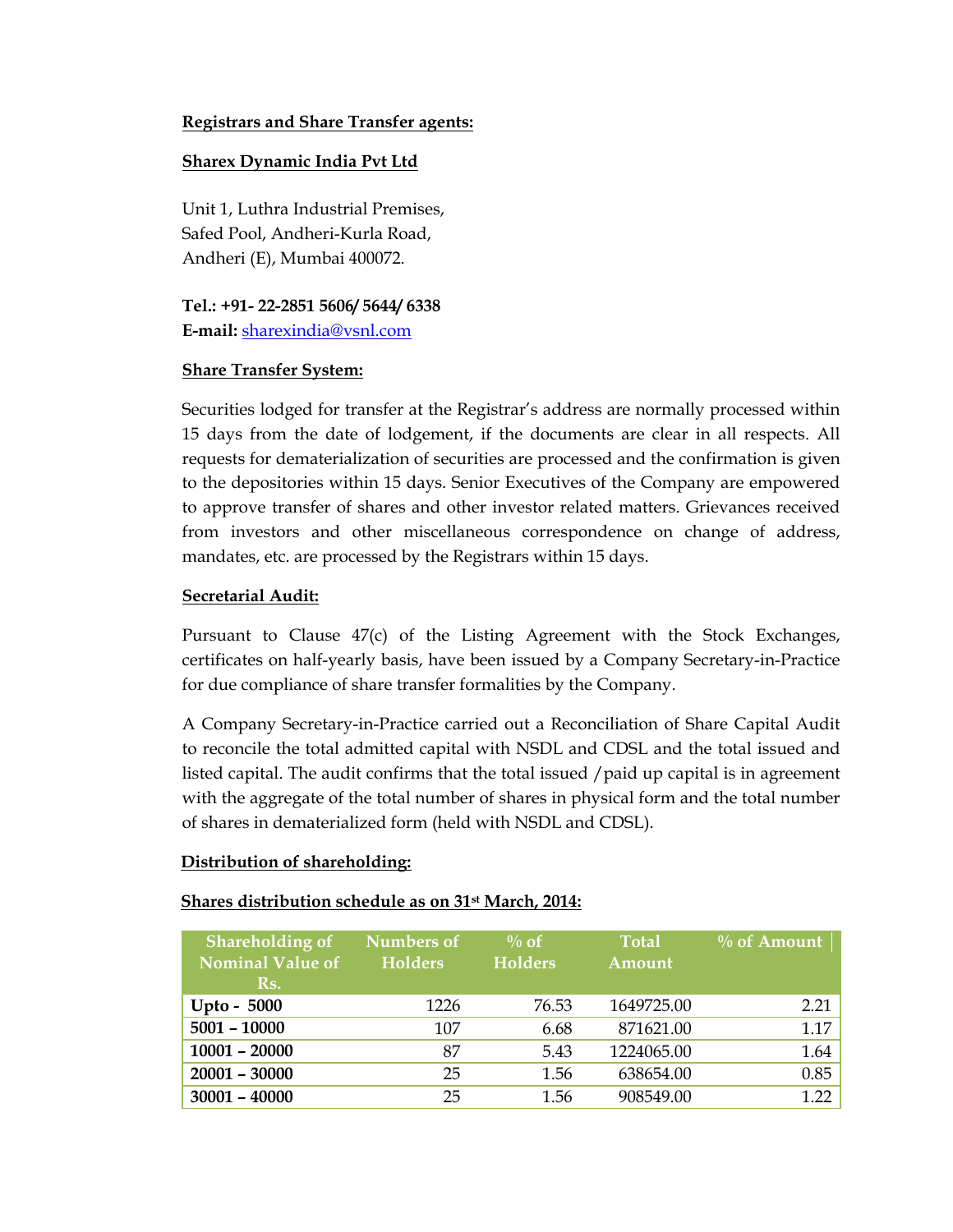| $40001 - 50000$ | 24   | 1.50   | 1157264.00  | - 55.  |
|-----------------|------|--------|-------------|--------|
| 50001 - 100000  | 39   | 2.43   | 3209586.00  |        |
| 100001 - Above  | 69   | 4 31   | 65090536.00 | 87.08  |
| <b>Total</b>    | 1602 | 100.00 | 74750000.00 | 100.00 |

#### **Shareholding Pattern as on 31st March, 2014:**

| Category       | <b>Category of Shareholder</b>               | Number of        | Percentage                    |  |
|----------------|----------------------------------------------|------------------|-------------------------------|--|
|                |                                              | shares held      | <sub>of</sub><br>shareholding |  |
| (A)            | <b>Shareholding of Promoter and Promoter</b> |                  |                               |  |
|                | Group                                        |                  |                               |  |
| $\mathbf{1}$   | Indian                                       |                  |                               |  |
| (a)            | Individuals/ Hindu Undivided Family          | 868000           | 1.16                          |  |
| (b)            | Central Government/ State                    | $\theta$         | 0.00                          |  |
|                | Government(s)                                |                  |                               |  |
| (c)            | <b>Bodies Corporate</b>                      | $\Omega$         | 0.00                          |  |
| (d)            | Financial Institutions/Banks                 | $\boldsymbol{0}$ | 0.00                          |  |
| (e)            | Any Others (Specify)                         | $\theta$         | 0.00                          |  |
|                | Sub Total(A)(1)                              | 868000           | 1.16                          |  |
| $\overline{2}$ | Foreign                                      | $\theta$         | 0.00                          |  |
|                | Sub Total(A)(2)                              | $\boldsymbol{0}$ | 0.00                          |  |
|                | <b>Total Shareholding of Promoter</b><br>and | 868000           | 1.16                          |  |
|                | Promoter Group (A)= $(A)(1)+(A)(2)$          |                  |                               |  |
| (B)            | Public shareholding                          |                  |                               |  |
| $\mathbf{1}$   | <b>Institutions</b>                          | $\Omega$         | 0.00                          |  |
|                | Sub-Total $(B)(1)$                           | $\boldsymbol{0}$ | 0.00                          |  |
| $\overline{2}$ | Non-institutions                             |                  |                               |  |
| (a)            | <b>Bodies Corporate</b>                      | 38210223         | 51.12                         |  |
| (b)            | Individuals                                  |                  |                               |  |
| $\mathbf I$    | Individuals -i. Individual shareholders      | 8616525          | 11.53                         |  |
|                | holding nominal share capital up to Rs 1     |                  |                               |  |
|                | lakh                                         |                  |                               |  |
| $\mathbf{I}$   | Individual shareholders holding nominal      | 26651738         | 35.65                         |  |
|                | share capital in excess of Rs. 1 lakh.       |                  |                               |  |
| (c)            | Any Other                                    |                  |                               |  |
| I              | <b>Clearing Member</b>                       | 345634           | 0.46                          |  |
| $\mathbf{I}$   | Non Resident Indians (Repat)                 | 57880            | 0.08                          |  |
|                | Sub-Total $(B)(2)$                           | 73882000         | 98.84                         |  |
| (B)            | <b>Public Shareholding</b><br><b>Total</b>   | 73882000         | 98.84                         |  |
|                | $(B)=(B)(1)+(B)(2)$                          |                  |                               |  |
|                | Total $(A)+(B)$                              | 74750000         | 100.00                        |  |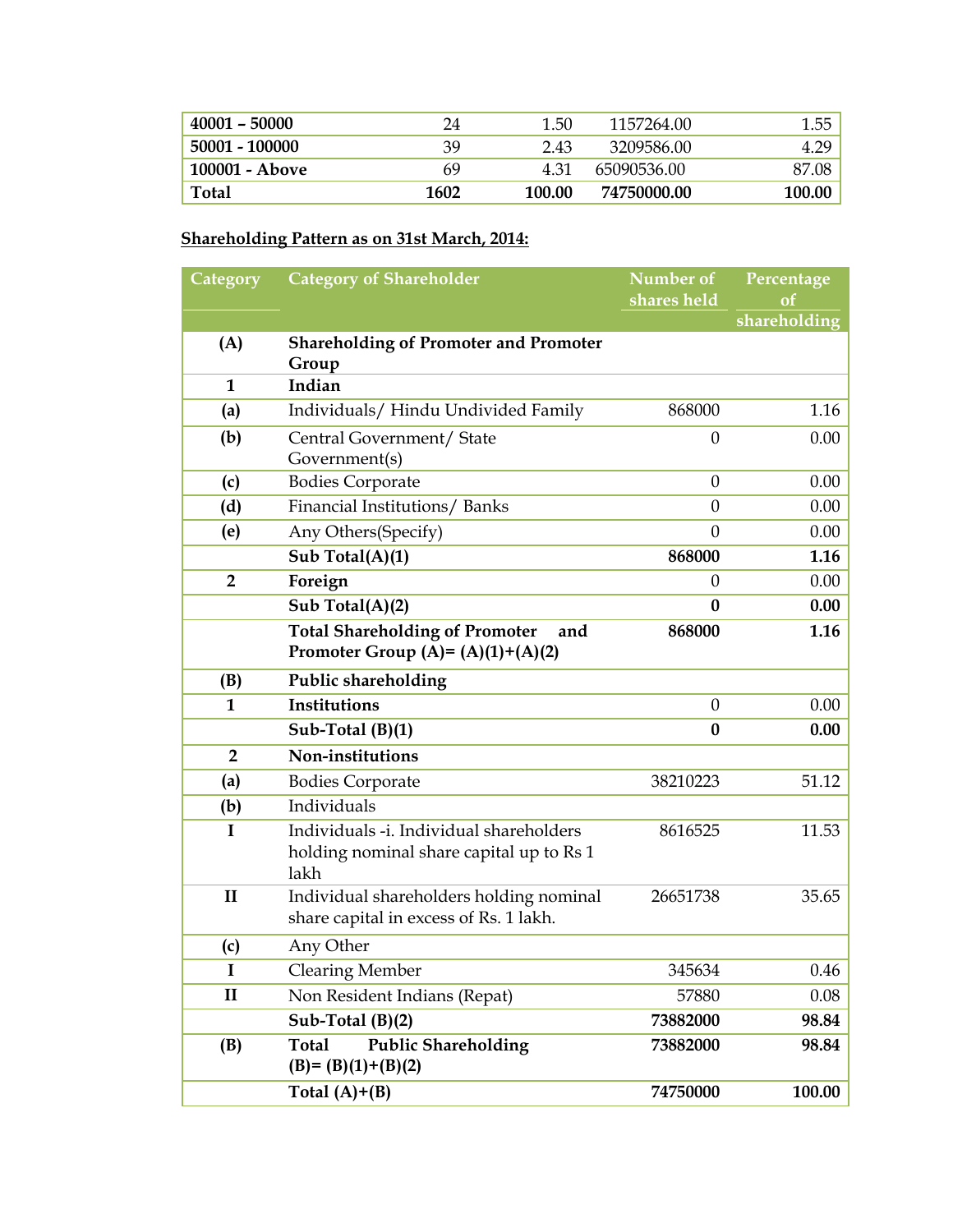| (C) | Shares held by Custodians and against<br>which Depository Receipts have been<br>issued |          | $0.00\,$ |
|-----|----------------------------------------------------------------------------------------|----------|----------|
|     | Sub-Total $(C)$                                                                        |          | 0.00     |
|     | Grand Total $(A)+(B)+(C)$                                                              | 74750000 | 100.00   |

#### **Dematerialization of shares and liquidity:**

The Company has established connectivity with Central Depository Services (India) Limited and National Securities Depository Limited for dematerialization of shares and the same are available in electronic segment under ISIN No. **INE503D01027**. As on 31st March 2014, **73,907,150** Equity Shares representing **98.87%** of the total Share Capital had been dematerialized**.** 

| Particulars <sup>1</sup> | No of shares | $\frac{0}{0}$ |
|--------------------------|--------------|---------------|
| CDSL                     | 56970734     | 76.21         |
| <b>NSDL</b>              | 16936416     | 22.66         |
| <b>PHYSICAL</b>          | 842850       | 1.13          |
| <b>TOTAL</b>             | 74750000     | 100.00        |

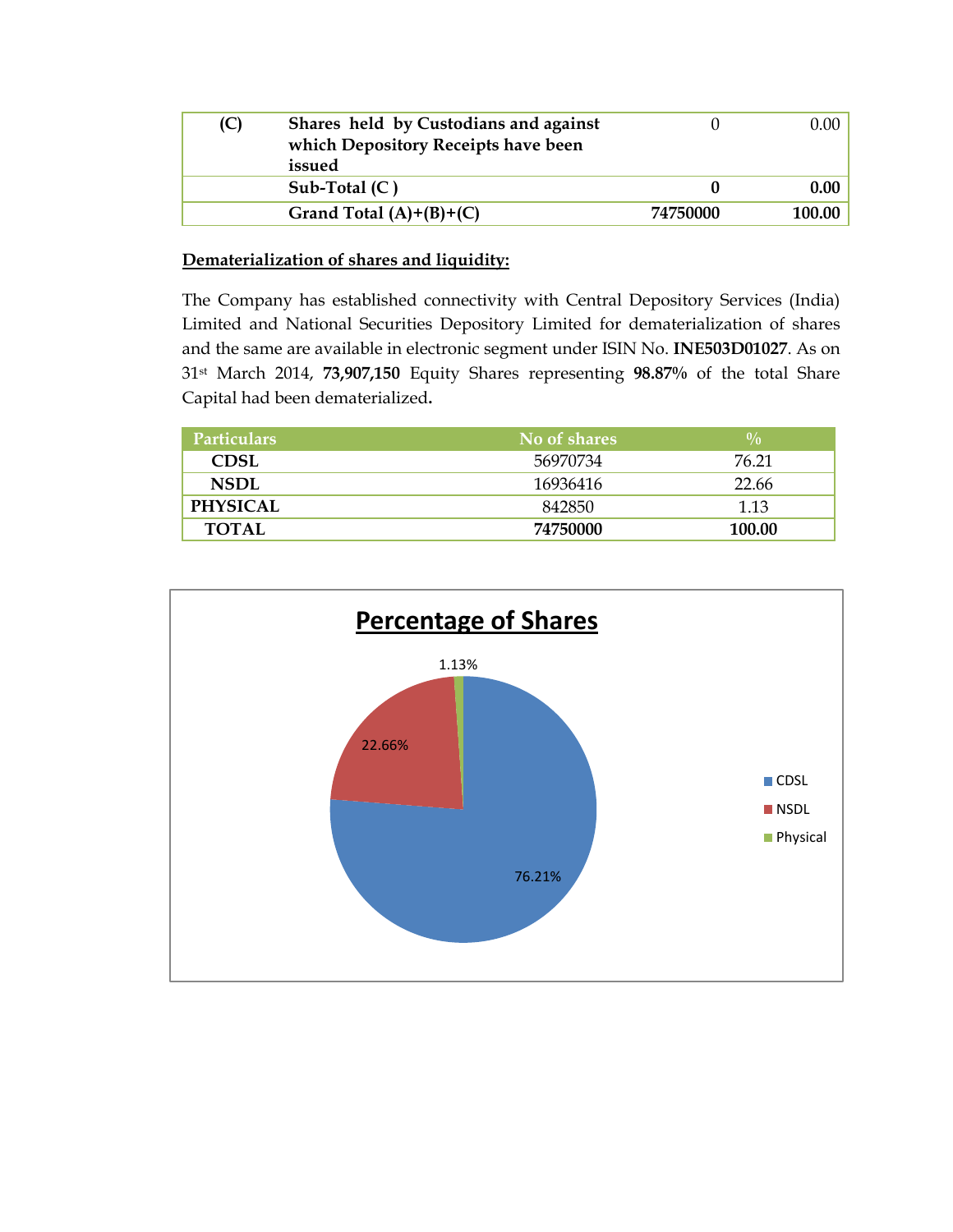|            | Report on Corporate Governance as on 31 <sup>st</sup> March 2014 as per Clause 49 of Listing |  |  |  |  |  |
|------------|----------------------------------------------------------------------------------------------|--|--|--|--|--|
| Agreement. |                                                                                              |  |  |  |  |  |

| Particulars                             | Clause    | Complianc     | Remarks                |
|-----------------------------------------|-----------|---------------|------------------------|
|                                         | $\sigma$  | e             |                        |
|                                         | Listing   | <b>Status</b> |                        |
|                                         | Agreem    | Yes/No        |                        |
|                                         | ent       |               |                        |
| I. Board of Directors                   | 49 (I)    |               |                        |
| (A) Composition of Board                | 49 (IA)   | Yes           |                        |
| (B) Non-executive Directors'            | 49 (IB)   | Yes           |                        |
| Compensation & Disclosures              |           |               |                        |
| (C) Other Provisions as to Board and    | 49 (IC)   | Yes           |                        |
| Committees                              |           |               |                        |
| (D) Code of Conduct                     | 49 (ID)   | Yes           |                        |
| II. Audit Committee                     | 49 (II)   |               |                        |
| (A)Qualified & Independent Audit        | 49 (IIA)  | Yes           |                        |
| Committee                               |           |               |                        |
| (B) Meeting of Audit Committee          | 49 (IIB)  | Yes           |                        |
| (C)Powers of Audit Committee            | 49 (IIC)  | Yes           |                        |
| (D)Role of Audit Committee              | 49 (IID)  | Yes           |                        |
| (E)Review of Information by Audit       | 49 (IIE)  | Yes           |                        |
| Committee                               |           |               |                        |
| <b>III.</b> Subsidiary Companies        | 49 (III)  | Not           | The Company does       |
|                                         |           | Applicable    | not have any material  |
|                                         |           |               | non listed Indian      |
|                                         |           |               | subsidiary.            |
| <b>IV.</b> Disclosures                  | 49 (IV)   |               |                        |
| (A) Basis of Related Party Transactions | 49 (IVA)  | Yes           |                        |
| (B) Disclosure of Accounting Treatment  | 49 (IV B) | Yes           |                        |
| (C) Board Disclosures                   | 49 (IVC)  | Yes           |                        |
| (D)Proceeds from Public Issues, Rights  | 49 (IVD)  | Not           | The Company has        |
| Issues, Preferential Issues etc.        |           | Applicable    | not received any       |
|                                         |           |               | proceeds on account    |
|                                         |           |               | of said issues for the |
|                                         |           |               | quarter under review.  |
| (E) Remuneration of Directors           | 49 (IV E) | Yes           |                        |
| (F) Management                          | 49 (IV F) | Yes           |                        |
| (G) Shareholders                        | 49(IV G)  | Yes           |                        |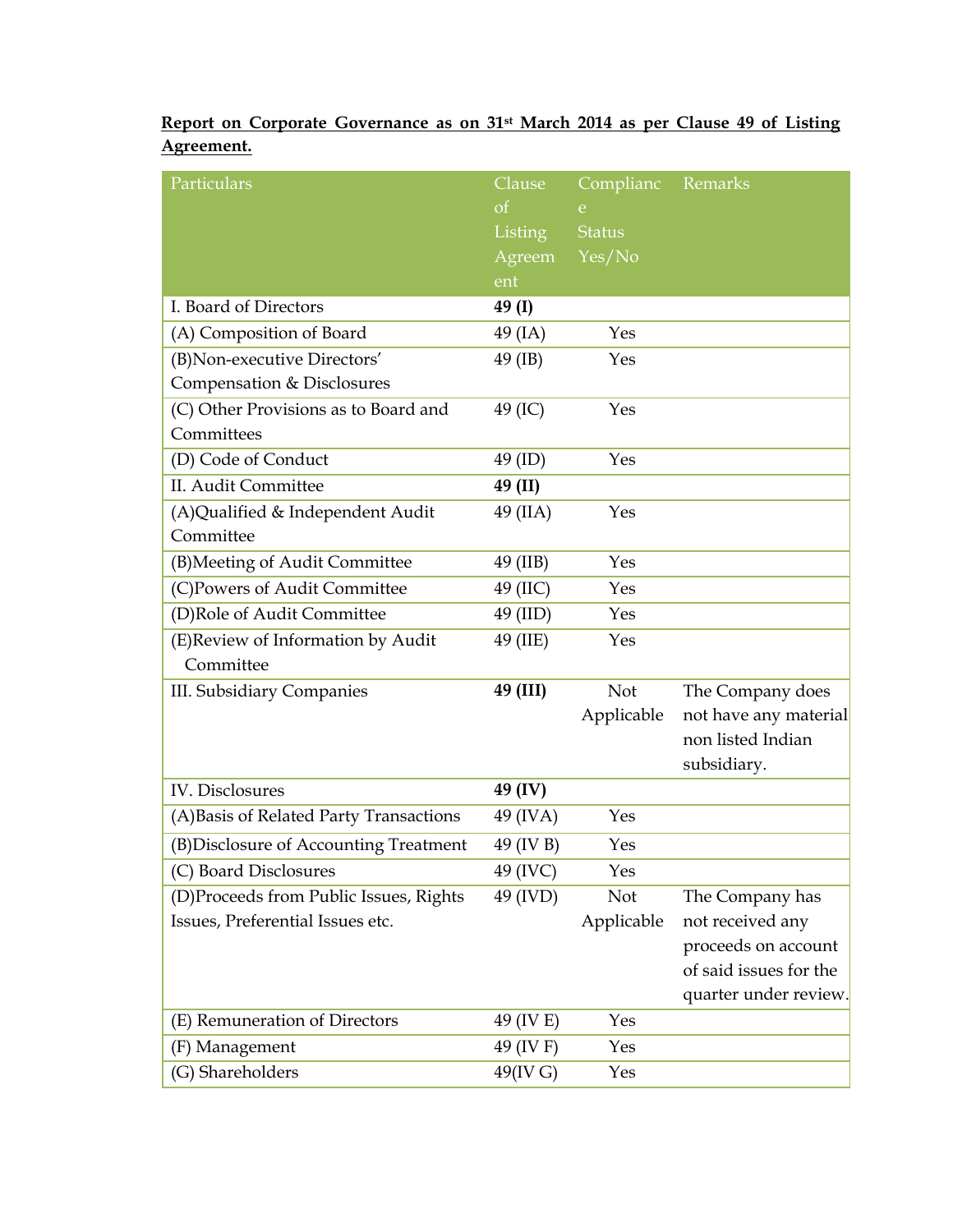| V.CEO/CFO Certification            | 49 $(V)$ | Yes | The same would be<br>complied in the<br>forthcoming Annual<br>report. |
|------------------------------------|----------|-----|-----------------------------------------------------------------------|
| VI. Report on Corporate Governance | 49 (VI)  | Yes | The same would be<br>complied in the<br>forthcoming Annual<br>report. |
| VII. Compliance                    | 49 (VII) | Yes | The same would be<br>complied in the<br>forthcoming Annual<br>report. |

# *Address for Correspondence***:**

#### **Gemstone Investments Limited**

**Regd Off :** Room no. 105 1st Floor, Shradhanand Building, 274 Samuel Street, Masjid Bunder Mumbai-400003.

**Tel No :** 022-65102060 **Email- ID :** [gemstoneltd@gmail.com](mailto:gemstoneltd@gmail.com) 

> **For & on behalf of the Board Sd/- Anant Palan Chairman & Managing Director**

**Place: Mumbai Date: 5th September, 2014**

#### **DECLARATION AFFIRMING COMPLIANCE OF CODE OF CONDUCT**

To the best of my knowledge and belief, I hereby affirm that all the Board Members and Senior Management Personnel of the Company have fully complied with the provision of the Code of Conduct as laid down by the Company for Directors and Senior Management Personnel during the financial year ended on 31st March, 2014.

**For and on behalf of the Board**

 **Sd/-**  Place: Mumbai **Anant Palan Date: 5th September, 2014 Chairman & Managing Director**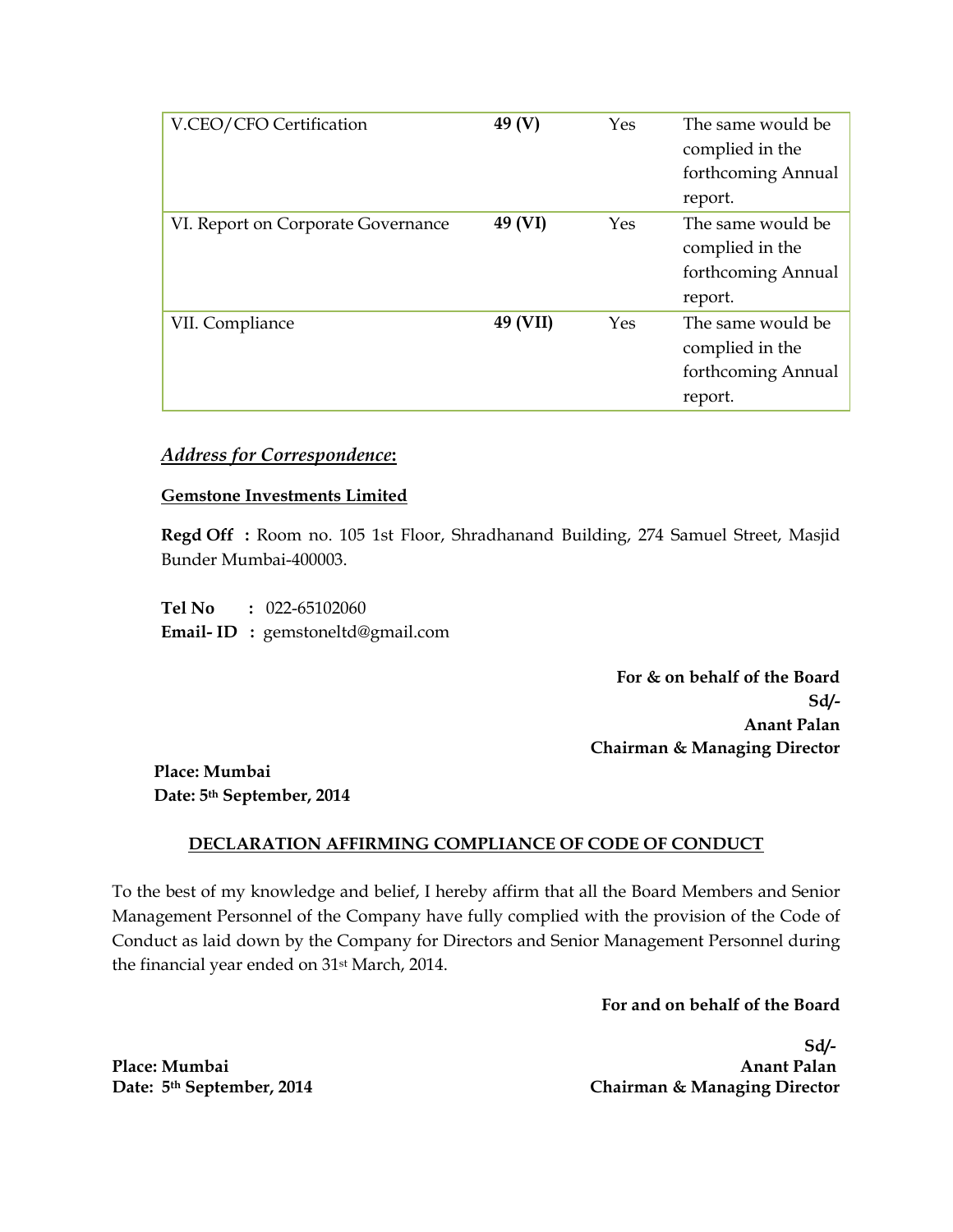# **AUDITORS' CERTIFICATE REGARDING COMPLIANCE OF CONDITIONS OF CORPORATE GOVERNANCE**

To, The Members, Gemstone Investments Limited

We have examined the compliance of the conditions of Corporate Governance by Gemstone Investments Limited for the year ended 31st March, 2014, as stipulated in clause 49 of the Listing Agreement of the said Company with the Stock Exchanges in India.

The compliance of the conditions of Corporate Governance is the responsibility of the Company's management. Our examination was carried out in accordance with the Guidance Note on Certification of Corporate Governance (as stipulated in Clause 49 of the Listing Agreement), issued by the Institute of Chartered Accountants of India and was limited to the procedures and implementation thereof, adopted by the Company for ensuring the compliance of the conditions of Corporate Governance. It is neither an audit nor an expression of an opinion on the financial statements of the Company.

In our opinion and to the best of our information and according to the explanations given to us, we certify that the Company has complied with the conditions of Corporate Governance as stipulated in the above mentioned Listing Agreement.

We state that such compliance is neither an assurance as to the future viability of the Company nor the efficiency or effectiveness with which the management has conducted the affairs of the Company.

> For N R Gala & Associates **Chartered Accountants** FRN No.: 131744W

 $Sd$  /- Navin Gala  **(Proprietor)** Membership No.: 040640

Place: Mumbai Date: 29/05/2014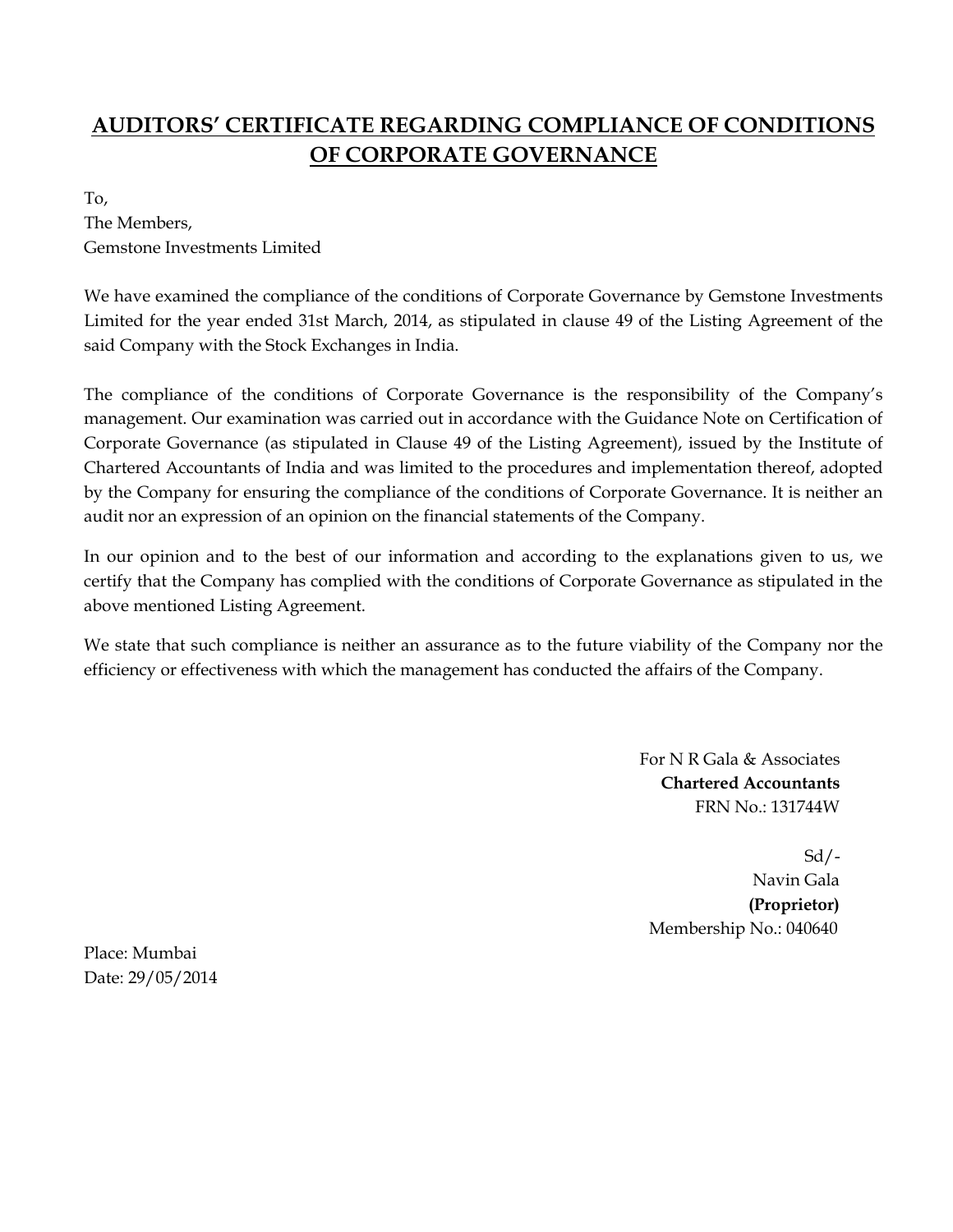# **MANAGEMENT DISCUSSION ANALYSIS REPORT**

#### **GLOBAL ECONOMY:**

The global economy witnessed sluggish trade and low investment activity, resulting in a growth of 3% in the financial year 2013-14. Economic uncertainties weighed heavily on market sentiments worldwide. There was continued weakness in the Euro zone and sluggish growth in India and China, along with the dilemma over withdrawal of the US fiscal stimulus. Speculation about the withdrawal of quantitative easing in the US led to capital flight and currency depreciation, hurting developing countries in their financial markets.

The outlook for 2014-15 is more positive as businesses and consumer sentiments have both revived in a changing environment. The European markets have firmed up while China is expected to be a turning point in the financial year 2014-15, shifting from a period of rapid economic development to a stable growth phase of around 7.5%.

#### **INDIAN ECONOMY:**

The Indian economy grew at a rate of 4.7% during the financial year 2013-14. Containment of the fiscal and current account deficits in the coming months will provide a cushion to the Indian economy from further volatility. Inflation expectations have moderated and retail inflation stands at 8.31% in March 2014.

The Cabinet Committee on Investment (CCI) and the Project Monitoring Group (PMG) have cleared 296 projects at an estimated project cost of Rs. 6.6 trillion. As at end of March 2014 around 284 projects worth Rs. 15.6 trillion are under the consideration of the PMG. The rural demand base is likely to accelerate and external demand is expected to improve further during the financial year 2014-15, given the increase in global trade. Better exports, lower inflation and project clearances will translate into higher investments leading to an improved business environment in the coming years.

#### **INDUSTRY STRUCTURE:**

The NBFC sector in India is integral to the financial framework of the country. Compared to the global standards, the size of the industry is relatively small. However, the industry has witnessed a Compounded Annual Growth Rate (CAGR) of 22% during March 2006 to March 2013, when the country's Gross Domestic Product (GDP) slowed down to 4.5% in financial year 2012-13 from 9.6% in financial year 2006-07.Retail credit growth for NBFCs slowed considerably in financial year 2013-14 with the sluggish economy and high interest rates adversely affecting the demand for credit. The persistent challenges in the operating environment resulted in higher delinquency levels for the NBFCs. The NBFCs continue to play a key role in the development of the country by being present in under-banked and unbanked regions and participating in inclusive growth.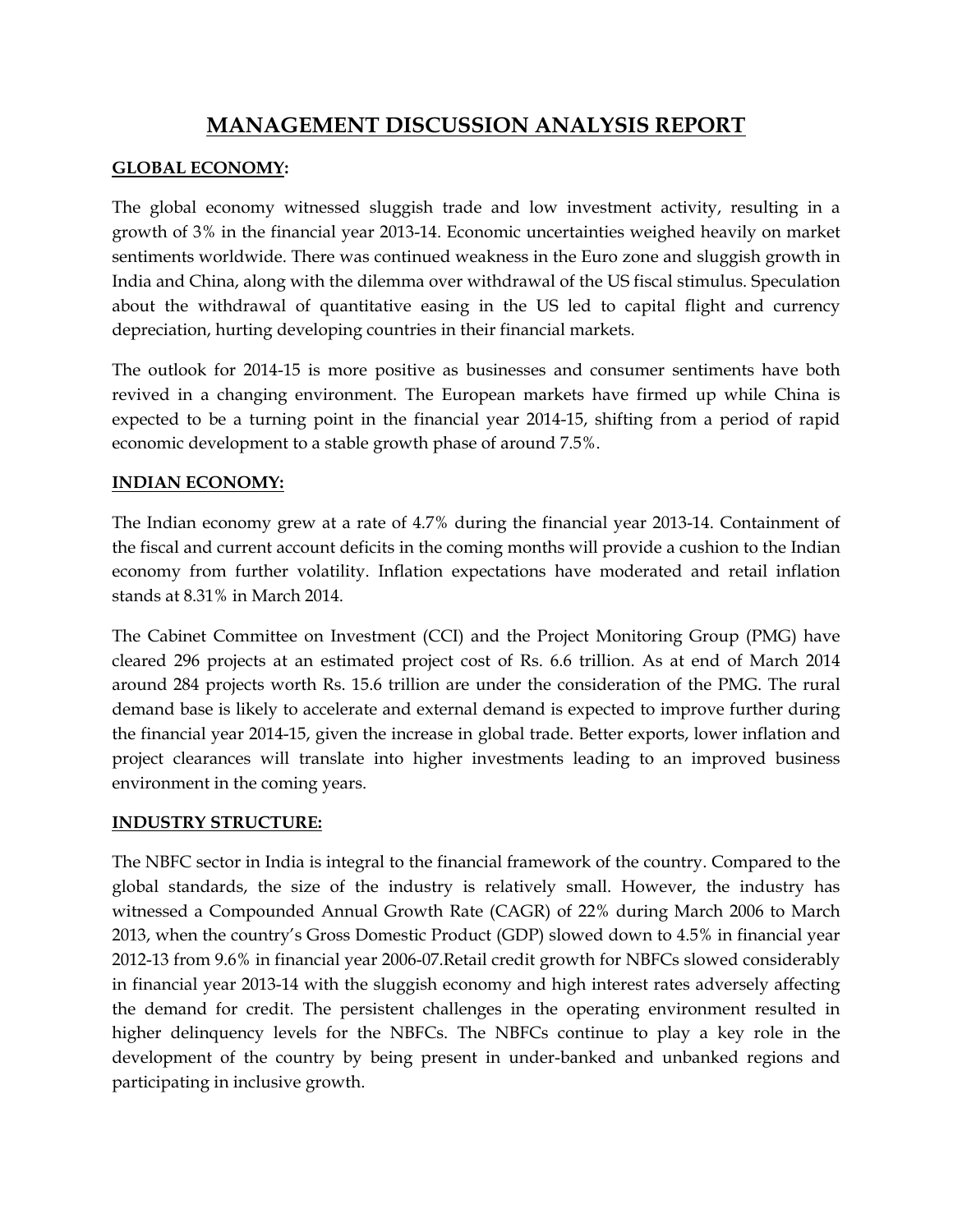#### **BUSINESS OVERVIEW:**

We strongly believe in building a strong financial community. We continue to provide 'credit with confidence' to people who do not have access to organized financial services. In NBFC business, the total income of this business was recorded at 1.09 Crores as compared to Rs. 1.62 Crores in FY 2012-13. This has been mainly due to the external challenges faced by the Company which in turn affected the profitability of the Company.

The Board of Directors of your Company are internally framing the strategies and policies to face such challenges and to have edge over it.

#### **OUTLOOK:**

The markets will continue to grow and mature leading to differentiation of products and services. Each financial intermediary will have to find its niche in order to add value to consumers. The Company is cautiously optimistic in its outlook for the year 2014-15.

#### **RISK MANAGEMENT:**

Risk management is an integral part of the Company's business process. In the normal course of business, NBFCs are exposed to numerous various risks. The managements of NBFCs have to base their business decisions on a dynamic and integrated risk management system and process, driven by corporate strategy. The several major risks in the course of their business are - fraudulent transaction risk, reputational risk, credit risk, interest rate risk, liquidity risk and operational risk. At the Company, a governance process has been institutionalized, which ensures that risk management concepts are applied to all business and risk types. Decision making levels are based on the Company's objectives and risk tolerance limits. Strategies, policies and limits are designed to ensure that risks are prudently diversified. Risk mitigating activities are reviewed periodically by senior management and further at the Board.

#### **HUMAN RESOURCES:**

Your Company believes that people are its most significant resource and endeavors to provide an environment which encourages and enables talented professionals to perform to their fullest. The Company's recruitment, re-training, rewarding and retention policies are developed to protect and fortify the core culture. Today, the Company offers a strong brand, a challenging work environment conducive for independent decision making and competitive compensation including stock ownership. This allows the Company to attract and retain extremely qualified professionals with impeccable professional track records.

#### **CAUTIONARY STATEMENTS:**

Statements in this Management Discussion and Analysis Report describing Company's objectives, estimates, expectations or predictions may be 'forward looking statements' within the meaning of applicable laws and regulations. Actual Results might differ substantially or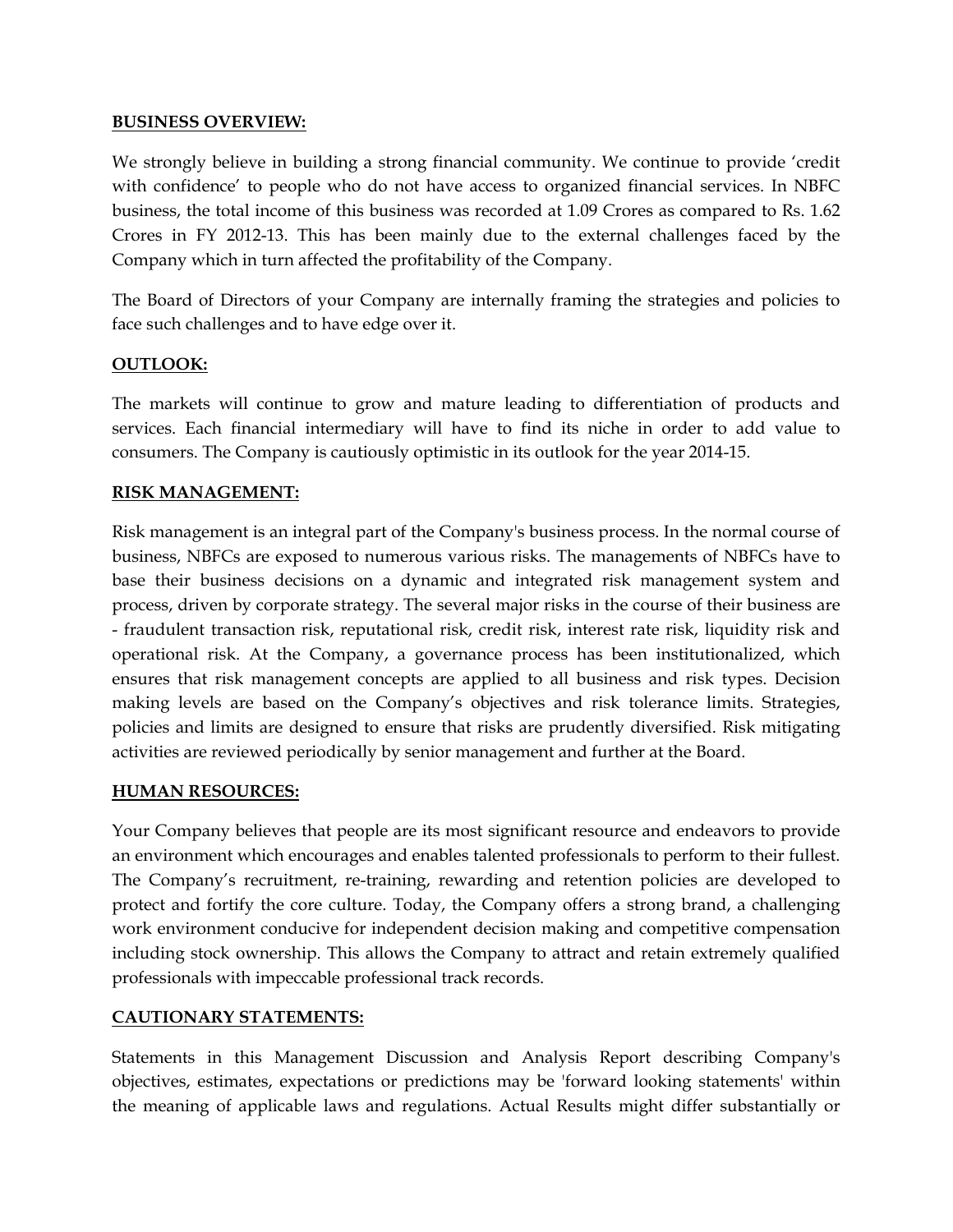materially from those expressed or implied. These risks and uncertainties include the effect of economic and political conditions in India, volatility in interest rates, new regulations and government policies that may impact the Company's business as well as its ability to implement the strategy. Your Company does not undertake to update these statements.

#### **For Gemstone Investments Limited**

**Sd/- Anant Palan Place: Mumbai Chairman & Managing Director Date:** 5<sup>th</sup> September, 2014 DIN:02183592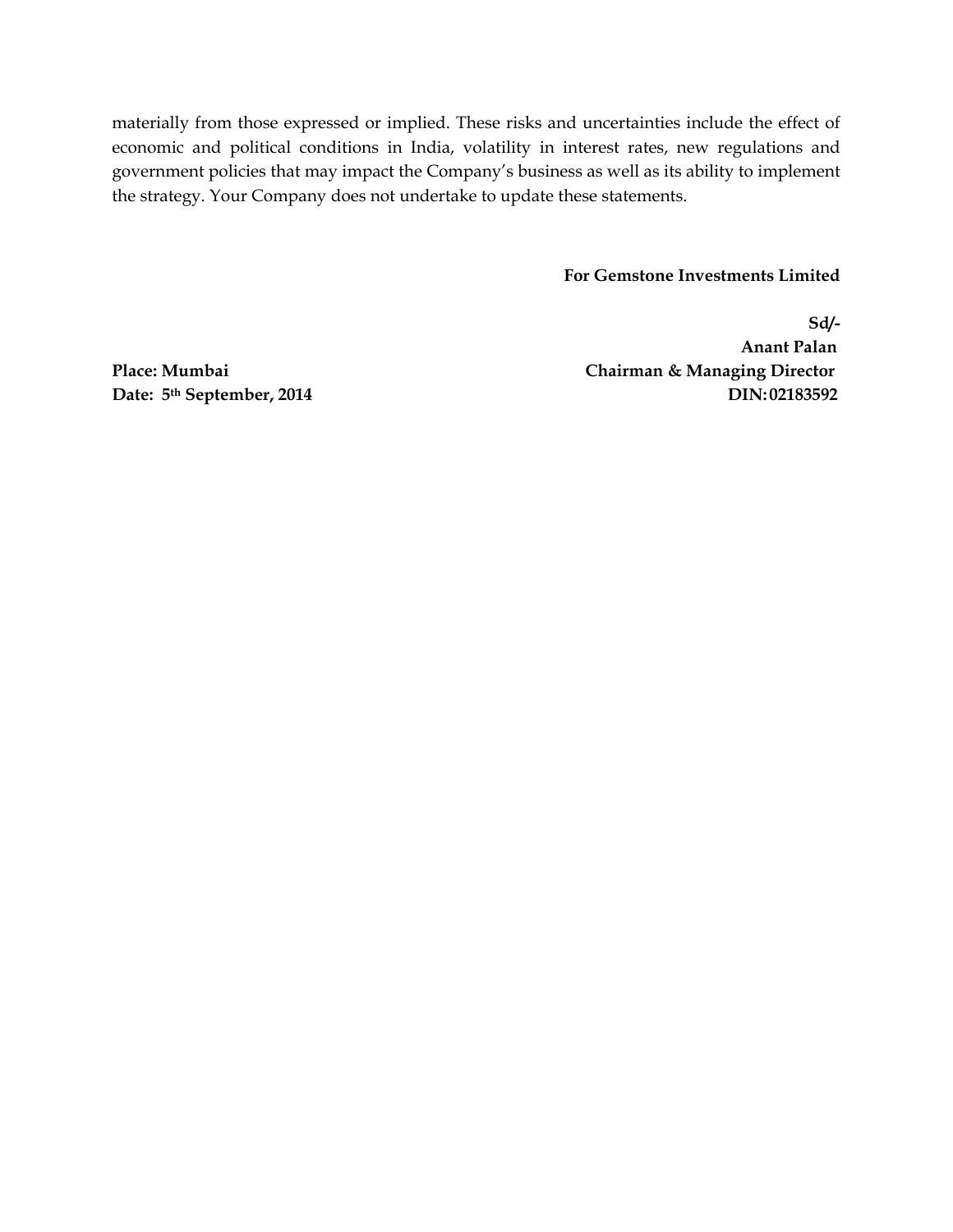# **MANAGING DIRECTORS CERTIFICATE**

Dear Shareholder,

Please find below the Managing Director certificate as per Clause 49(V) of the Listing Agreement:

#### **MANAGING DIRECTOR CERTIFICATE**

I, Anant H. Palan, Managing Director of M/s. Gemstone Investments Limited certify that on behalf of the Company that:

- 1. We have reviewed the financial statements for the year 2013-14 and that to the best of our knowledge and belief:
- a) These statements do not contain any materially untrue statement or omit any material fact or contain statements that might be misleading;
- b) These statements present a true and fair view of the state of affairs of the Company and of the results of the operations and cash flows. The financial statements have been prepared in conformity, in all material respects, with the existing generally accepted accounting principles including accounting standards, applicable laws and regulations.
- 2. There are, to the best of our knowledge and belief, no transactions entered into by the Company during the year which are fraudulent, illegal or in violation of Company's code of conduct.
- 3. We accept overall responsibility for establishing and monitoring the Company's internal control system for financial reporting and evaluating its effectiveness. Internal Audit function monitors the internal control system for financial reporting, which encompasses the examination and evaluation of the adequacy and effectiveness. Internal Audit works with all levels of management and Statutory Auditors, and reports significant issues to the Audit Committee of the Board. The Auditors and Audit Committee are apprised of any corrective action taken with regard to significant deficiencies and material weakness.
- 4. We indicate to the Auditors and to the Audit Committee:
- a) Significant changes in internal controls over financial reporting during the year;
- b) Significant changes in the accounting policies during the year;
- c) No instances of significant fraud of which we have become aware of and which involve the management or other employees who have significant role in the Company's internal control system over financial reporting. However, during the year there were no such changes and instances.

By the Order of the Board For **Gemstone Investments Limited Sd/- Place: Mumbai Anant H. Palan Date : 5th September, 2014 Chairman & Managing Director**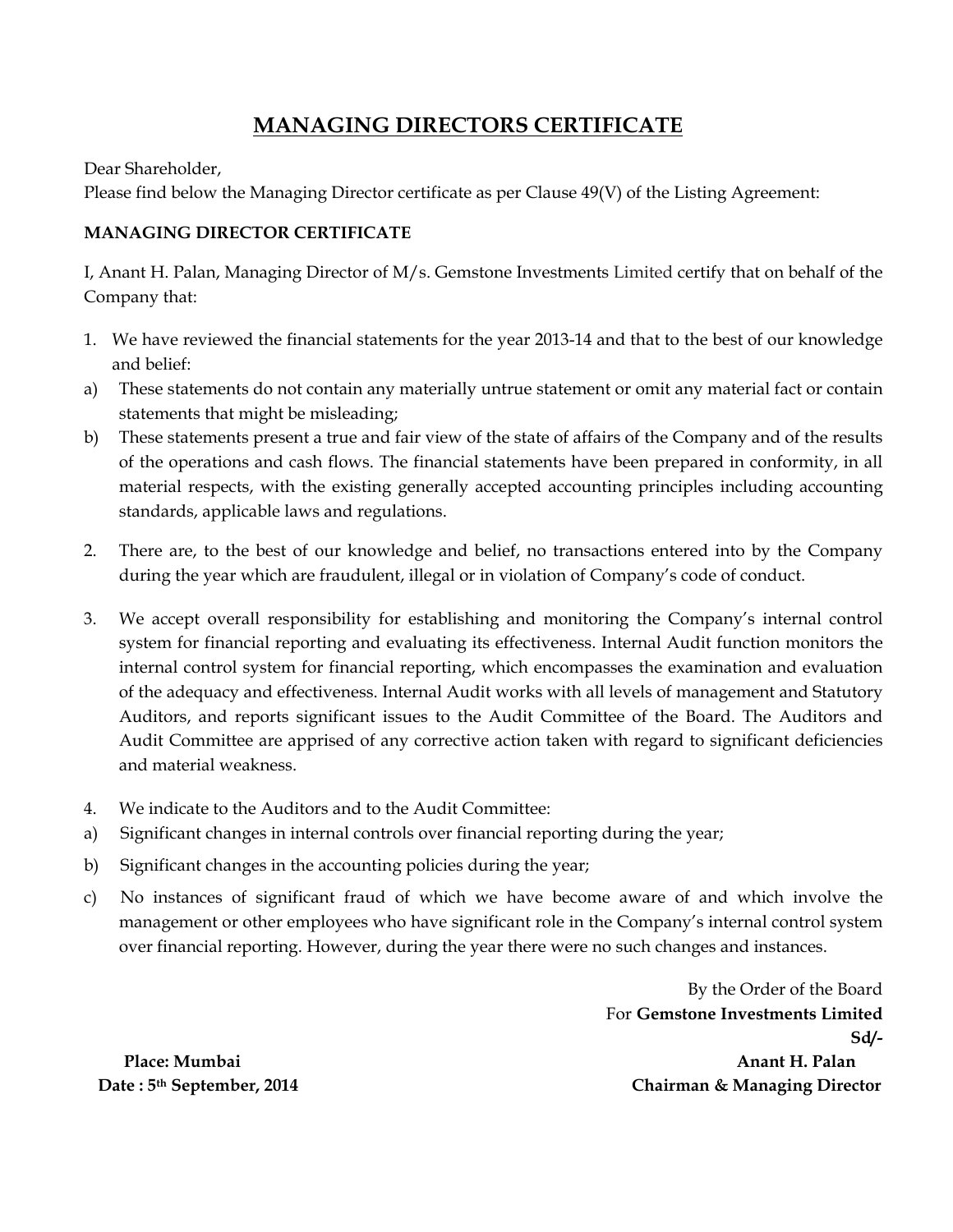# *Independent Auditor's Report*

## **TO THE MEMBERS OF GEMSTONE INVESTMENTS LIMITED**

#### **Report on Financial Statements**

We have audited the accompanying financial statements of Gemstone Investments Limited which comprise the balance sheet as at 31 March 2014, the statement of profit and loss and the cash flow statement for the year then ended and a summary of significant accounting policies and other explanatory information.

#### **Management's Responsibility for the Financial Statements**

Management is responsible for the preparation of these financial statements that give a true and fair view of the financial position, financial performance and cash flows of the Company in accordance with the Accounting Standards referred to in sub-section (3C) of section 211 of the Companies Act, 1956("the Act"). This responsibility includes the design, implementation and maintenance of internal control relevant to the preparation and presentation of the financial statements that give a true and fair view and are free from material misstatement, whether due to fraud or error.

#### **Auditor's Responsibility**

Our responsibility is to express an opinion on these financial statements based on our audit. **Subject to the matters discussed in this report,** We conducted our audit in accordance with the Standards on Auditing issued by the Institute of Chartered Accountants of India. Those Standards require that we comply with ethical requirements and plan and perform the audit to obtain reasonable assurance about whether the financial statements are free from material misstatement.

An audit involves performing procedures to obtain audit evidence about the amounts and disclosures in the financial statements. The procedures selected depend on the auditor's judgment, including the assessment of the risks of material misstatement of the financial statements, whether due to fraud or error. In making those risk assessments, the auditor considers internal control relevant to the Company's preparation and fair presentation of the financial statements in order to design audit procedures that are appropriate in the circumstances, but not for the purpose of expressing an opinion on the effectiveness of the entity's internal control. An audit also includes evaluating the appropriateness of accounting policies used and the reasonableness of the accounting estimates made by management, as well as evaluating the overall presentation of the financial statements.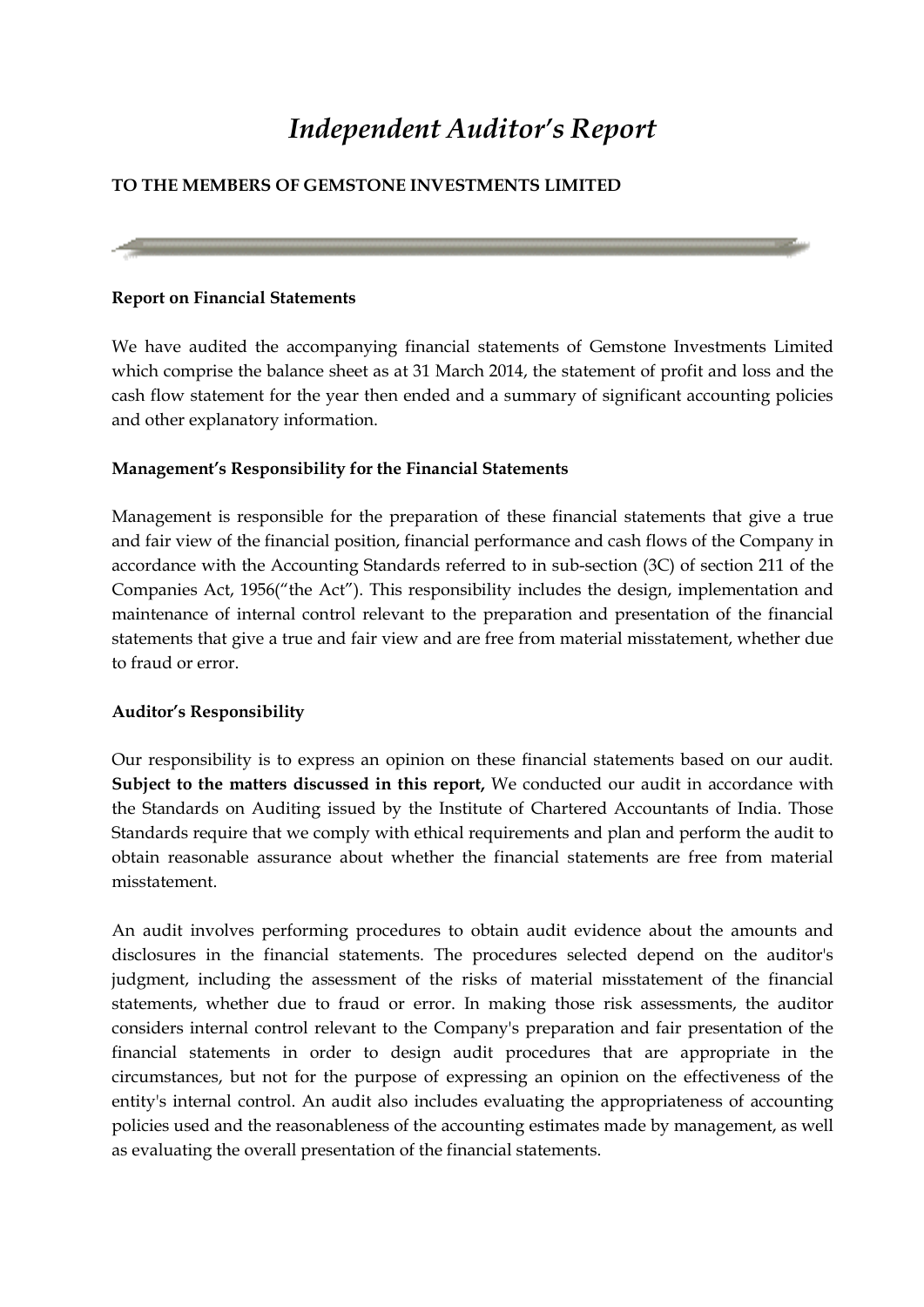We believe that the audit evidence we have obtained is sufficient and appropriate to provide a basis for our audit opinion.

#### **Companies (Auditor's Report) Order, 2003 (CARO)**

As required by the companies (Auditors Report) Order, 2003 (CARO)issued by the central government in terms of section 227(4A) of the Companies Act, 1956 ("the Act") we give in the annexure a statement on the matters specified in paragraphs 4 and 5 of the said order, **which is subject to the matters discussed in this report**.

#### **Basis of Opinion**

#### **We draw our attention to the following matters:**

- 1. The balance of the loans and advances are subject to confirmation and reconciliation.
- 2. The Company has not stipulated any term for payment of interest and repayment of loans at any time of sanctioning the loan but the company follows the practice of providing interest at the year end.
- 3. One bank account with the HDFC bank is being freezed by the investigation wing of the Income Tax Department who was carrying inquiries in respect of some other companies.
- 4. During the year the company has disposed off the some of the unquoted investments of Rs. 669.00 lacs at book value and has collected Rs. 580 lacs, the remaining balance of Rs. 89.00 lacs has been shown as current investments.
- 5. The company has not complied with the bank's circular DNDS/(PD) CC No. 200/03- 10001/2010-11 dated 17/09/2010 for all the NBFC being credit institution are required to become member of at least one credit information company.

#### **Opinion**

In our opinion and to the best of our information and according to the explanations given to us, the financial statements give the information required by the Act in the manner so required **subject to the our comments in paragraph 1 to 5 in basis of opinion above,** give a true and fair view in conformity with the accounting principles generally accepted in India:

- a) in the case of the Balance sheet, of the state of affairs of the Company as at March 31, 2014;
- b) in the case of the statement of Profit and Loss Account, of the profit for the year ended on that date; and
- c) in the case of the Cash Flow Statement, of the cash flows for the year ended on that date.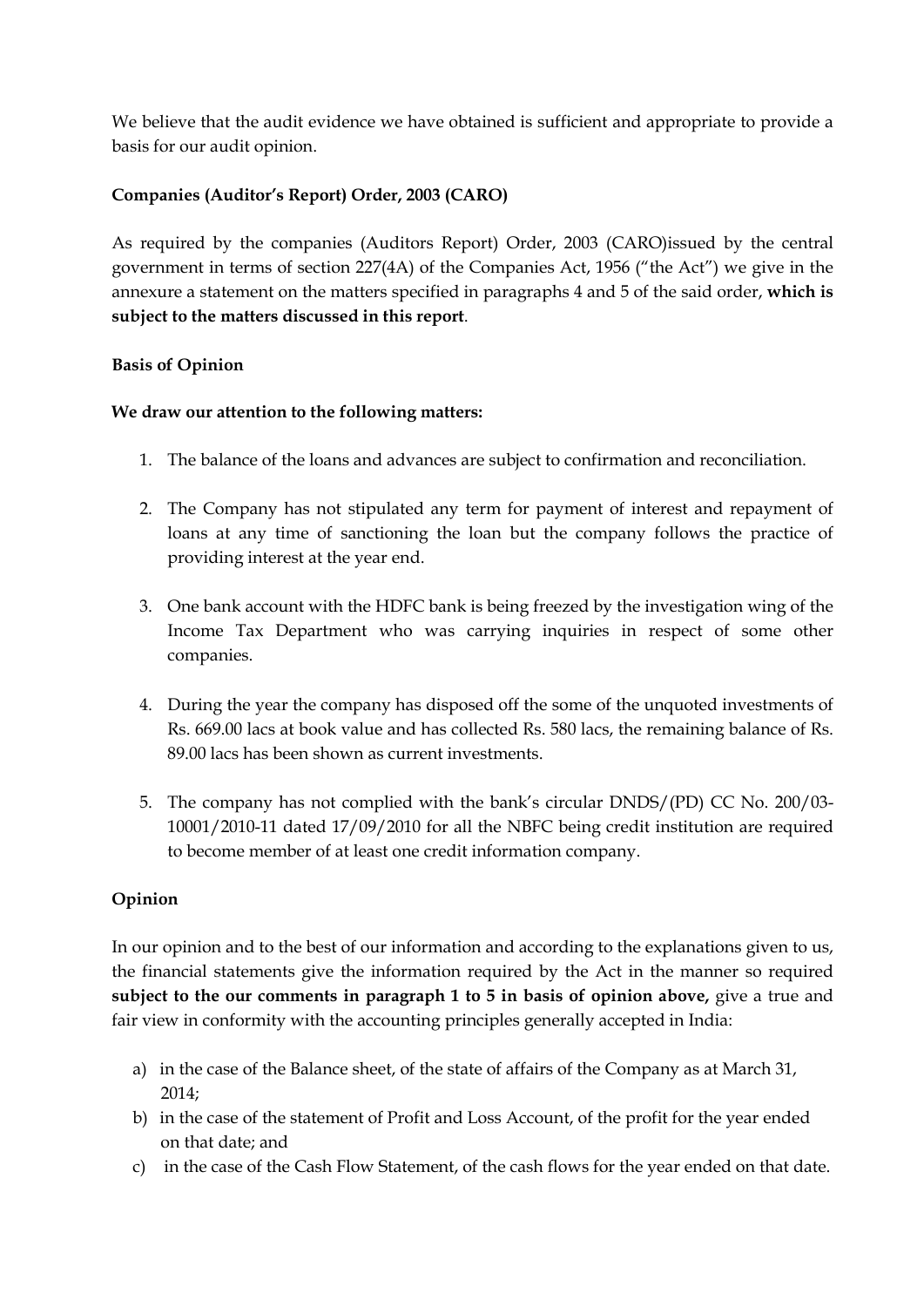#### **Report on Other Legal and Regulatory Requirements**

- 1. As required by the Companies (Auditor`s Report) Order, 2003 (``the Order``), issued by the Central Government of India in terms of sub-section (4A) of section 227 of the Act, we give in the Annexure a statement on the matters specified in paragraphs 4 and 5 of the Order.
- 2. As required by section 227(3) of the Act, **subject to the our comments in paragraph 1to 5 in basis of opinion above,** we report that:
	- a. we have obtained all the information and explanations which to the best of our knowledge and belief were necessary for the purpose of our audit;
	- b. in our opinion proper books of account as required by law have been kept by the Company so far as appears from our examination of those books;
	- c. the Balance Sheet, Statement of Profit and Loss and Cash Flow Statement comply with by this Report are in agreement with the books of account;
	- d. in our opinion, the Balance Sheet, Statement of Profit and Loss, and Cash Flow Statement comply with the accounting Standards referred to in subsection (3C) of section 211 of the Companies Act, 1956;
	- e. on the basis of written representations received from the directors as on March 31, 2014, and taken on record by the Board of Directors, none of the directors is disqualified as on March 31, 2014, from being appointed as a director in terms of clause (g) of sub-section (1) of section 274 of the Companies Act, 1956;
	- f. since the central government has not issue4d any notification as to the rate at which the cess is to be paid under section 441A of the Companies Act, 1956 nor has it issued any rules under the said section, prescribing the manner in which such cess is to be paid, no cess is due and payable by the Company.

For N R Gala & Associates **Chartered Accountants** FRN No.: 131744W Sd/- Navin Gala  **(Proprietor)** Membership No.: 040640

Place: Mumbai Date: 29/05/2014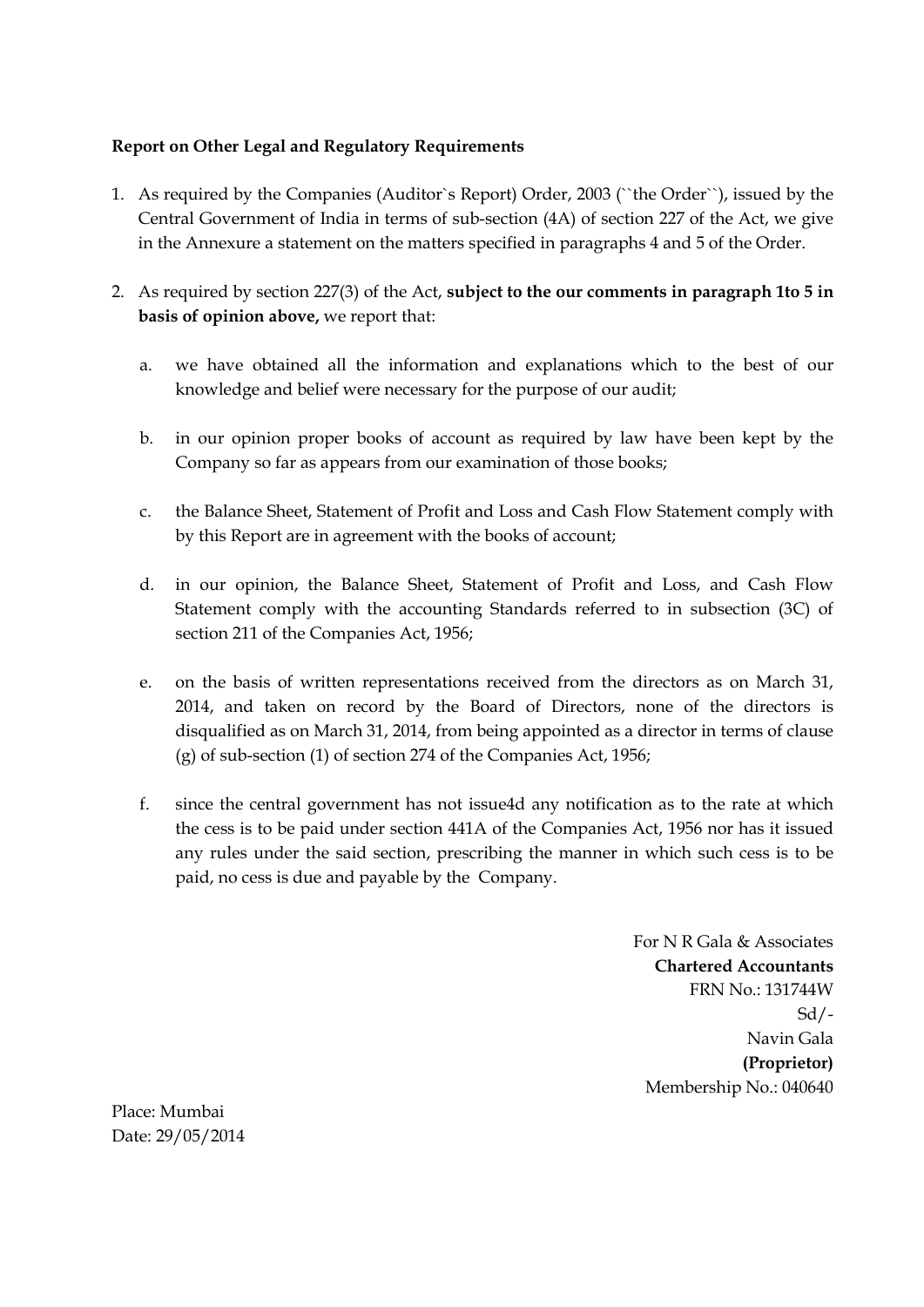#### **ANNEXURE TO THE AUDITORS' REPORT**

**The Annexure referred to in paragraph 1 of our report of even date, to the members of Gemstone Investments Limited on the accounts of the company for the year ended 31st March 2014.**

On the basis of such checks as considered appropriate and according the information and explanation given to us during the course of our audit, we report that:

1. (a) The Company has maintained proper records showing full particulars including quantitative details and situation of its fixed assets.

(b) As explained to us, fixed assets, have been physically verified by the management at reasonable intervals; no material discrepancies were noticed on such verification.

(c) In our opinion and according to the information and explanation given to us, no fixed asset has been disposed during the year and therefore does not affect the going concern assumption.

- 2. According to the information and explanation given to us, the company is Non Banking Finance Company which does not carry any inventory.
- 3. (a) According to the information and explanation given to us and on the basis of our examination of the books of account, the Company has not granted loans during the year. However the outstanding balance as on 31/03/2014 is of Rs. 20 lacs (previous year 20 lacs) to M/S Asian Comtrade Pvt Ltd a company listed in the register maintained under Section 301 of the Companies Act, 1956.

(b) We have been informed that the company is holding 24.48% of the shares of M/s Asian Comtrade Pvt. Ltd. The loan does not carry any interest. The loan is granted to company for its working Capital to carry business which is in the interest of the Company.

(c) The Outstanding balance of loan to M/S Asian Comtrade Pvt Ltd is of Rs. 20 Lacs as on 31/03/2014.

(d) There are no Overdue amount exceeding Rs. 1.00 Lacs

(e) The company has not taken any loans, secured or unsecured, from companies, firms or other partners listed in the register maintained under Section 301 of the Act. Clause (f) and (g) are not applicable.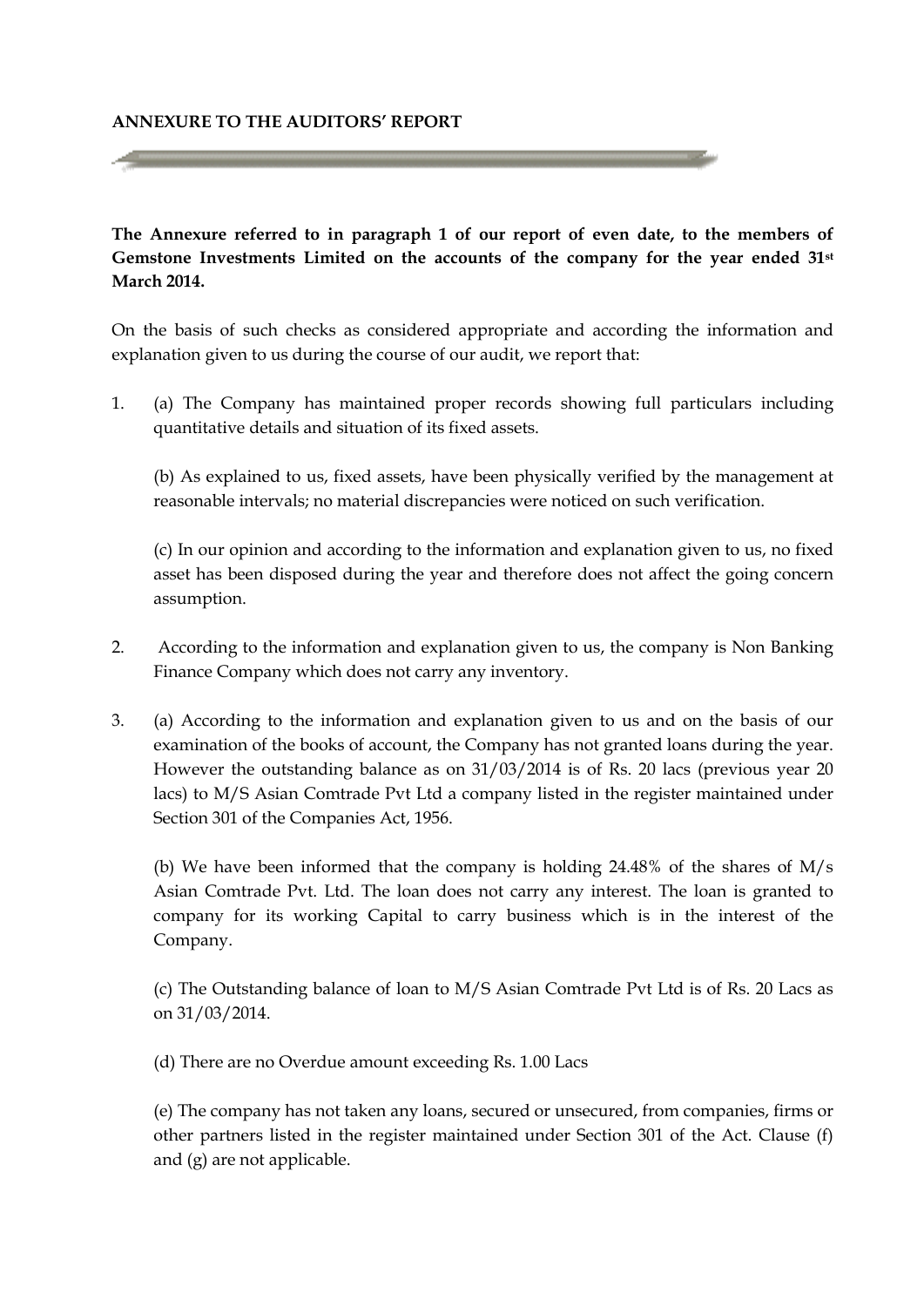- 4. In our opinion and according to the information and explanations given to us, there is generally an adequate internal control procedures commensurate with the size of the Company and the nature of its business, for the purchase of fixed assets and payment for expenses. However the company doesn't have adequate internal control system for sanctioning of loans and advances.
- 5. a) Based on the Audit procedure applied by us and according to the information and explanations provided by the management, the particulars of contracts or arrangements referred to in section 301 of the Act have been entered in the register required to be maintained under that section.

b) In our opinion and according to the information and explanations given to us, the transactions made in pursuance of contracts or arrangements entered in the register of maintained under section 301 of the Companies Act, 1956 and exceeding the value of rupees five lakhs in respect of any party during the year have been made at prices which are reasonable having regards to prevailing market prices at the relevant time.

- 6. The Company has not accepted any deposits under section 58A and 58AA of the Companies Act, 195 and the Companies (Acceptance of Deposits) rules 1975, and hence the provisions of the clause 4(vi) of the Companies (Auditors Report) Order, 2003 (as amended) are not applicable to the Company.
- 7. The Company doesn't have an internal audit system commensurate with the size and nature of its business.
- 8. As per information & explanation given by the management, maintenance of cost records has been prescribed by the Central Government under clause (d) of sub-section (1) of section 209 of the Act and we are of the opinion that prima facie the prescribed accounts and records have been made and maintained.
- 9. (a) According to the records of the Company no undisputed statutory dues including Provident Fund, Investors' Education and Protection Fund, Employees' State Insurance, Income Tax, Sales Tax, Wealth Tax, Service Tax, Custom duty, Excise duty, and cess to the extent applicable and any other statutory dues have generally been regularly deposited with the appropriate authorities. According to the information and explanation given to us there were no outstanding statutory dues as on 31st March 2014 for a period of more than six months from the date they became payable

(b) According to the information and explanations given to us, except income tax of Rs. 7.96 lacs (Asst year 2012-12) no undisputed amount amounts payable in respect of income tax, wealth tax, service tax, sales tax, customs duty and excise duty and cess were in arrears as at March 2014 for a period of more than six months from the date they became payable.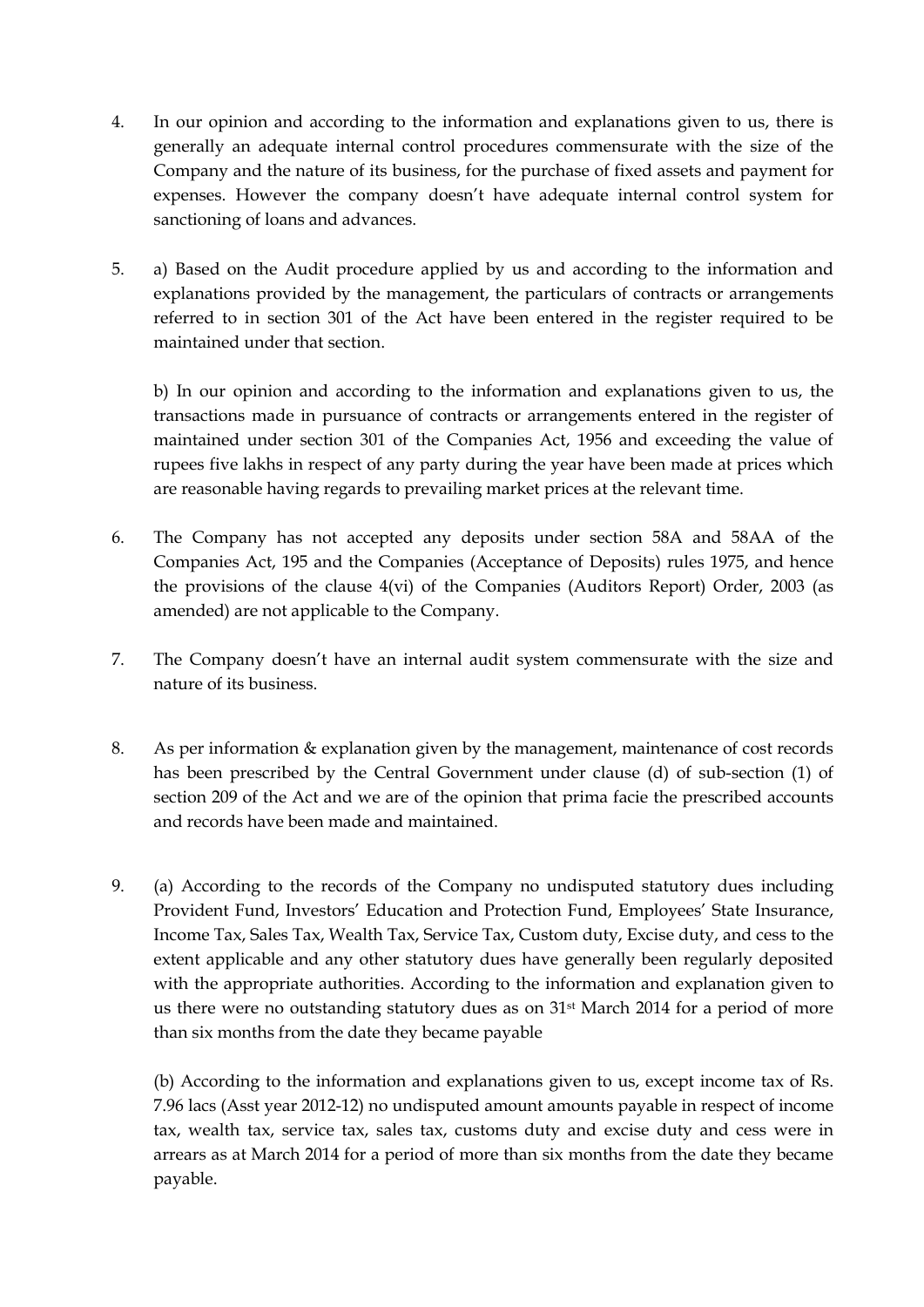(c) According to the information and explanations given to us, the following amount of income tax has not been deposited on account of any dispute.

| Sr. | Nature of | Nature of               | Period to which | Forum where the    | Amount in        |
|-----|-----------|-------------------------|-----------------|--------------------|------------------|
| No  | Statute   | Dues                    | it relates      | dispute is pending | Rs.              |
|     |           |                         |                 |                    |                  |
|     |           | Income Tax   Income Tax | Asst Year       | CIT Appeals        | $3,98,98,380/$ - |
|     | Act, 1961 |                         | $2010 - 11$     |                    |                  |

- 10. The Company does not have any accumulated loss and has not incurred cash loss during the financial year covered by our audit and in the immediately preceding financial year.
- 11. Based on our audit procedures and on the information and explanations given by the management, we are of the opinion that, the Company has not defaulted in repayment of dues to a financial institution, bank or debenture holders.
- 12. According to the information and explanations given to us, the Company has not granted loans and advances on the basis of security by way of pledge of shares, debentures and other securities.
- 13. The Company is not a chit fund or a nidhi/ mutual benefit fund/ society. Therefore, the provision of this clause of the Companies (Auditor's Report) Order, 2003 ( as amended) is not applicable to the Company.
- 14. According to the information and explanation given to us, the company has disposed off the some of the unquoted investment at the book value and has maintained proper records of transaction and contracts as to dealing or trading in shares and other investments held by the company in its own name except to the extent, of the exemption if any, granted under Section 49 of the Companies Act, 1956 and timely entries have been therein.
- 15. According to the information explanations given to us, the Company has not given any grantees for loan taken by others from a bank or financial institution.
- 16. Based on our audit procedures and on the information given by the management, we report that the Company has not raised any term loans during the year.
- 17. Based on the information and explanations given to us and on an overall examination of the Balance Sheet of the Company as at 31st March, 2014 we report that no funds raised on the Short- term basis have been used for long-term investment by the Company.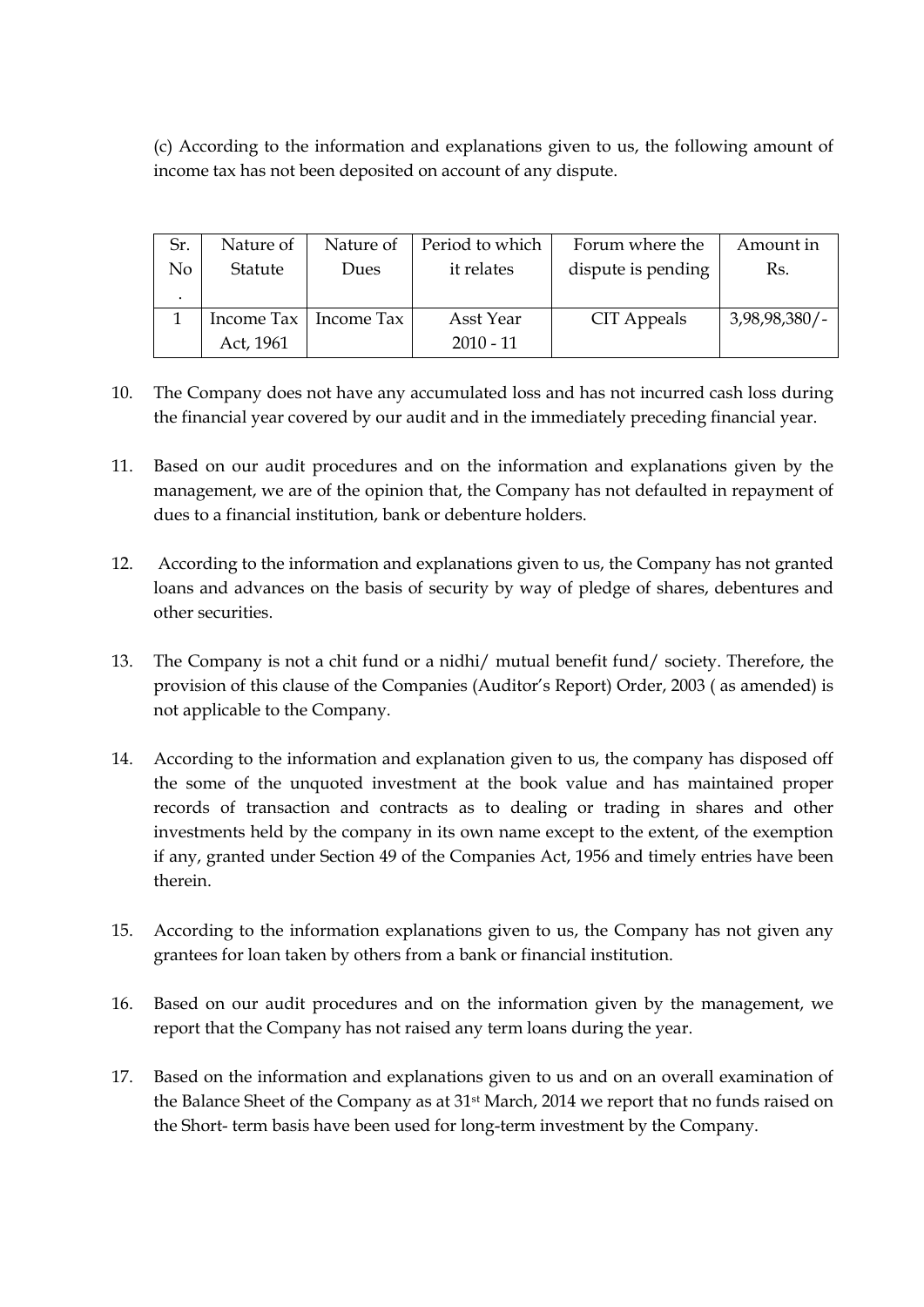- 18. Based on the audit procedures performed and the information and explanations given to us by the management, we report that the Company has not made any- preferential allotment of shares during the year.
- 19. The Company has no outstanding debentures during the period under audit.
- 20. The Company has not raised any money by public issue during the year.
- 21. Based on the audit procedures performed and the information and explanations given to us, we report that no fraud on or by the Company has been noticed or reported during the year, nor have we been informed of such case by the management.

For N R Gala & Associates **Chartered Accountants** FRN No. 131744W Sd/- Navin Gala  **(Proprietor)** Membership No.: 040640

Place: Mumbai Date: 29/05/2014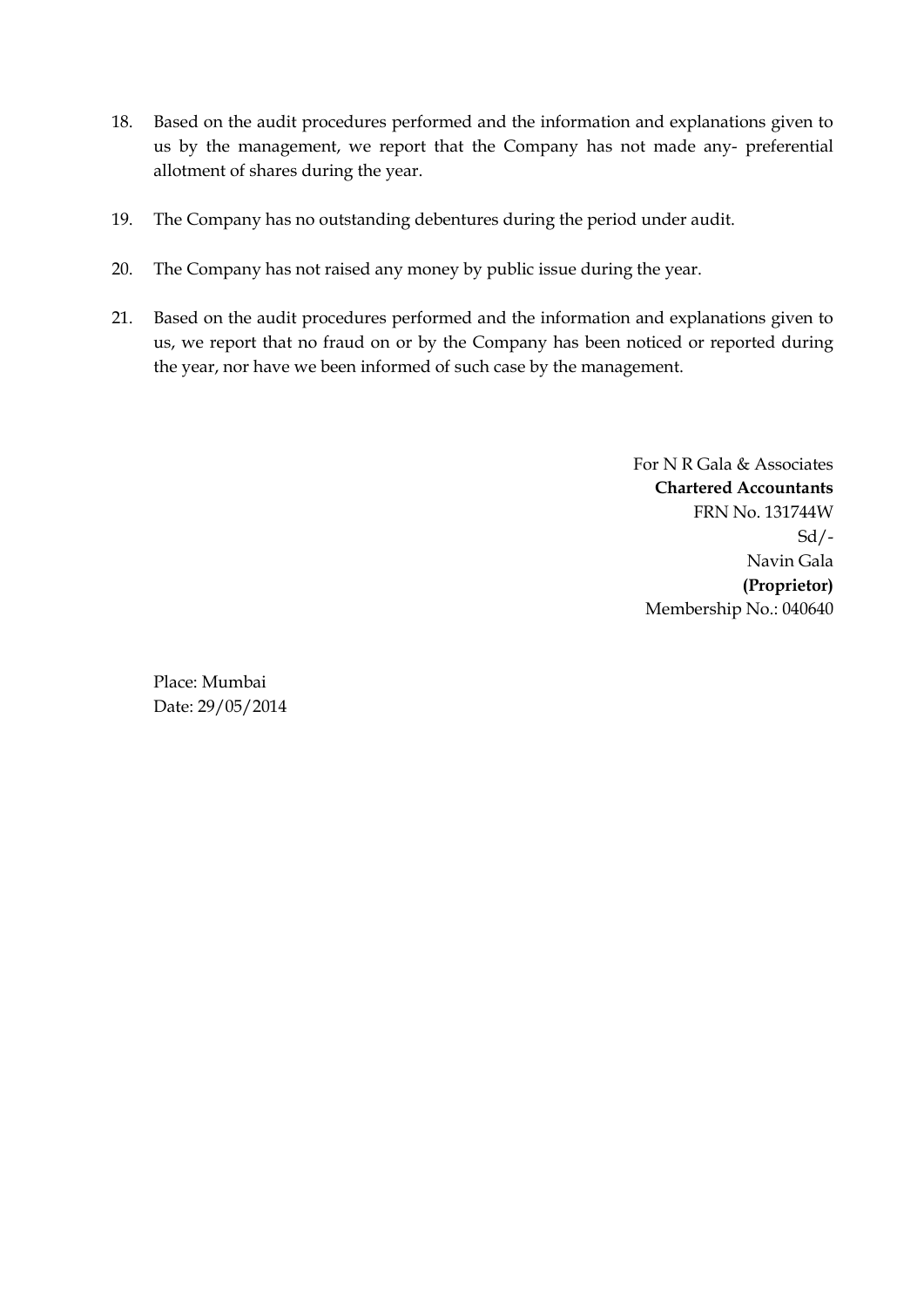# **BALANCE SHET AS ON 31ST MARCH, 2014**

|                |                                                                   |                     |                                     | (Rs. in '000)                |
|----------------|-------------------------------------------------------------------|---------------------|-------------------------------------|------------------------------|
|                | Particulars                                                       | Note No.            | 2013-14                             | 2012-13                      |
|                |                                                                   |                     |                                     |                              |
| I.             | <b>EQUITY AND LIABILITIES</b>                                     |                     |                                     |                              |
| $\mathbf{1}$   | Shareholders' funds                                               |                     |                                     |                              |
|                | Share capital<br>(a)                                              | 1<br>$\overline{2}$ | 74,750,000.00                       | 74,750,000.00                |
|                | Reserves and surplus<br>(b)                                       |                     | 140,519,684.02                      | 138,673,210.25               |
|                | Money received against share warrants<br>(c)                      |                     |                                     |                              |
| 2              | Share application money pending allotment                         |                     |                                     |                              |
| 3              | Non-current liabilities                                           |                     |                                     |                              |
|                | Long-term borrowings<br>(a)                                       | $\mathfrak{B}$      | 11,245,699.00                       | 10,165,699.00                |
|                | Deferred tax liabilities (Net)<br>(b)                             |                     |                                     |                              |
|                | Other Long term liabilities<br>(c)                                |                     |                                     |                              |
|                | Long-term provisions<br>(d)                                       |                     |                                     |                              |
| 4              | <b>Current liabilities</b>                                        |                     |                                     |                              |
|                | Short-term borrowings<br>(a)                                      |                     |                                     |                              |
|                | Trade payables<br>(b)<br>Other current liabilities                |                     | 2,493,091.44                        | 3,509,607.44                 |
|                | (c)<br>(d)<br>Short-term provisions                               | 4<br>5              | 2,560,805.00                        | 2,840,000.00                 |
|                |                                                                   |                     |                                     |                              |
|                | <b>TOTAL</b>                                                      |                     | 231,569,279.46                      | 229,938,516.69               |
| Π.             | <b>ASSETS</b>                                                     |                     |                                     |                              |
|                | Non-current assets                                                |                     |                                     |                              |
| $\mathbf{1}$   | Fixed assets<br>(a)                                               | 6                   |                                     |                              |
|                | Tangible assets<br>(i)<br>Intangible assets                       |                     | 423,261.60                          | 551,361.60                   |
|                | (ii)<br>Capital work-in-progress<br>(iii)                         |                     |                                     |                              |
|                | Intangible assets under development<br>(iv)                       |                     |                                     |                              |
|                | Non-current investments<br>(b)                                    | 7                   | 53,100,730.25                       | 120,000,730.25               |
|                | Deferred tax assets (net)<br>(c)                                  |                     | 11,810.00                           | 16,419.00                    |
|                | Long-term loans and advances<br>(d)                               | 8                   | 111,000.00                          | 101,000.00                   |
|                | Other non-current assets<br>(e)                                   | 9                   | 5,911,318.77                        | 6,199,817.77                 |
| $\overline{2}$ | <b>Current assets</b>                                             |                     |                                     |                              |
|                | Current investments<br>(a)                                        | 10                  | 8,900,000.00                        |                              |
|                | Inventories<br>(b)                                                |                     |                                     |                              |
|                | Trade receivables<br>(c)                                          | 11                  | 337,000.00                          | 337,000.00                   |
|                | Cash and cash equivalents<br>(d)                                  | 12                  | 443,034.84                          | 2,812,474.07                 |
|                | Short-term loans and advances<br>(e)                              | 13                  | 162,324,944.00                      | 99,919,714.00                |
|                |                                                                   |                     |                                     |                              |
|                | (f)<br>Other current assets                                       | 14                  | 6,180.00                            |                              |
|                | <b>TOTAL</b>                                                      |                     | 231,569,279.46                      | 229,938,516.69               |
|                |                                                                   |                     |                                     |                              |
|                |                                                                   |                     |                                     |                              |
|                | "The previous year's figures are regrouped as and when required." |                     |                                     |                              |
|                | As per our report of even date                                    |                     |                                     |                              |
|                | <b>FOR N R GALA &amp; ASSOCIATES</b>                              |                     | <b>GEMSTONE INVESTMENTS LIMITED</b> |                              |
|                | <b>Chartered Accountants</b>                                      |                     |                                     |                              |
| Sd/-           |                                                                   | $Sd$ /-             | $Sd$ /-                             |                              |
|                | <b>NAVIN R. GALA</b>                                              | Nimesh P. Ganatra   | Anant H. Palan                      |                              |
| Proprietor     |                                                                   | <b>Director</b>     |                                     | Chairman & Managing Director |
|                | M. NO.: 40640                                                     |                     |                                     |                              |
|                | Firm Reg. No:131744W                                              |                     |                                     |                              |
|                | Place: Mumbai.                                                    |                     |                                     |                              |
|                | Date: 29th May, 2014.                                             |                     |                                     |                              |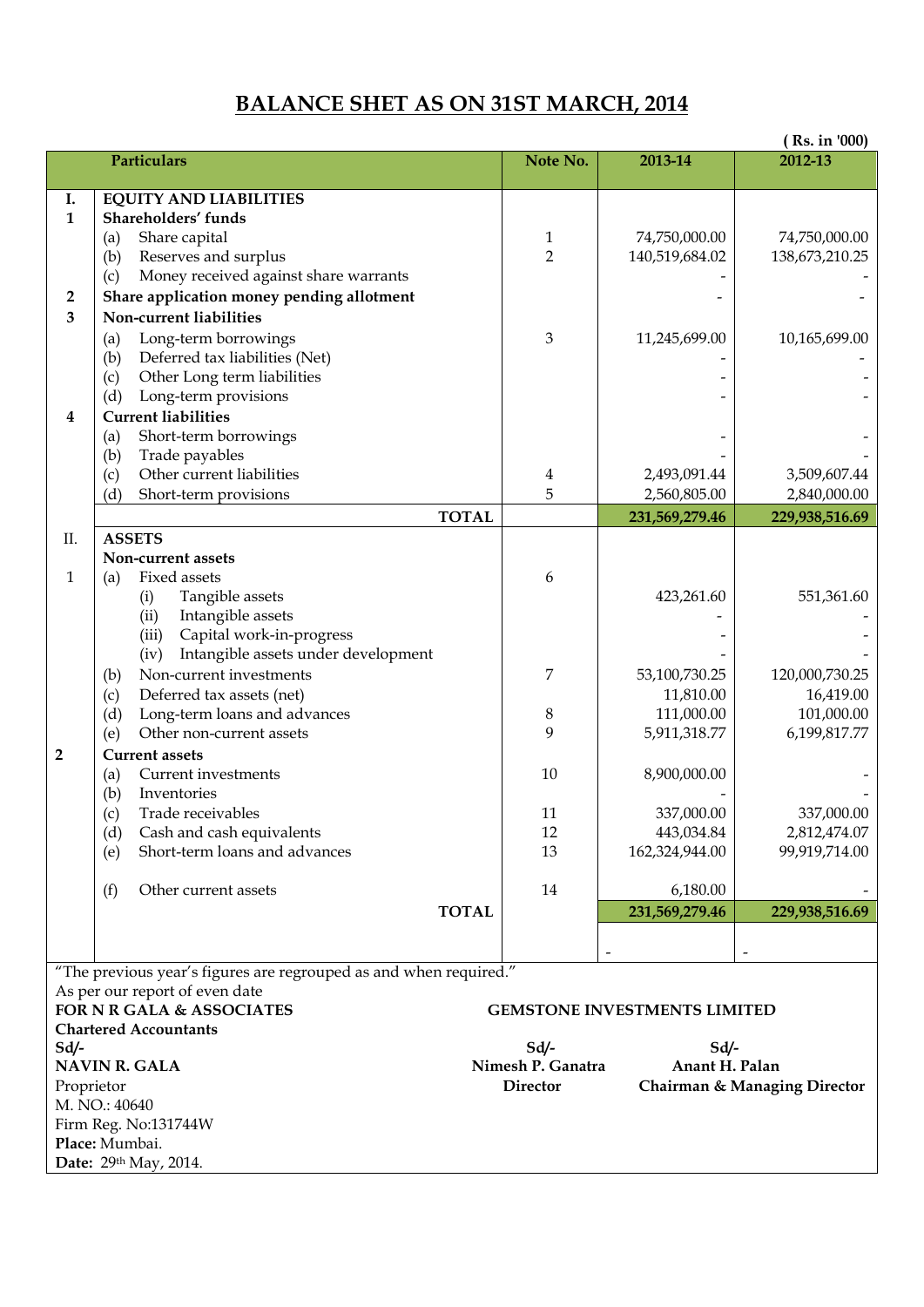# **STATEMENT PROFIT & LOSS FOR THE YEAR ENDED 31ST MARCH 2014.**

|            |                                                                                 |                           |                                     | <b>Rs.</b> in '000) |
|------------|---------------------------------------------------------------------------------|---------------------------|-------------------------------------|---------------------|
|            |                                                                                 | <b>Refer</b>              | 2013-14                             | 2012-13             |
|            | Particulars                                                                     | <b>Note</b>               |                                     |                     |
| Ι.         | Revenue from operations                                                         | No.<br>15                 | 10,892,635.00                       | 16,245,107.00       |
| Π.         | Other income                                                                    | 16                        | 7,482.00                            | 3,000.00            |
| III.       | Total Revenue (I + II)                                                          |                           | 10,900,117.00                       | 16,248,107.00       |
|            |                                                                                 |                           |                                     |                     |
| IV.        | <b>Expenses:</b>                                                                |                           |                                     |                     |
|            | Cost of material consumed                                                       |                           |                                     |                     |
|            | Purchases of Stock-in-Trade                                                     |                           |                                     |                     |
|            | Changes in inventories of finished goods work-in-progress<br>and Stock-in-Trade |                           |                                     |                     |
|            | Employee benefits expense                                                       | 17                        | 1,990,487.00                        | 2,599,396.00        |
|            | Finance costs                                                                   | 18                        | 1,216,532.01                        | 258,299.54          |
|            | Depreciation and amortization expense                                           | 6                         | 128,100.00                          | 353,621.89          |
|            | Other expenses                                                                  | 19                        | 4,809,268.22                        | 8,698,607.60        |
|            | <b>Total expenses</b>                                                           |                           | 8, 144, 387. 23                     | 11,909,925.03       |
| V.         | Profit before exceptional and extraordinary items and tax                       |                           | 2,755,729.77                        | 4,338,181.97        |
|            | $(III-IV)$                                                                      |                           |                                     |                     |
| VI.        | <b>Exceptional</b> items                                                        |                           |                                     |                     |
| VII.       | Profit before extraordinary items and tax (V - VI)                              |                           | 2,755,729.77                        | 4,338,181.97        |
| VIII.      | <b>Extraordinary Items</b>                                                      |                           |                                     |                     |
| IX.        | Profit before tax (VII-VIII)                                                    |                           | 2,755,729.77                        | 4,338,181.97        |
| $\chi$     | Tax expense:                                                                    |                           |                                     |                     |
|            | $(1)$ Current tax                                                               |                           | 904,647.00                          | 1,339,536.00        |
|            | (2) Deferred tax                                                                |                           | 4,609.00                            | 57,361.00           |
|            |                                                                                 |                           | 909,256.00                          | 1,396,897.00        |
| XI         | Profit (Loss) for the period from continuing operations<br>(VII-VIII)           |                           | 1,846,473.77                        | 2,941,284.97        |
| XII        | Profit/(loss) from discontinuing operations                                     |                           |                                     |                     |
| XIII       | Tax expense of discontinuing operations                                         |                           |                                     |                     |
| XIV        | Profit/(loss) from Discontinuing operations (after tax) (XII-<br>XIII)          |                           |                                     |                     |
| XV         | Profit (Loss) for the period $(XI + XIV)$                                       |                           | 1,846,473.77                        | 2,941,284.97        |
| XVI        | Earnings per equity share:                                                      |                           |                                     |                     |
|            | $(1)$ Basic                                                                     |                           | 0.02                                | 0.04                |
|            | (2) Diluted                                                                     |                           | 0.02                                | 0.04                |
|            | As per our report of even date                                                  |                           |                                     |                     |
|            | FOR N R GALA & ASSOCIATES                                                       |                           | <b>GEMSTONE INVESTMENTS LIMITED</b> |                     |
|            | <b>Chartered Accountants</b>                                                    |                           |                                     |                     |
| Sd/-       | <b>NAVIN R. GALA</b>                                                            | Sd/-<br>Nimesh P. Ganatra | Sd/-<br>Anant H. Palan              |                     |
| Proprietor |                                                                                 | <b>Director</b>           | Chairman & ManagingDirector         |                     |
|            | M. NO.: 40640                                                                   |                           |                                     |                     |
|            | Firm Reg. No:131744W                                                            |                           |                                     |                     |
|            | Place: Mumbai.                                                                  |                           |                                     |                     |
|            | Date: 29th May, 2014.                                                           |                           |                                     |                     |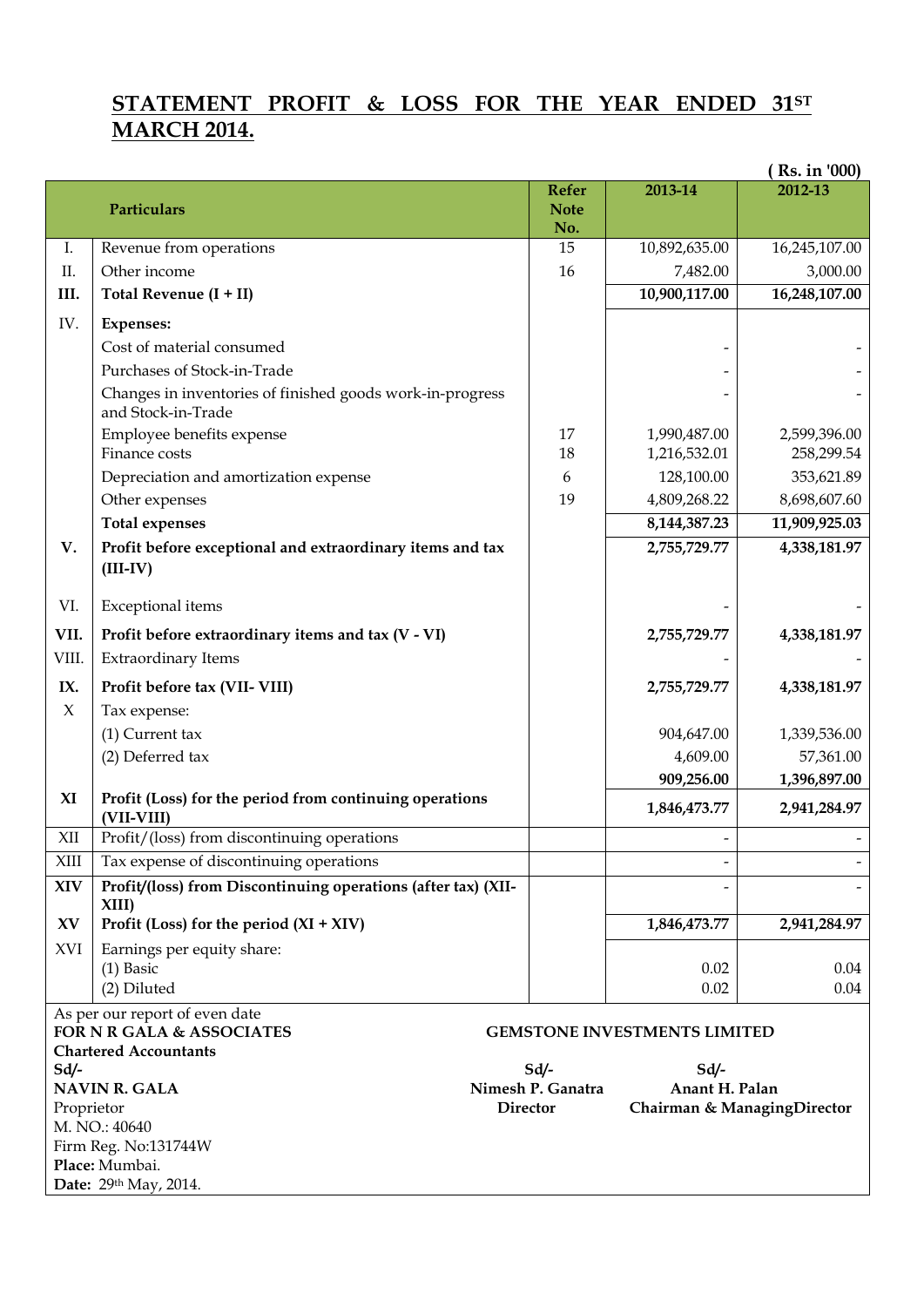# **CASH FLOW FOR THE YEAR ENDED 31ST MARCH 2014.**

|                                                     |                              |                |                              | (Rs. in '000) |
|-----------------------------------------------------|------------------------------|----------------|------------------------------|---------------|
| <b>PARTICULARS</b>                                  | <b>YEAR ENDED 31/03/2014</b> |                | <b>YEAR ENDED 31/03/2013</b> |               |
|                                                     | <b>AMOUNT IN RS.</b>         |                | <b>AMOUNT IN RS.</b>         |               |
| A) Cash flow from operating activities              |                              |                |                              |               |
| Net profit before tax & extra ordinary items &      | 3,440,649                    |                | 4,338,182                    |               |
| prior period items                                  |                              |                |                              |               |
| Adjustment for:                                     |                              |                |                              |               |
| i) Profit on sale of investments                    |                              |                |                              |               |
| ii) Provisions for non performing assets no longer  |                              |                |                              |               |
| required                                            |                              |                |                              |               |
| iii) Provisions for decline in investment no longer |                              |                |                              |               |
| required                                            |                              |                |                              |               |
| iv)Dividend income                                  |                              |                |                              |               |
| v) Prior period expenses                            | (684, 919)                   |                |                              |               |
|                                                     | 2,755,730                    |                | 4,338,182                    |               |
| vi) Preliminary expenses                            |                              |                |                              |               |
| vii) New Issue expenses written off                 |                              |                |                              |               |
| viii)Depreciation                                   | (128, 100)                   |                | (353, 622)                   |               |
| ix) Provision for non performing assets             |                              |                |                              |               |
| x) Sundry balance written back                      |                              |                |                              |               |
| xi) loss on value of shares                         |                              |                |                              |               |
| xii) Provision for tax                              |                              |                |                              |               |
| xiii) Provision for decline in investments          |                              |                |                              |               |
|                                                     | (128,100)                    |                | (353, 622)                   |               |
| <b>OPERATING PROFITS BEFORE WORKING</b>             |                              | 2,883,830      |                              | 4,691,804     |
| <b>CAPITAL CHANGES</b>                              |                              |                |                              |               |
| Tax Paid (T.D.S)                                    | (810, 600)                   |                | (1, 112, 391)                |               |
|                                                     |                              | (810, 600)     |                              | (1, 112, 391) |
| Changes in working capital:                         |                              |                |                              |               |
| Adjustments for (increase) / decrease in operating  |                              |                |                              |               |
| assets:                                             |                              |                |                              |               |
| Inventories                                         |                              |                |                              |               |
| Trade receivables                                   |                              |                | (337,000)                    |               |
| Short-term loans and advances                       | (62, 405, 230)               |                | 88,952,356                   |               |
| Long-term loans and advances                        | (10,000)                     |                |                              |               |
| Other current assets                                | (6,180)                      |                |                              |               |
| Other non-current assets                            | 1,099,099                    |                | (1,994,000)                  |               |
| Adjustments for increase / (decrease) in operating  |                              |                |                              |               |
| liabilities:                                        |                              |                |                              |               |
| Trade payables                                      |                              |                |                              |               |
| Other current liabilities                           | (1,016,516)                  |                | (379, 856)                   |               |
| Other long term liabilities                         |                              |                |                              |               |
| Short term provisions                               |                              |                |                              |               |
| Long-term provisions                                | (1, 183, 842)                | (63,522,669)   | (222, 374)                   | 86,019,126    |
| Cash flow from operating activities                 |                              | (61, 449, 439) |                              | 89,598,539    |
| B) Cash flow from investing activities              |                              |                |                              |               |
| i) Purchase / Sale of fixed assets                  |                              |                | 527,217                      |               |
| ii) Acquisition of investment (net of sales)        | 58,000,000                   |                | (99,063,000)                 |               |
| iii)Dividend received                               |                              |                |                              |               |
| iv) Sale of fixed assets                            |                              |                |                              |               |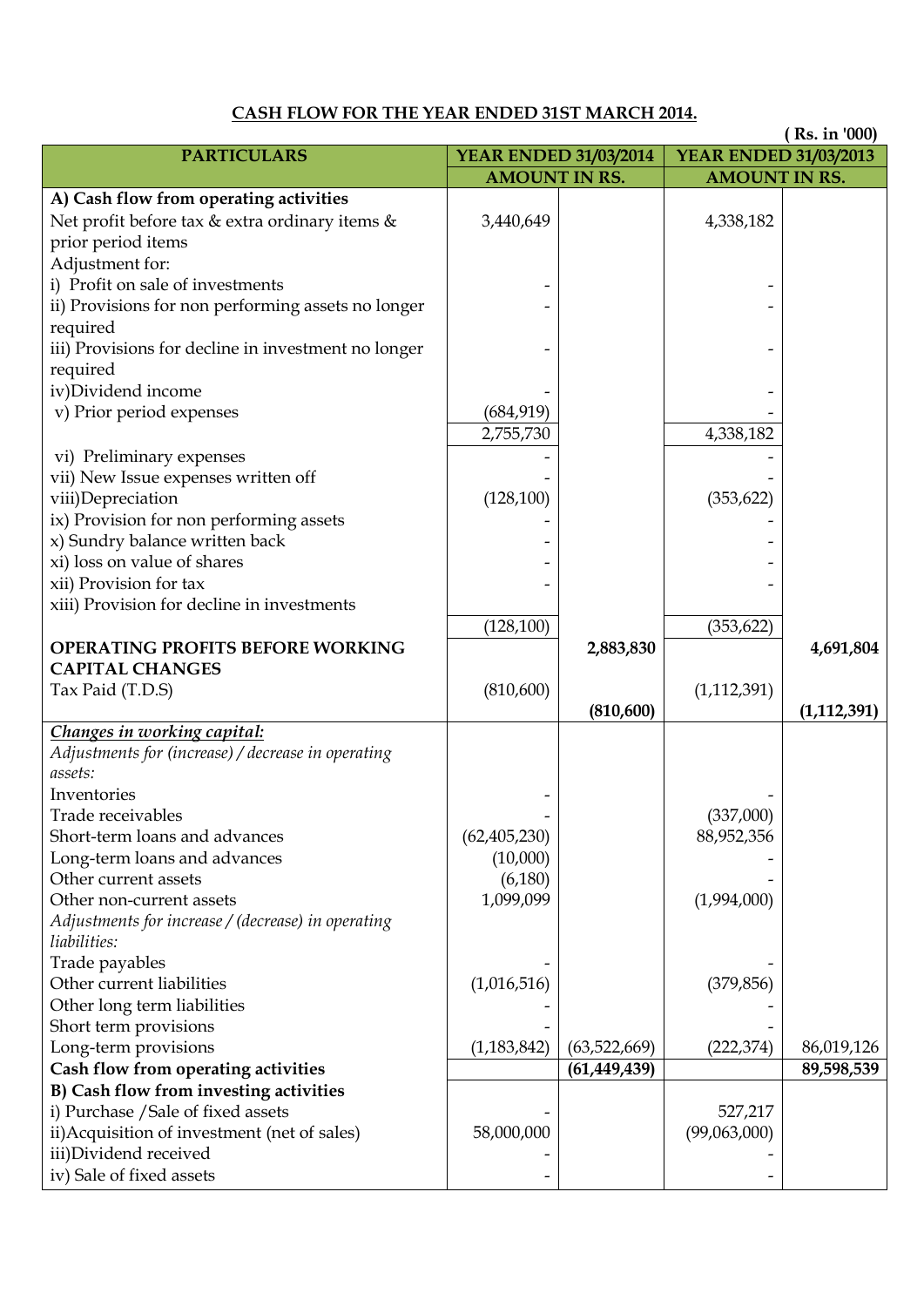| v) Loss on sale of fixed assets                   |                   |             |                                     |                |
|---------------------------------------------------|-------------------|-------------|-------------------------------------|----------------|
| vi) Net income from sale of investment            |                   |             |                                     |                |
| vii) Increase in share capital and share premium  | -                 |             |                                     |                |
| Net cash used in investment activities            |                   | 58,000,000  |                                     | (98, 535, 783) |
|                                                   |                   | (3,449,439) |                                     | (8,937,244)    |
| C) Cash flow from financial activities            |                   |             |                                     |                |
| (Repayment of loan)/proceeds from borrowing       | 1,080,000         | 1,080,000   | 9,466,161                           | 9,466,161      |
|                                                   |                   |             |                                     |                |
| Net changes in cash or cash equivalents $(A+B+C)$ |                   | (2,369,439) |                                     | 528,917        |
| Cash & Cash equivalents                           |                   |             |                                     |                |
| Opening balance                                   |                   | 2,812,474   |                                     | 2,283,557      |
| Closing balance                                   |                   | 443,035     |                                     | 2,812,474      |
| As per our report of even date                    |                   |             |                                     |                |
| <b>FOR N R GALA &amp; ASSOCIATES</b>              |                   |             | <b>GEMSTONE INVESTMENTS LIMITED</b> |                |
| <b>Chartered Accountants</b>                      |                   |             |                                     |                |
| $Sd$ /-                                           | $Sd/-$            |             | $Sd$ /-                             |                |
| <b>NAVIN R. GALA</b>                              | Nimesh P. Ganatra |             | Anant H. Palan                      |                |
| Proprietor                                        | <b>Director</b>   |             | Chairman & Managing Director        |                |
| M. NO.: 40640                                     |                   |             |                                     |                |
| Firm Reg. No:131744W                              |                   |             |                                     |                |
| Place: Mumbai.                                    |                   |             |                                     |                |
| Date: 29th May, 2014.                             |                   |             |                                     |                |

#### **Note 1 SHARE CAPITAL**

| <b>Particulars</b>                      | 2013-14        |                |                | 2012-13        |
|-----------------------------------------|----------------|----------------|----------------|----------------|
|                                         | <b>Number</b>  | Amount         | <b>Number</b>  | Amount         |
| Authorized                              |                |                |                |                |
| Equity Shares of `Re. 1 each            | 100,000,000.00 | 100,000,000.00 | 100,000,000.00 | 100,000,000.00 |
| <b>Issued</b>                           |                |                |                |                |
| Equity Shares of `Re.1 each             | 74,750,000.00  | 74,750,000.00  | 74,750,000.00  | 74,750,000.00  |
| Subscribed & Paid up                    |                |                |                |                |
| Equity Shares of `Re. 1 each fully      | 74,750,000.00  | 74,750,000.00  | 74,750,000.00  | 74,750,000.00  |
| paid                                    |                |                |                |                |
| <b>Subscribed but not fully Paid up</b> |                |                |                |                |
| Equity Shares of `Re. 1 each fully      |                |                |                |                |
| paid                                    |                |                |                |                |
| <b>Total</b>                            | 74,750,000.00  | 74,750,000.00  | 74,750,000.00  | 74,750,000.00  |

**Reconciliation of the number of shares outstanding at the beginning and at the end of the reporting period**

| <b>Particulars</b>                                 | 2013-14       |               | 2012-13       |               |
|----------------------------------------------------|---------------|---------------|---------------|---------------|
|                                                    | <b>Number</b> | Amount        | <b>Number</b> | Amount        |
| Shares outstanding at the beginning<br>of the year | 74,750,000.00 | 74,750,000.00 | 74,750,000.00 | 74,750,000.00 |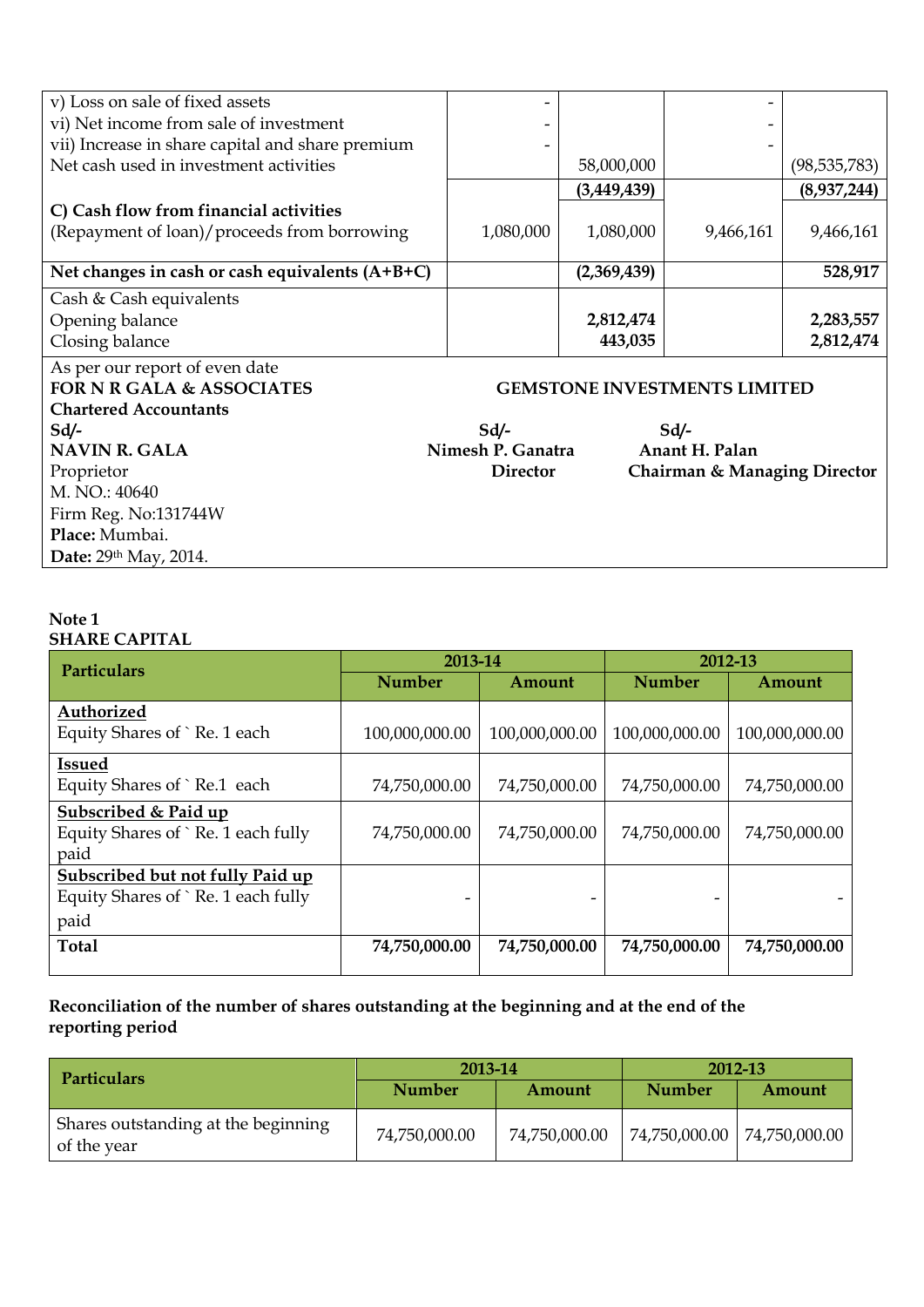| Shares Issued during the year                |               |               |                               |
|----------------------------------------------|---------------|---------------|-------------------------------|
| Shares bought back during the year           |               |               |                               |
| Shares outstanding at the end of the<br>year | 74,750,000.00 | 74,750,000.00 | 74,750,000.00   74,750,000.00 |

NIL Equity Shares (Previous year NIL) are held by the holding company.

# **Shares in the company held by each shareholder holding more than 5 percent shares**

|                                        | 2013-14              |                 | 2012-13              |                 |
|----------------------------------------|----------------------|-----------------|----------------------|-----------------|
| Name of Shareholder                    | <b>No. of Shares</b> | $\%$ of Holding | <b>No. of Shares</b> | $\%$ of Holding |
|                                        | held                 |                 | held                 |                 |
| Anant Haridas Palan                    | 3750000              | 5.02            | 3750000              | 5.02            |
| Heena Varde                            | 4000000              | 5.35            | 4000000              | 5.35            |
| Arcadia Share & Stock Brokers Pvt.     | 3829788              | 5.12            | 10816340             | 14.47           |
| Ltd.                                   |                      |                 |                      |                 |
| Arcadia Share & Stock Brokers Pvt.     | 12000000             | 16.05           | 0                    |                 |
| Ltd.                                   |                      |                 |                      |                 |
| <b>IFCI Financial Services Limited</b> | 0                    | $\Omega$        | 7490049              | 10.02           |
| Kaushik Shah Shares & Securities P     | 6000000              | 8.03            | $\Omega$             |                 |
| Ltd.                                   |                      |                 |                      |                 |
|                                        | 29579788             | 39.57           | 26056389             | 34.86           |

# **Shares issued for other than cash, Bonus issue and Shares bought back**

| <b>Particulars</b>            |            |            | Year (Aggregate No. of Shares) |            |            |
|-------------------------------|------------|------------|--------------------------------|------------|------------|
|                               | 2013-14    | 2012-13    | 2011-12                        | 2010-11    | 2009-10    |
| <b>Equity Shares:</b>         |            |            |                                |            |            |
| Fully paid up pursuant to     | <b>NIL</b> | <b>NIL</b> | <b>NIL</b>                     | <b>NIL</b> | <b>NIL</b> |
| contract(s) without payment   |            |            |                                |            |            |
| being received in cash        |            |            |                                |            |            |
| Fully paid up by way of bonus | <b>NIL</b> | <b>NIL</b> | NIL                            | NIL.       | <b>NIL</b> |
| shares                        |            |            |                                |            |            |
| Shares bought back            | <b>NIL</b> | <b>NIL</b> | <b>NIL</b>                     | <b>NIL</b> | <b>NIL</b> |
| <b>Preference Shares:</b>     |            |            |                                |            |            |
| Fully paid up pursuant to     | <b>NIL</b> | <b>NIL</b> | <b>NIL</b>                     | <b>NIL</b> | <b>NIL</b> |
| contract(s) without payment   |            |            |                                |            |            |
| being received in cash        |            |            |                                |            |            |
| Fully paid up by way of bonus | <b>NIL</b> | <b>NIL</b> | <b>NIL</b>                     | <b>NIL</b> | <b>NIL</b> |
| shares                        |            |            |                                |            |            |
| Shares bought back            | <b>NIL</b> | <b>NIL</b> | <b>NIL</b>                     | <b>NIL</b> | <b>NIL</b> |

| <b>Unpaid Calls</b> | 2013-14    | 2012-13    |
|---------------------|------------|------------|
| <b>By Directors</b> | <b>NIL</b> | <b>NIL</b> |
| By Officers         | <b>NIL</b> | <b>NIL</b> |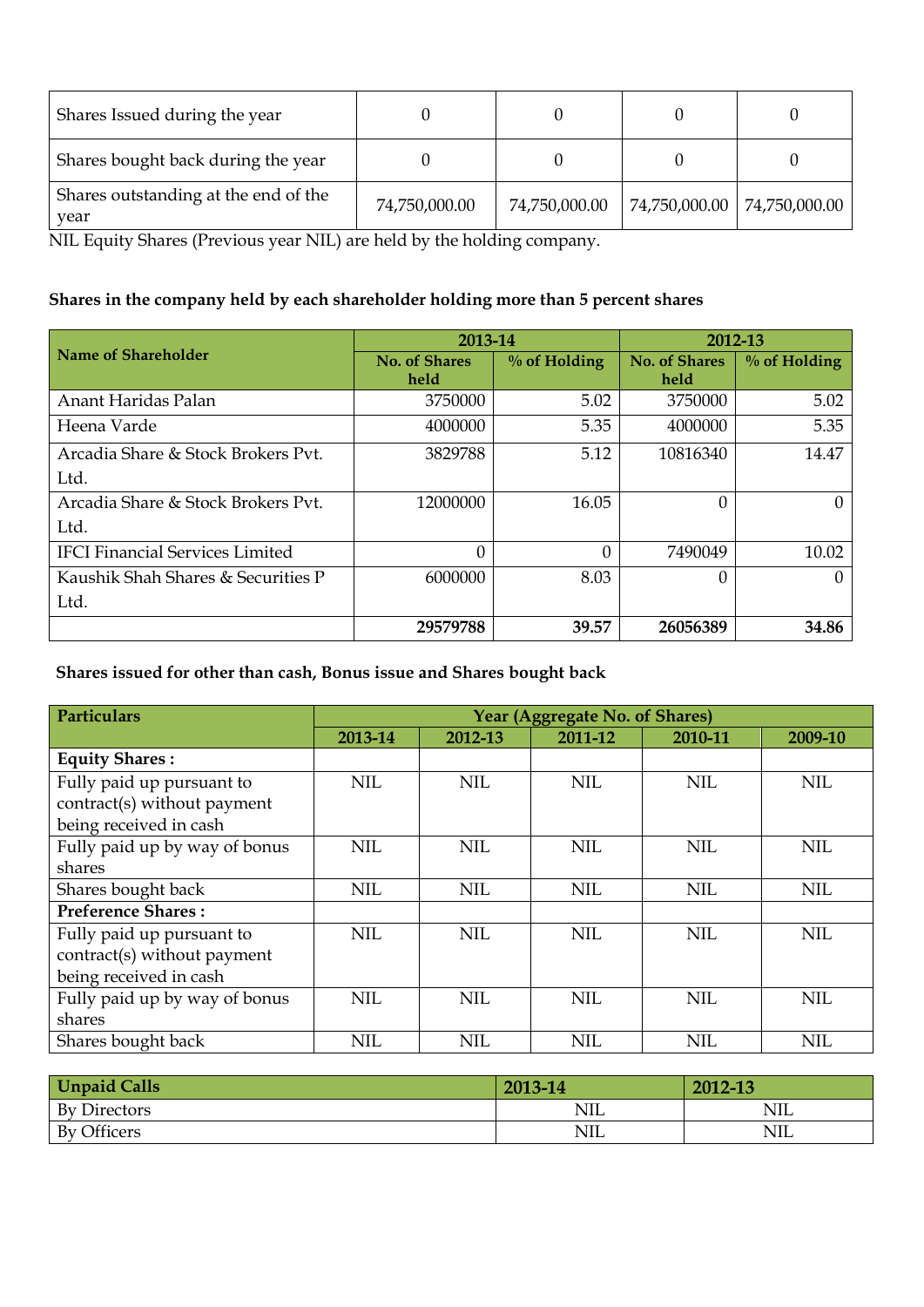#### **Note 2 RESERVES AND SURPLUS**

| <b>Particulars</b>                                                                                                                                                                                                           | 2013-14                      | 2012-13                      |
|------------------------------------------------------------------------------------------------------------------------------------------------------------------------------------------------------------------------------|------------------------------|------------------------------|
| a. Capital Reserves<br><b>Opening Balance</b><br>(+) Current Year Transfer                                                                                                                                                   | 3,693,335.59                 | 3,693,335.59                 |
| (-) Written Back in Current Year                                                                                                                                                                                             |                              |                              |
| <b>Closing Balance</b>                                                                                                                                                                                                       | 3,693,335.59                 | 3,693,335.59                 |
| b. Investment Fluctuation Reserve<br><b>Opening Balance</b><br>(+) Current Year Transfer<br>(-) Written Back in Current Year                                                                                                 | 4,233,201.60                 | 4,233,201.60                 |
| <b>Closing Balance</b>                                                                                                                                                                                                       | 4,233,201.60                 | 4,233,201.60                 |
| c. Securities Premium Account<br><b>Opening Balance</b><br>Add : Securities premium credited on Share issue<br>Less: Premium Utilised for various reasons<br>Premium on Redemption of Debentures<br>For Issuing Bonus Shares | 116,550,000.00               | 116,550,000.00               |
| <b>Closing Balance</b>                                                                                                                                                                                                       | 116,550,000.00               | 116,550,000.00               |
| d. Share Forfeiture Reserve<br><b>Opening Balance</b><br>(+) Current Year Transfer<br>(-) Written Back in Current Year                                                                                                       | 9,126,000.00                 | 9,126,000.00                 |
| <b>Closing Balance</b>                                                                                                                                                                                                       | 9,126,000.00                 | 9,126,000.00                 |
| e. Surplus<br>Opening balance<br>(+) Net Profit/(Net Loss) For the current year<br>(+) Transfer from Reserves<br>(-) Proposed Dividends<br>(-) Interim Dividends<br>(-) Transfer to Reserves<br><b>Closing Balance</b>       | 5,070,673.06<br>1,846,473.77 | 2,129,388.09<br>2,941,284.97 |
|                                                                                                                                                                                                                              | 6,917,146.83                 | 5,070,673.06                 |
| <b>Total</b>                                                                                                                                                                                                                 | 140,519,684.02               | 138,673,210.25               |
|                                                                                                                                                                                                                              |                              |                              |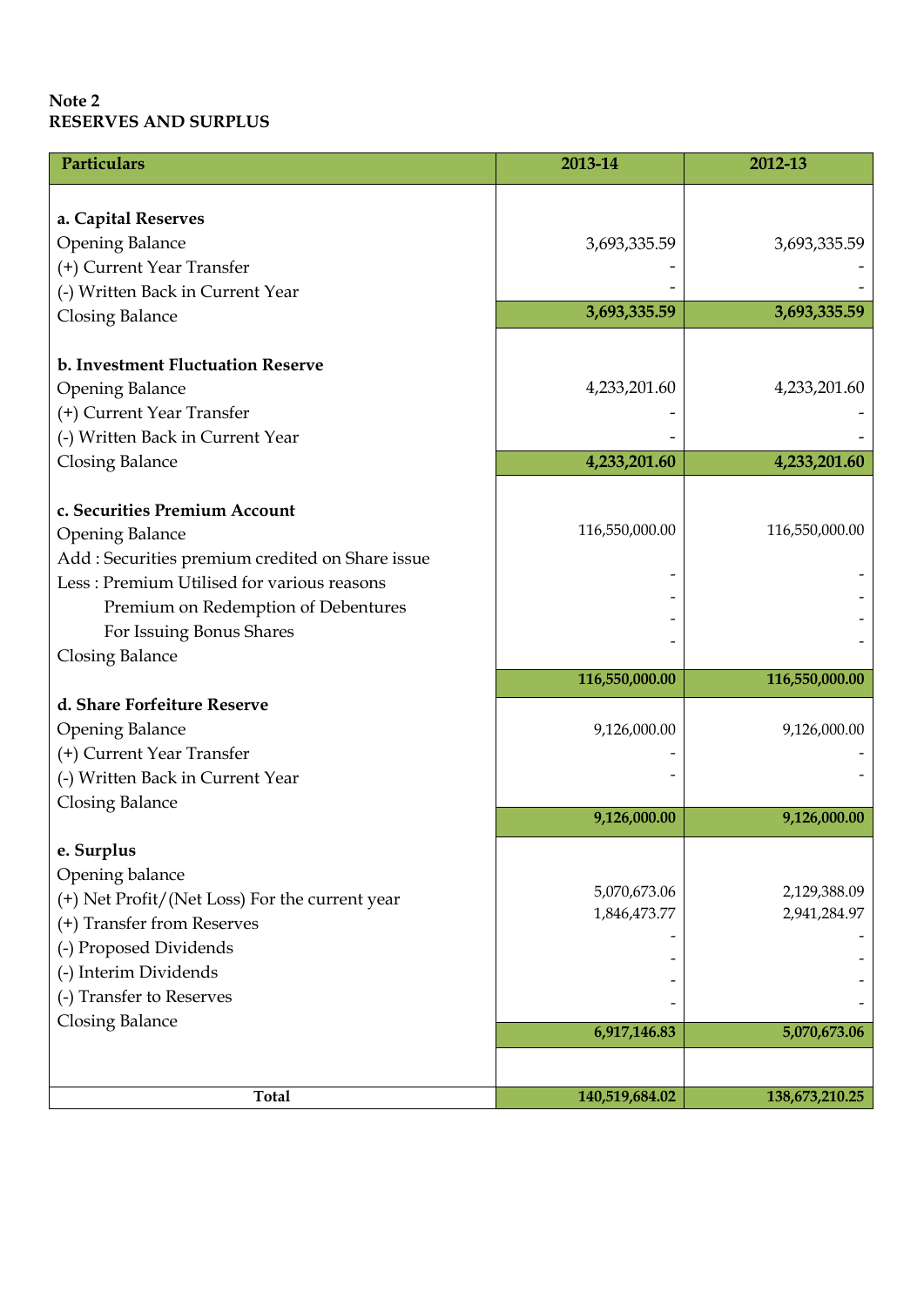#### **Note 3 LONG TERM BORROWINGS**

| Particulars                  | 2013-14       | 2012-13       |
|------------------------------|---------------|---------------|
| Unsecured<br>Man Finance Ltd | 11,245,699.00 | 10,165,699.00 |
|                              |               |               |
| Total                        | 11,245,699.00 | 10,165,699.00 |

#### **Note 4 OTHER CURRENT LIABILITIES**

|     | Particulars                   | 2013-14      | 2012-13      |
|-----|-------------------------------|--------------|--------------|
| (a) | Tds Payable                   | 63,244.00    | 193,351.00   |
| (b) | Accounting charges payable    | 145,000.00   | 97,000.00    |
| (c) | Audit fees payable            | 244,722.00   | 138,541.00   |
| (d) | Brokerage Payable             | 1,212,033.00 | 2,562,033.00 |
| (e) | Director remuneration payable | 33,301.21    | 211,391.21   |
| (f) | Prof fees payable             | 111,388.00   | 95,388.00    |
| (g) | Salary Payable                | 31,500.00    | 40,000.00    |
| (h) | Others                        | 651,903.23   | 171,903.23   |
|     | <b>Total</b>                  | 2,493,091.44 | 3,509,607.44 |

#### **Note 5 SHORT TERM PROVISIONS**

| <b>Particulars</b>                      | 2013-14      | 2012-13      |
|-----------------------------------------|--------------|--------------|
|                                         |              |              |
| Prov for IT for assessment year (12-13) | 1,250,658.00 | 1,250,658.00 |
| Prov for IT for assessment year (13-14) |              | 1,339,536.00 |
| Prov for IT for assessment year (14-15) | 904,647.00   |              |
| Provisions for standard assets          | 405,500.00   | 249,806.00   |
| Total                                   | 2,560,805.00 | 2,840,000.00 |
|                                         |              |              |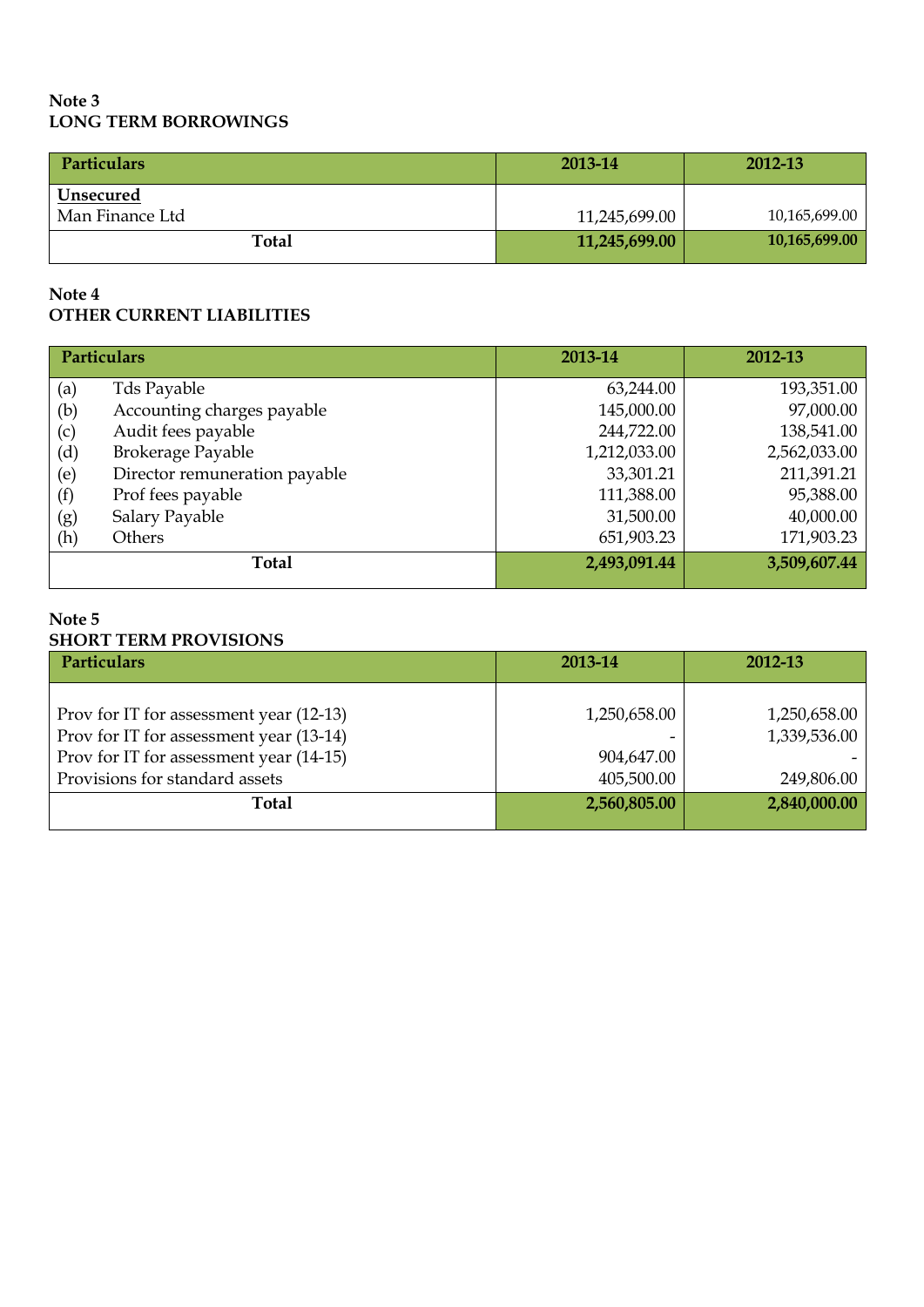|                          |                          |                                                 |                                                   |                               | Note 6: Fixed Assets               |                                    |                                                            |                                              |                                            |                        |                                        |
|--------------------------|--------------------------|-------------------------------------------------|---------------------------------------------------|-------------------------------|------------------------------------|------------------------------------|------------------------------------------------------------|----------------------------------------------|--------------------------------------------|------------------------|----------------------------------------|
| $s_{i}$ .<br>å<br>S      | Name of the Assets       |                                                 | <b>ISS Block</b><br>Gro                           |                               |                                    |                                    | Accumulated Depreciation                                   |                                              |                                            | Net Block              |                                        |
|                          |                          | Value As<br>01/04/13<br>Gross<br>$\mathfrak{a}$ | combinatio<br>ರ<br>business<br>through<br>Acquire | Reval<br>uatio<br>(Imp<br>ns/ | Gross Value<br>31/03/2014<br>as on | Balance<br>01/04/13<br>As on<br>Ġ. | Depreciat<br>the Year<br>during<br>$\lim_{\epsilon \to 0}$ | s during<br>Disposal<br>the Year<br>$\delta$ | Balance as<br>31/03/2014<br>$\mathfrak{g}$ | Bal. As on<br>31/03/13 | 31/03/201<br>Bal. As<br>$\mathfrak{a}$ |
| $\mathbf{\widehat{z}}$   | Tangible Assets          |                                                 |                                                   |                               |                                    |                                    |                                                            |                                              |                                            |                        |                                        |
|                          | 1 Furniture & Fixture    | 50,000                                          |                                                   |                               | 50,000                             | 15,510.11                          | 6,243.00                                                   |                                              | 21,753.11                                  | 34,489.89              | 28,246.89                              |
|                          | 2 Vehicles               | 936,691                                         |                                                   |                               | 936,691                            | 519,664.62                         | 107,968.00                                                 |                                              | 627,632.62                                 | 417,026.38             | 309,058.38                             |
|                          | 3 Office equipment       | 130,900                                         |                                                   | ı                             | 130,900                            | 31,054.67                          | 13,889.00                                                  |                                              | 44,943.67                                  | 99,845.33              | 85,956.33                              |
|                          | Sub Total(A)             | 1,117,591                                       | ı                                                 | ı                             | 1,117,591.00                       | 566,229.40                         | 128,100.00                                                 |                                              | 694,329.40                                 | 551,361.60             | 423,261.60                             |
| $\widehat{\mathfrak{B}}$ | Intangible Assets        | ı                                               | ı                                                 | ı                             | ı                                  | ı                                  | ı                                                          | ı                                            | ı                                          | ı                      | ı                                      |
| $\overline{O}$           | Capital Work In Progress |                                                 |                                                   | ٠                             |                                    |                                    | ı                                                          |                                              |                                            |                        |                                        |
| $\widehat{\Theta}$       | Intangible Assets under  | ı                                               |                                                   | ٠                             |                                    |                                    |                                                            |                                              |                                            |                        |                                        |
|                          | Total $(A)$ +(B)+(C)+(D) | 1,117,591                                       | ı                                                 | ı                             | 1,117,591.00                       | 566,229.40                         | 128,100.00                                                 |                                              | 694,329.40                                 | 551,361.60             | 423,261.60                             |
|                          | Previous Year Total      | 2,267,570                                       | (1,149,979.00)                                    |                               | 1,117,591.00                       | 827,481.90                         | 353,621.89                                                 | 622,762.23                                   | 1,181,103.79                               | 1,432,200.26           | 551,361.60                             |
|                          |                          |                                                 |                                                   |                               |                                    |                                    |                                                            |                                              |                                            |                        |                                        |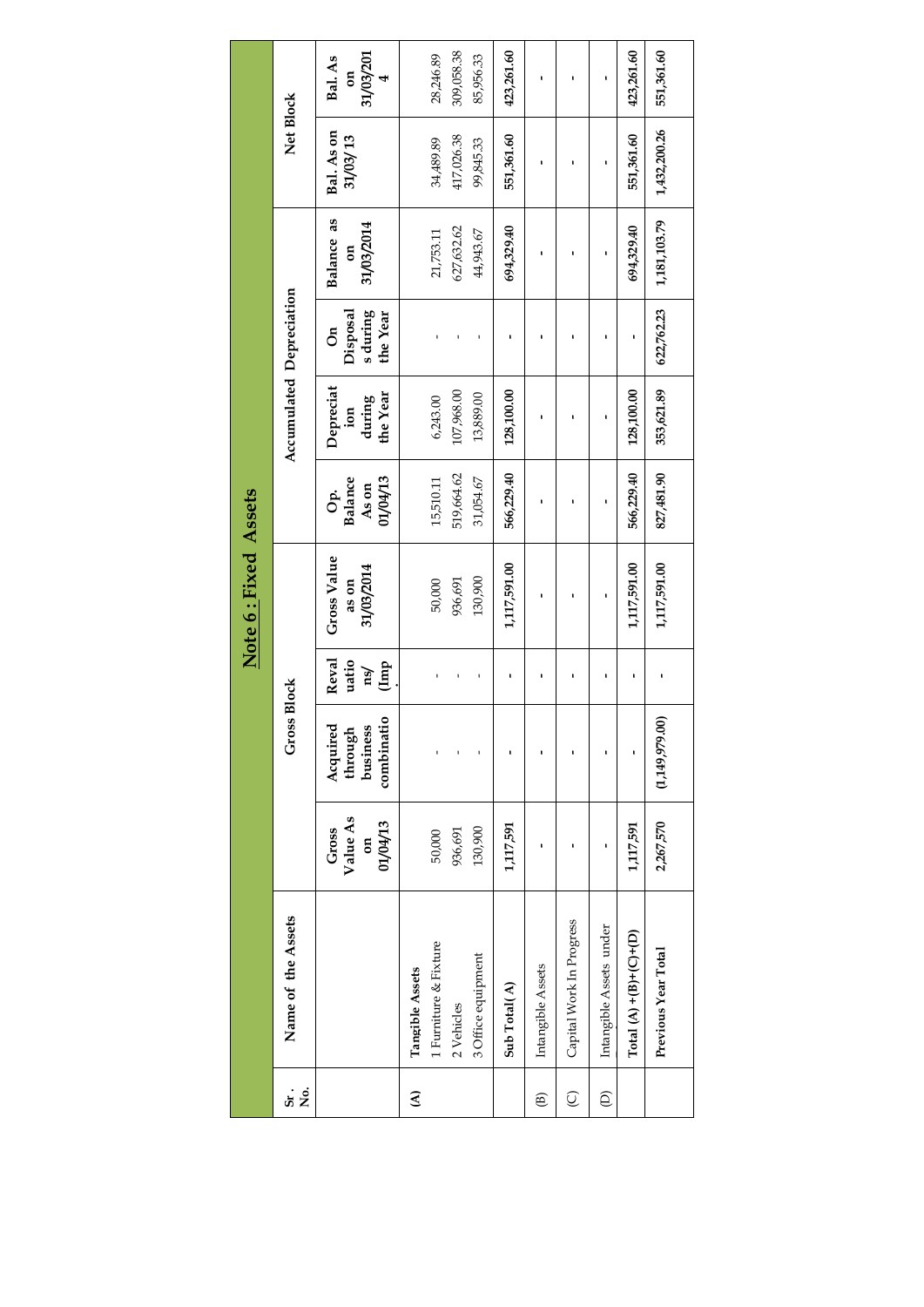#### **Note 7 NON-CURRENT INVESTMENTS**

|              | <b>Particulars</b>                                 | 2012-13       |                |
|--------------|----------------------------------------------------|---------------|----------------|
| $\mathbf{A}$ | <b>Trade Investments</b>                           |               |                |
|              | (a) Investment Properties                          |               |                |
|              | (b) Investment in Equity instruments               |               |                |
|              | (c) Investments in preference shares               |               |                |
|              | (d) Investments in Government or Trust securities  |               |                |
|              | (e) Investments in debentures or bonds             |               |                |
|              | (f) Investments in Mutual Funds                    |               |                |
|              | (g) Investments in partnership firms*              |               |                |
|              | (h) Other non-current investments (specify nature) |               |                |
|              | Total (A)                                          |               |                |
|              |                                                    |               |                |
| B            | Other Investments (Refer B below)                  |               |                |
|              | (a) Investment Properties                          | 34,000,000    | 100,900,000    |
|              | (b) Investment in Equity instruments               | 15,200,730.25 | 15,200,730.25  |
|              | (c) Investments in preference shares               |               |                |
|              | (d) Investments in Government or Trust securities  |               |                |
|              | (e) Investments in debentures or bonds             |               |                |
|              | (f) Investments in Mutual Funds                    |               |                |
|              | (g) Investments in partnership firms*              |               |                |
|              | (h) Other non-current investments (specify nature) | 3,900,000.00  | 3,900,000.00   |
|              | Total (B)                                          | 53,100,730.25 |                |
|              |                                                    |               | 120,000,730.25 |
|              |                                                    |               |                |
|              | Grand Total $(A + B)$                              | 53,100,730.25 | 120,000,730.25 |
|              | Less: Provision for diminution in the value of     |               |                |
|              | Investments                                        |               |                |
|              | <b>Total</b>                                       | 53,100,730.25 | 120,000,730.25 |

| <b>Particulars</b>                                                                                | 2013-14       | 2012-13        |
|---------------------------------------------------------------------------------------------------|---------------|----------------|
| Aggregate amount of quoted investments (Market value<br>of Rs.558970 (Previous Year ` Rs.1901040) | 15,200,730.25 | $0.00^{\circ}$ |
| Aggregate amount of unquoted investments (Previous<br>Year ` 104800000)                           | 37,900,000.00 | $0.00\,$       |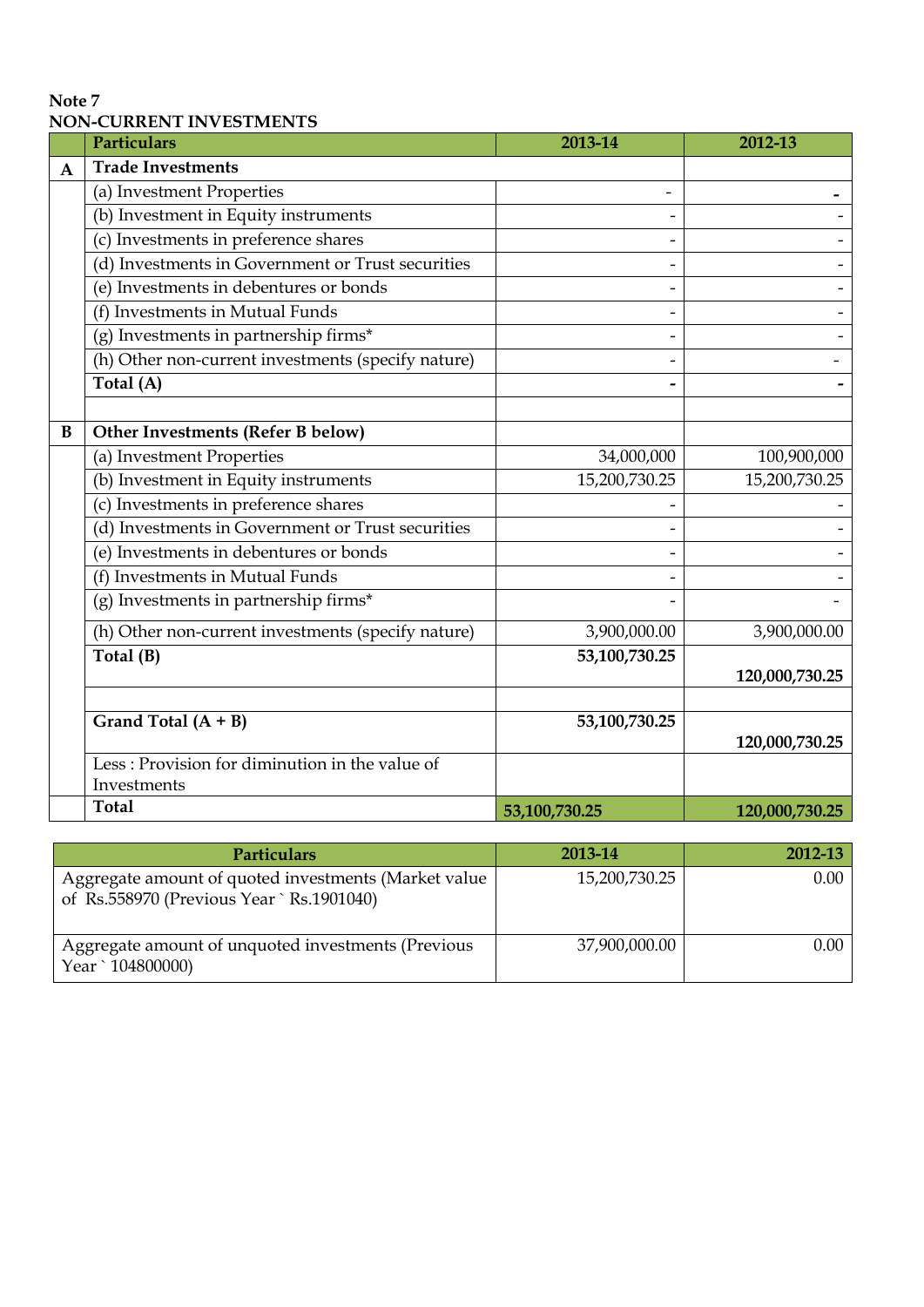| $\dot{\mathbf{E}}$    | Details of Other Investments                |                                                                        |         |                                           |              |                               |                                   |           |                 |                |                |                                                                                   |
|-----------------------|---------------------------------------------|------------------------------------------------------------------------|---------|-------------------------------------------|--------------|-------------------------------|-----------------------------------|-----------|-----------------|----------------|----------------|-----------------------------------------------------------------------------------|
| Sr. No.               | Name of the Body<br>Corporate               | / Associate<br>Controlled<br><b>Others</b><br>Entity,<br>$\frac{1}{2}$ |         | Subsidiary No. of Shares / Units Quoted / | Unquote<br>ಕ | Fully paid<br>Partly<br>Paid/ | <b>Extent of Holding</b><br>(0,0) |           |                 | Amount         | Yes/No<br>Cost | stated at to Column<br>(9) is 'No'-<br>Whether If Answer<br>Valuation<br>Basis of |
|                       |                                             |                                                                        | 2013-14 | ്ര<br>2012-1                              |              |                               | 2013-14                           | 2012-13   | 2013-14         | 2012-13        |                |                                                                                   |
| $\mathbf{\mathbf{t}}$ | $\mathbf{\Omega}$                           | $\mathbf{c}$                                                           | 4       | LO <sub>1</sub>                           | $\bullet$    | $\triangleright$              | $\infty$                          | $\bullet$ | $\overline{10}$ | $\mathbf{H}$   | 12             | 13                                                                                |
| $\mathbf{G}$          | Investment<br>Properties                    |                                                                        |         |                                           |              |                               |                                   |           |                 |                |                |                                                                                   |
|                       | <b>Blue Circle Infra</b>                    | Others                                                                 |         |                                           |              |                               |                                   |           | 34,000,000      | 34,000,000     |                |                                                                                   |
|                       | <b>Blumdale Finvest</b>                     | Others                                                                 |         |                                           |              |                               |                                   |           | $\circ$         | $\circ$        |                |                                                                                   |
|                       | Lalita Exports P Ltd                        | Others                                                                 |         |                                           |              |                               |                                   |           | $\circ$         | $\circ$        |                |                                                                                   |
|                       | Resources PLtd<br>Nayan Trade               | Others                                                                 |         |                                           |              |                               |                                   |           | $\circ$         | $\circ$        |                |                                                                                   |
|                       | Piumetti Exports P                          | Others                                                                 |         |                                           |              |                               |                                   |           | $\circ$         | $\circ$        |                |                                                                                   |
|                       | Tinal PharmaecuticalOthers<br>PLtd          |                                                                        |         |                                           |              |                               |                                   |           | $\circ$         | $\circ$        |                |                                                                                   |
| $\mathbf{g}$          | <b>Equity Instruments</b><br>Investement in |                                                                        |         |                                           |              |                               |                                   |           |                 |                |                |                                                                                   |
|                       | RFL International                           | Others                                                                 | 102,75  | 102,755                                   | Quoted       | Fully paid                    | $2.02\%$                          | 2.02%     | 107,513.25      | 107,513.25     | Yes            |                                                                                   |
|                       | Spectacle                                   | Others                                                                 | 32,500  | 500<br>32,                                | Quoted       | Fully paid                    | 0.63%                             | 0.63%     | 1,509,3217.00   | 15,093,217.00  | Yes            |                                                                                   |
| $\mathbf{C}$          | Other non-current<br>investments            |                                                                        |         |                                           |              |                               |                                   |           |                 |                |                |                                                                                   |
|                       | Aishwarya Capital<br>Services               | Others                                                                 |         |                                           |              |                               |                                   |           | 1,500,000       | 1,500,000      |                |                                                                                   |
|                       | Asian FinTrade<br>service Pvt Ltd           | Others                                                                 | $\circ$ | 240,000                                   | Unquote<br>ರ | Fully paid                    | $0\%$                             | 24%       | 2,400,000       | 2,400,000      |                |                                                                                   |
|                       | Total                                       |                                                                        |         |                                           |              |                               |                                   |           | 53,100,730.25   | 120,000,730.25 |                |                                                                                   |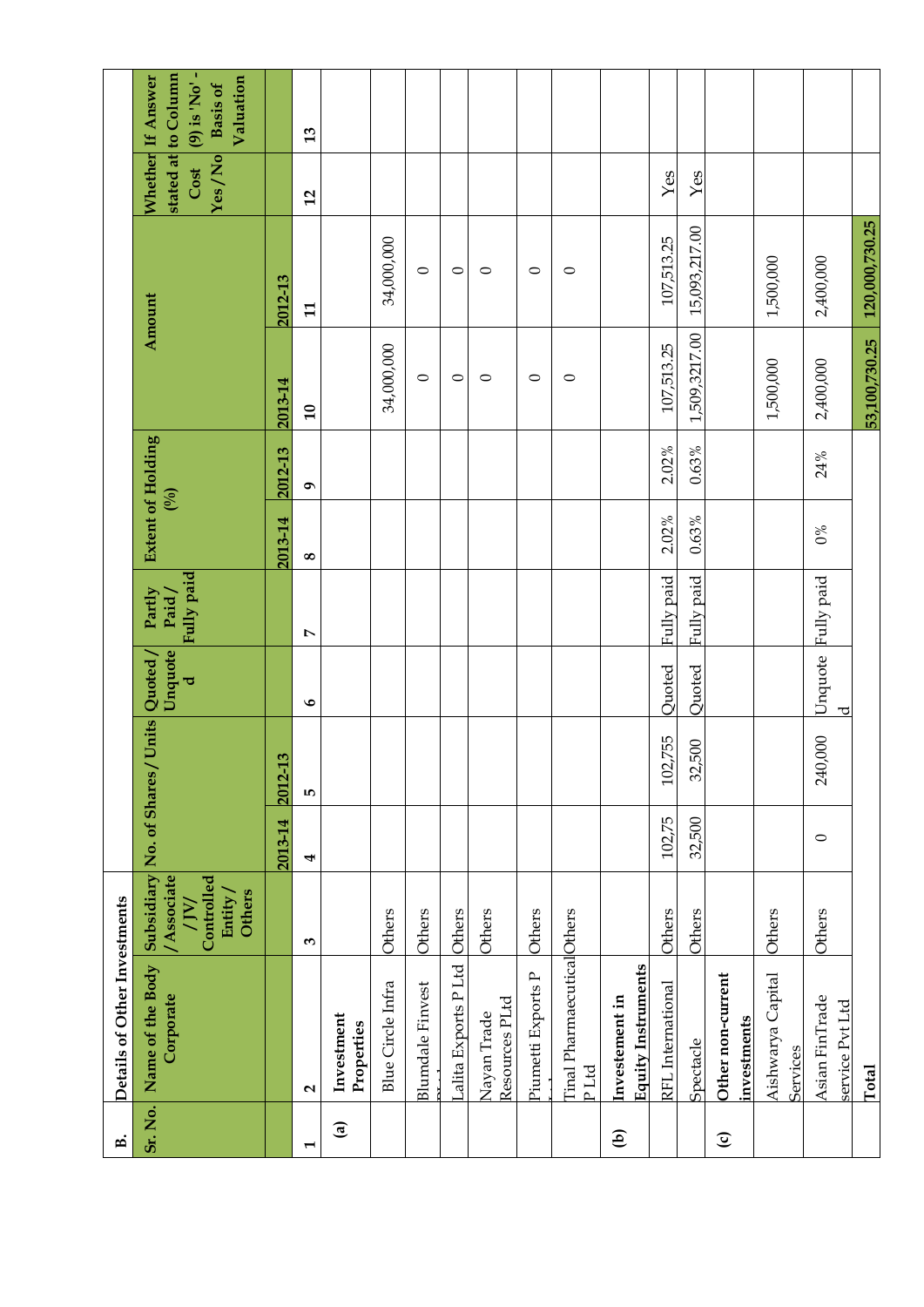#### **Note 8 LONG TERM LOANS AND ADVANCES**

| <b>Particulars</b>                    | 2013-14    | 2012-13    |
|---------------------------------------|------------|------------|
| a. Security Deposits                  |            |            |
| Secured, considered good              | 111,000.00 | 101,000.00 |
| Unsecured, considered good            |            |            |
| Doubtful                              |            |            |
| Less: Provision for doubtful deposits | -          |            |
|                                       |            |            |
| <b>Total</b>                          | 111,000.00 | 101,000.00 |

#### **Note 9**

#### **OTHER NON-CURRENT ASSETS**

| <b>Particulars</b> | 2013-14      | 2012-13      |
|--------------------|--------------|--------------|
|                    |              |              |
| Income tax         | 3856.77      |              |
| TDS (A Y 2008-09)  | 300345.00    | 300345.00    |
| TDS (A Y 2009-10)  | 1180705.00   | 1180705.00   |
| TDS (A Y 2010-11)  | 693471.00    | 693471.00    |
| TDS (A Y 2011-12)  | 415598.00    | 415598.00    |
| TDS (A Y 2012-13)  |              | 1112391.00   |
| TDS (A Y 2013-14)  | 13292.00     |              |
| TDS (A Y 2014-15)  | 810600.00    |              |
| Others             | 2493451.00   | 2493451.00   |
| <b>Total</b>       | 5,911,318.77 | 6,199,817.77 |

#### **Note 10**

# **NON-CURRENT INVESTMENTS**

|   | <b>Particulars</b>                                 | 2013-14    | 2012-13 |
|---|----------------------------------------------------|------------|---------|
| A | <b>Trade Investments</b>                           |            |         |
|   | (a) Investment Properties                          |            |         |
|   | (b) Investment in Equity instruments               |            |         |
|   | (c) Investments in preference shares               |            |         |
|   | (d) Investments in Government or Trust securities  |            |         |
|   | (e) Investments in debentures or bonds             |            |         |
|   | (f) Investments in Mutual Funds                    |            |         |
|   | $(g)$ Investments in partnership firms*            |            |         |
|   | (h) Other non-current investments (specify nature) |            |         |
|   | Total (A)                                          |            |         |
|   |                                                    |            |         |
| B | Other Investments (Refer B below)                  |            |         |
|   | (a) Investment Properties                          | 8900000.00 |         |
|   | (b) Investment in Equity instruments               |            |         |
|   | (c) Investments in preference shares               |            |         |
|   | (d) Investments in Government or Trust securities  |            |         |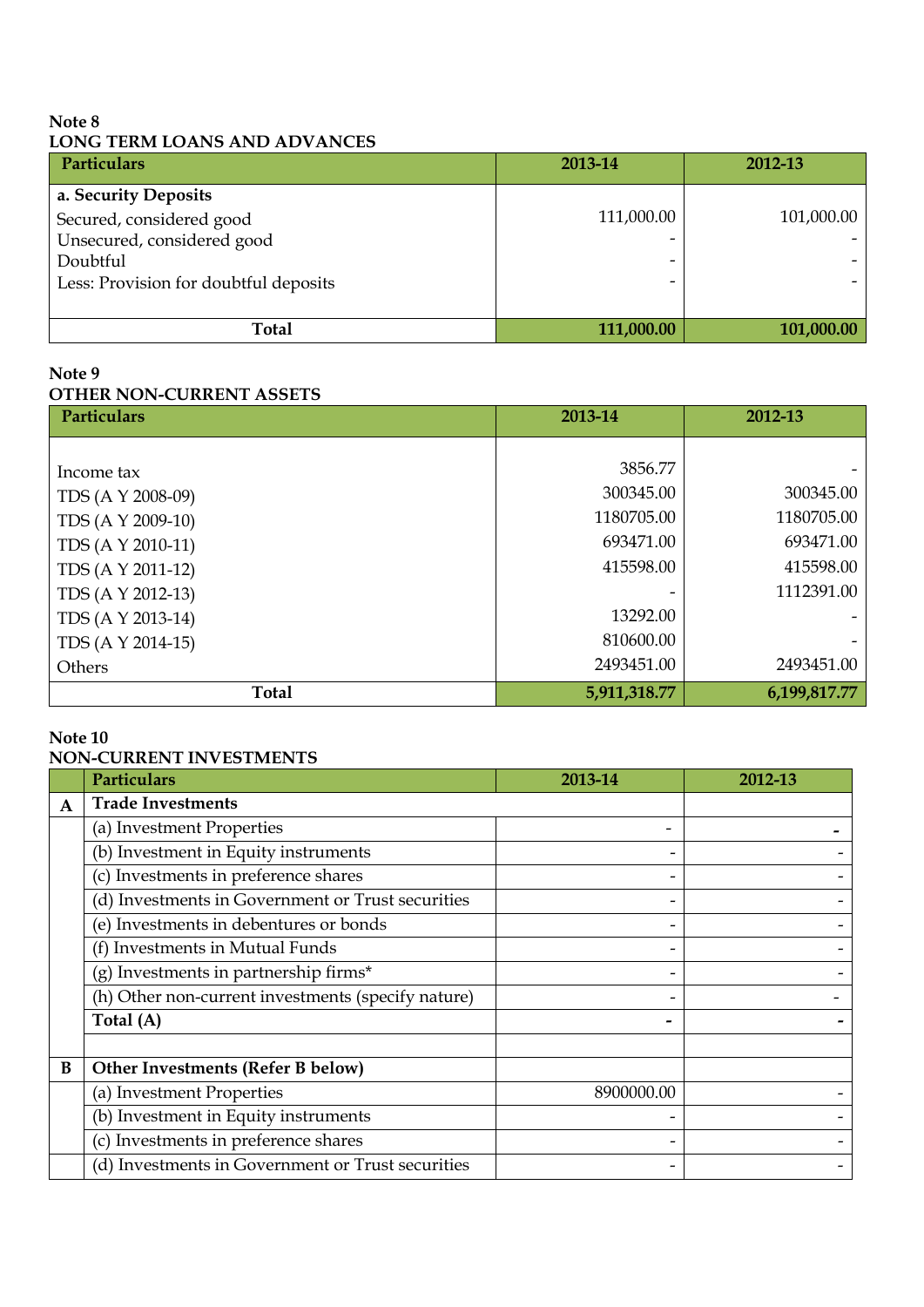| (e) Investments in debentures or bonds             |            |  |
|----------------------------------------------------|------------|--|
| (f) Investments in Mutual Funds                    |            |  |
| $(g)$ Investments in partnership firms*            |            |  |
| (h) Other non-current investments (specify nature) |            |  |
| Total (B)                                          | 8900000.00 |  |
|                                                    |            |  |
| Grand Total $(A + B)$                              | 8900000.00 |  |
| Less: Provision for diminution in the value of     |            |  |
| Investments                                        |            |  |
| Total                                              | 8900000.00 |  |

| <b>B.</b>    | Details of Other Investments                               |                                                                                              |                         |                |   |                |   |   |              |                  |
|--------------|------------------------------------------------------------|----------------------------------------------------------------------------------------------|-------------------------|----------------|---|----------------|---|---|--------------|------------------|
| Sr. No.      | Name of the Body<br>Corporate                              | Subsidiar<br>y/<br><b>Associate</b><br>$/$ JV $/$<br>Controlle<br>d Entity/<br><b>Others</b> |                         |                |   |                |   |   |              |                  |
|              |                                                            |                                                                                              |                         |                |   |                |   |   | 2013-14      | 2012-13          |
| $\mathbf{1}$ | $\overline{2}$                                             | $\overline{3}$                                                                               | $\overline{\mathbf{4}}$ | $\overline{5}$ | 6 | $\overline{7}$ | 8 | 9 | 10           | 11               |
| (a)          | <b>Investment Properties</b><br>Lalita Exports P Ltd       | Others                                                                                       |                         |                |   |                |   |   |              |                  |
|              | Nayan Trade Resources P Ltd                                | Others                                                                                       |                         |                |   |                |   |   | 2,000,000    | $\boldsymbol{0}$ |
|              | Piumetti Exports P Ltd                                     | Others                                                                                       |                         |                |   |                |   |   | 250,000      | $\boldsymbol{0}$ |
|              | Tinal Pharmaecutical P Ltd                                 | Others                                                                                       |                         |                |   |                |   |   | 2,250,000    | $\mathbf{0}$     |
| (b)          | <b>Investment in Equity</b>                                |                                                                                              |                         |                |   |                |   |   | 4,400,000    | $\boldsymbol{0}$ |
|              | <b>Instruments</b>                                         |                                                                                              |                         |                |   |                |   |   |              |                  |
| (c)          | <b>Investments in Preference</b><br><b>Shares</b>          |                                                                                              |                         |                |   |                |   |   |              |                  |
| (d)          | Investments in<br><b>Government or Trust</b><br>securities |                                                                                              |                         |                |   |                |   |   |              |                  |
| (e)          | <b>Investments in Debentures</b><br>or Bonds               |                                                                                              |                         |                |   |                |   |   |              |                  |
| (f)          | <b>Investments in Mutual</b><br>Funds                      |                                                                                              |                         |                |   |                |   |   |              |                  |
| (g)          | Investments in partnership<br>firms*                       |                                                                                              |                         |                |   |                |   |   |              |                  |
| (h)          | Other non-current<br>investments (specify<br>nature)       |                                                                                              |                         |                |   |                |   |   |              |                  |
|              | <b>Total</b>                                               |                                                                                              |                         |                |   |                |   |   | 8,900,000.00 |                  |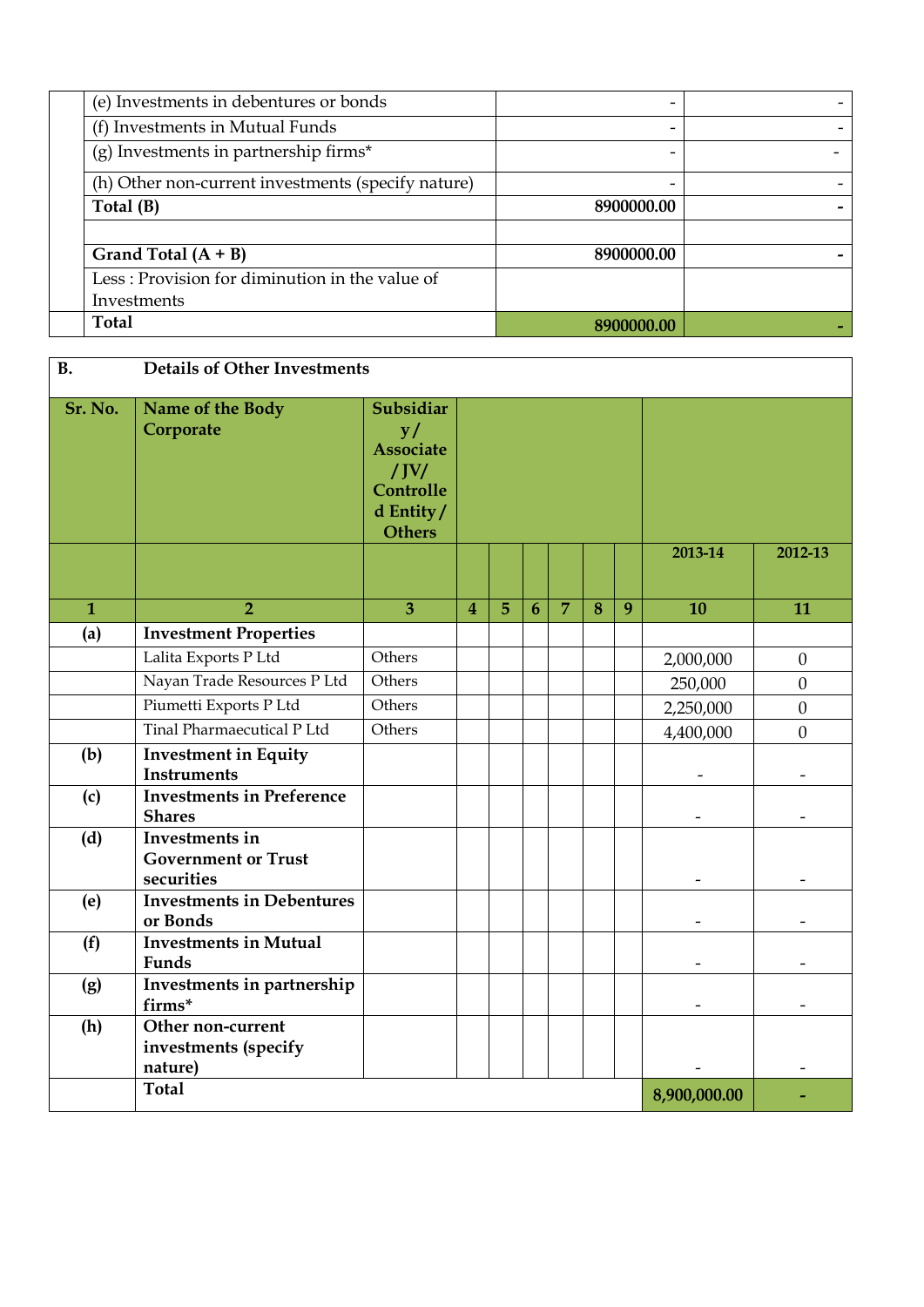#### **Note 11 TRADE RECEIVABLE**

| Particulars                                              | 2013-14    | 2012-13    |
|----------------------------------------------------------|------------|------------|
|                                                          |            |            |
| Trade receivables outstanding for a period less than six |            |            |
| months from the date they are due for payment.           |            |            |
| Secured, considered good                                 |            |            |
| Unsecured, considered good                               |            |            |
| Unsecured, considered doubtful                           |            |            |
| Less: Provision for doubtful debts                       |            |            |
|                                                          |            |            |
| Trade receivables outstanding for a period exceeding six |            |            |
| months from the date they are due for payment            |            |            |
| Secured, considered good                                 |            |            |
| Unsecured, considered good                               | 337,000.00 | 337,000.00 |
| Unsecured, considered doubtful                           |            |            |
| Less: Provision for doubtful debts                       |            |            |
| <b>Total</b>                                             | 337,000.00 | 337,000.00 |

#### **Note 12**

#### **CASH AND CASH EQUIVALENTS**

| <b>Particulars</b>                                           | 2013-14    | 2012-13      |
|--------------------------------------------------------------|------------|--------------|
| a. Balances with banks                                       | 441,310.70 | 2,798,647.93 |
| This includes:                                               |            |              |
| dividend<br>unpaid<br>Earmarked<br>Balances<br>$\frac{1}{2}$ |            |              |
| accounts)                                                    |            |              |
| Margin money                                                 |            |              |
| Security against borrowing                                   |            |              |
| Guarantees                                                   |            |              |
| <b>Other Commitments</b>                                     |            |              |
| Bank deposits with more than 12 months<br>maturity           |            |              |
| b. Cheques, drafts on hand                                   | 1,724.14   | 13,826.14    |
| c. Cash on hand*                                             |            |              |
| d. Others (specify nature)                                   |            |              |
| <b>Total</b>                                                 | 443,034.84 | 2,812,474.07 |

**\***Repatriation restrictions, if any, in respect of cash and bank balances shall be separately stated.

#### **Note 13 SHORT-TERM LOANS AND ADVANCES**

| <b>Particulars</b>                              | 2013-14        | 2012-13       |
|-------------------------------------------------|----------------|---------------|
| Unsecured, considered good:                     |                |               |
| Loans & Advances recoverable in cash or in kind | 162,324,944.00 | 99,919,714.00 |
| Total                                           | 162,324,944.00 | 99,919,714.00 |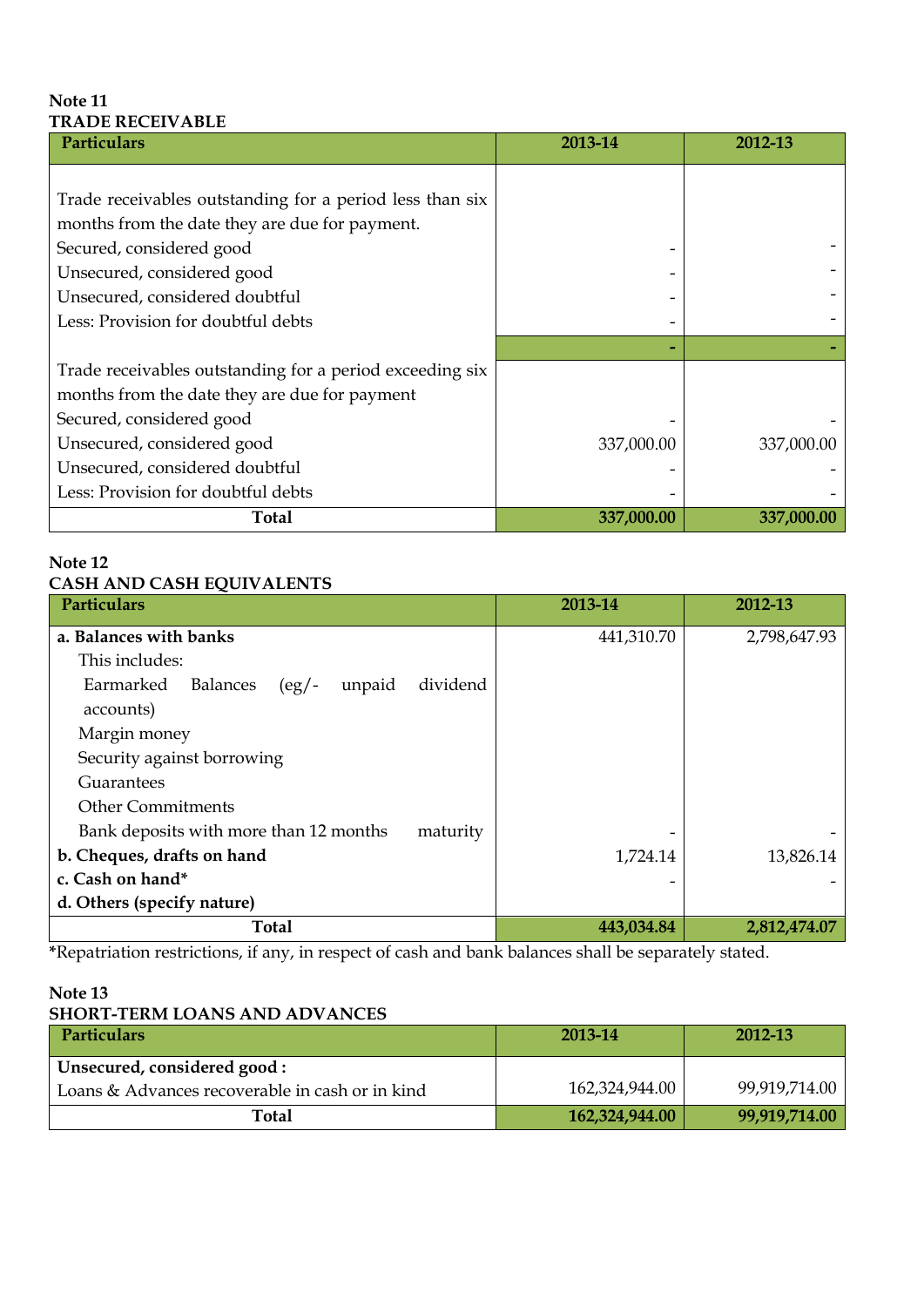### **Note 14 OTHER CURRENT ASSETS**

| <b>Particulars</b>       | 2013-14  | 2012-13 |
|--------------------------|----------|---------|
| Receivable from employee | 6,180.00 |         |
| <b>Total</b>             | 6,180.00 |         |

# **Note 15**

#### **REVENUE FROM OPERATIONS**

| Particulars                    | 2013-14       | 2012-13       |
|--------------------------------|---------------|---------------|
| Interest Income                | 10,892,635.00 | 16,245,107.00 |
| Bad debts recovery             |               |               |
| Other operating revenues       |               |               |
| Speculative profit             |               |               |
| Sale of services               |               |               |
| Dividend                       |               |               |
| Income from sale of Investment |               |               |
| <b>Total</b>                   | 10,892,635.00 | 16,245,107.00 |

# **Note 16**

# **OTHER INCOME**

| Particulars                                          | 2013-14  | 2012-13  |
|------------------------------------------------------|----------|----------|
| Interest Income (in case of a company other than a   |          |          |
| finance company)                                     |          |          |
| Swap Income                                          |          |          |
| Rent income                                          |          |          |
| Net gain/loss on sale of investments                 |          |          |
| Other non-operating income (net of expenses directly |          |          |
| attributable to such income)                         | 7,482.00 | 3,000.00 |
| Total                                                | 7,482.00 | 3,000.00 |

#### **Note 17**

#### **EMPLOYEE BENEFITS EXPENSE**

| Particulars                                              | 2013-14      | 2012-13      |
|----------------------------------------------------------|--------------|--------------|
| (a) Salaries and incentives                              | 1,918,000.00 | 2,577,415.00 |
| (b) Contributions to -                                   |              |              |
| (i) Provident fund                                       |              |              |
| (ii) Superannuation scheme                               |              |              |
| (c) Gratuity fund contributions                          |              |              |
| (d) Social security and other benefit plans for overseas |              |              |
| employees                                                |              |              |
| (e) Expense on Employee Stock Option Scheme (ESOP)       |              |              |
| and Employee Stock Purchase Plan (ESPP)                  |              |              |
| (f) Staff welfare expenses                               | 72,487.00    | 21,981.00    |
| <b>Total</b>                                             | 7,482.00     | 3,000.00     |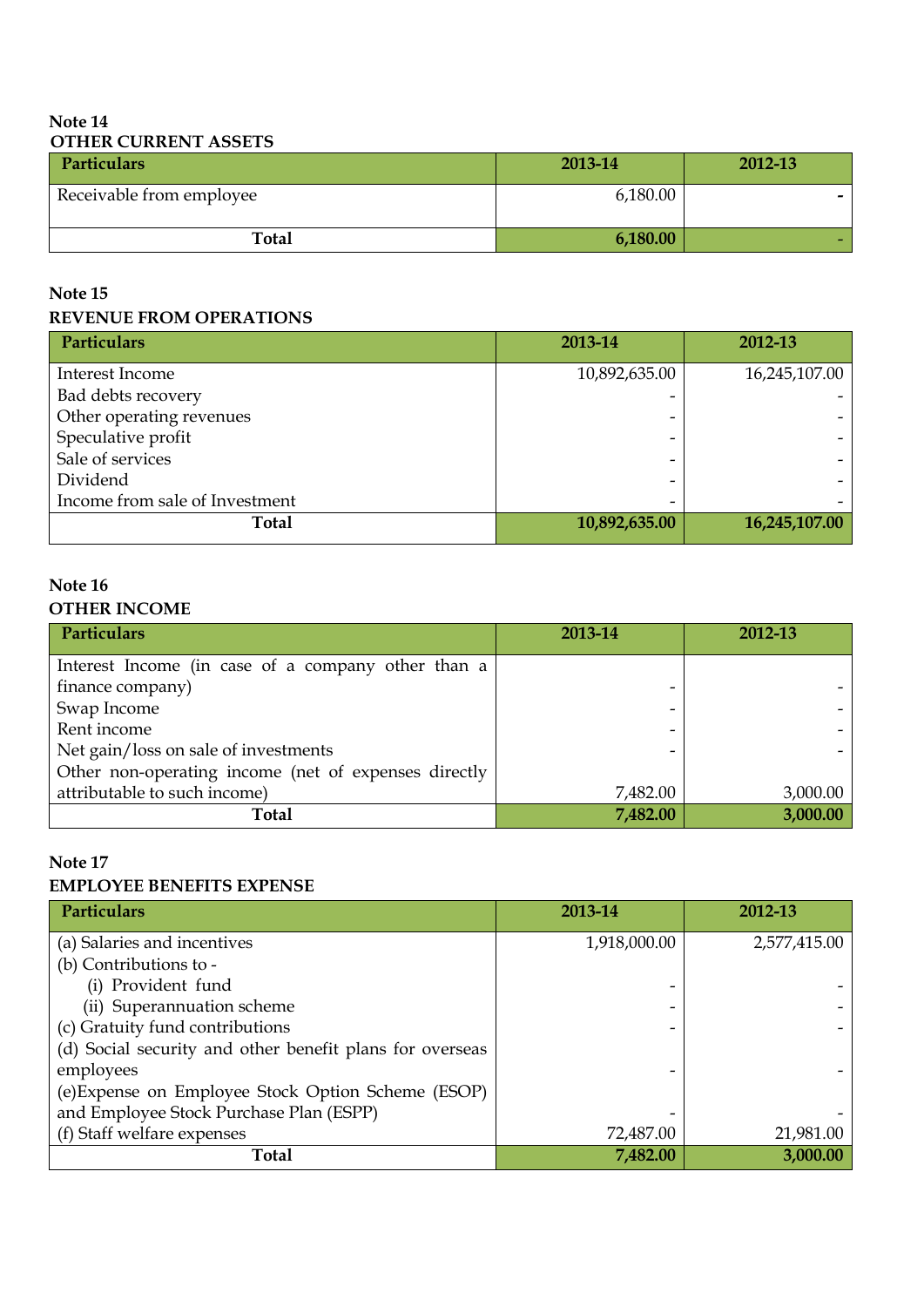#### **Note 18 FINANCE COSTS**

| <b>Particulars</b>                              | 2013-14      | 2012-13    |
|-------------------------------------------------|--------------|------------|
| Interest expense                                | 1,213,372.00 | 257,085.00 |
| <b>Bank</b> charges                             | 3,160.01     | 1,214.54   |
| Applicable net gain/loss on foreign<br>currency |              |            |
| transactions and translation                    |              |            |
| Total                                           | 1,216,532.01 | 258,299.54 |

# **Note 19 OTHER EXPENSES**

| <b>Particulars</b>                      | 2013-14       | 2012-13        |
|-----------------------------------------|---------------|----------------|
| Advertisement expenses                  | 59,726.00     |                |
| Balances written off                    | 4,345,600.00  | 6,816,195.00   |
| <b>Brokerage</b>                        |               | 1,624,500.00   |
| Provision against standard assets       | 155,694.00    | $-2,22,374.00$ |
| Professional and legal fees             | 316,043.00    |                |
| Rent                                    | 48,000.00     |                |
| Payments to the auditor as              |               |                |
| a. auditor                              | 117,978.00    | 40,450.00      |
| b. for taxation matters                 |               |                |
| c. for company law matters              |               |                |
| d. for management services              |               |                |
| e. for other services                   |               | 40,450.00      |
| f. for reimbursement of expenses        |               |                |
| Prior period expense/(Income)           |               |                |
| Excess interest provided in past period | $-762,696.00$ |                |
| Professional and legal fees             | 77,777.00     |                |
| Miscellaneous expenses,                 | 451,146.22    | 399,386.60     |
| <b>Total</b>                            | 4,809,268.22  | 8,698,607.60   |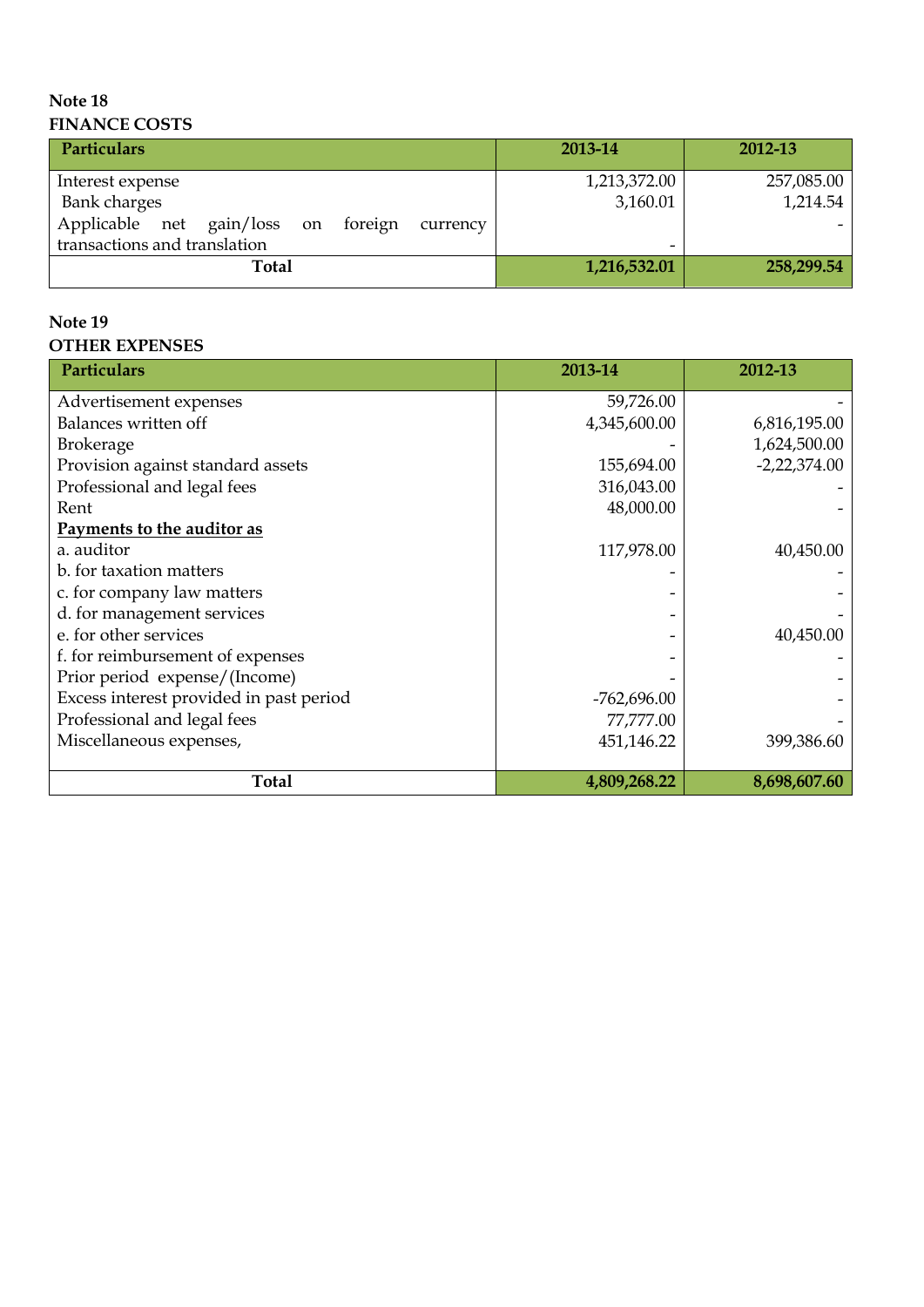#### **SCHEDULE -20: Accounting Polices**

#### **1 SIGNIFICANT ACCOUNTING POLICIES**

#### **A. Basis of preparation of Financial Statements :**

- i. The financial statements have been prepared under historical cost convention on the accrual basis of accounting in accordance with the accounting principles generally accepted in India (GAAP) and in compliance with the Accounting Standards issued by The Institute of Chartered Accountants of India and the provisions of the Companies Act, 1956 as adopted consistently by the company.
- ii. Accounting policies not specifically referred to otherwise are consistent with the generally accepted accounting principles followed by the Company.
- iii. The preparation of financial statements in conformity with the generally accepted accounting principles requires estimates and assumptions to be made, that affect the reported amounts of assets and liabilities on the date of financial statements and the reported amounts of revenues and expenses during the reported year. Differences between the actual results and estimates are recognized in the year in which the results are known / materialized

#### **B. Revenue recognition :**

Interest Income is recognized on a time proportion basis taking into account the amount outstanding and the rate applicable.

#### **C. Expenditure :**

Expenses are accounted on accrual basis and the provisions are made for all known losses and liabilities.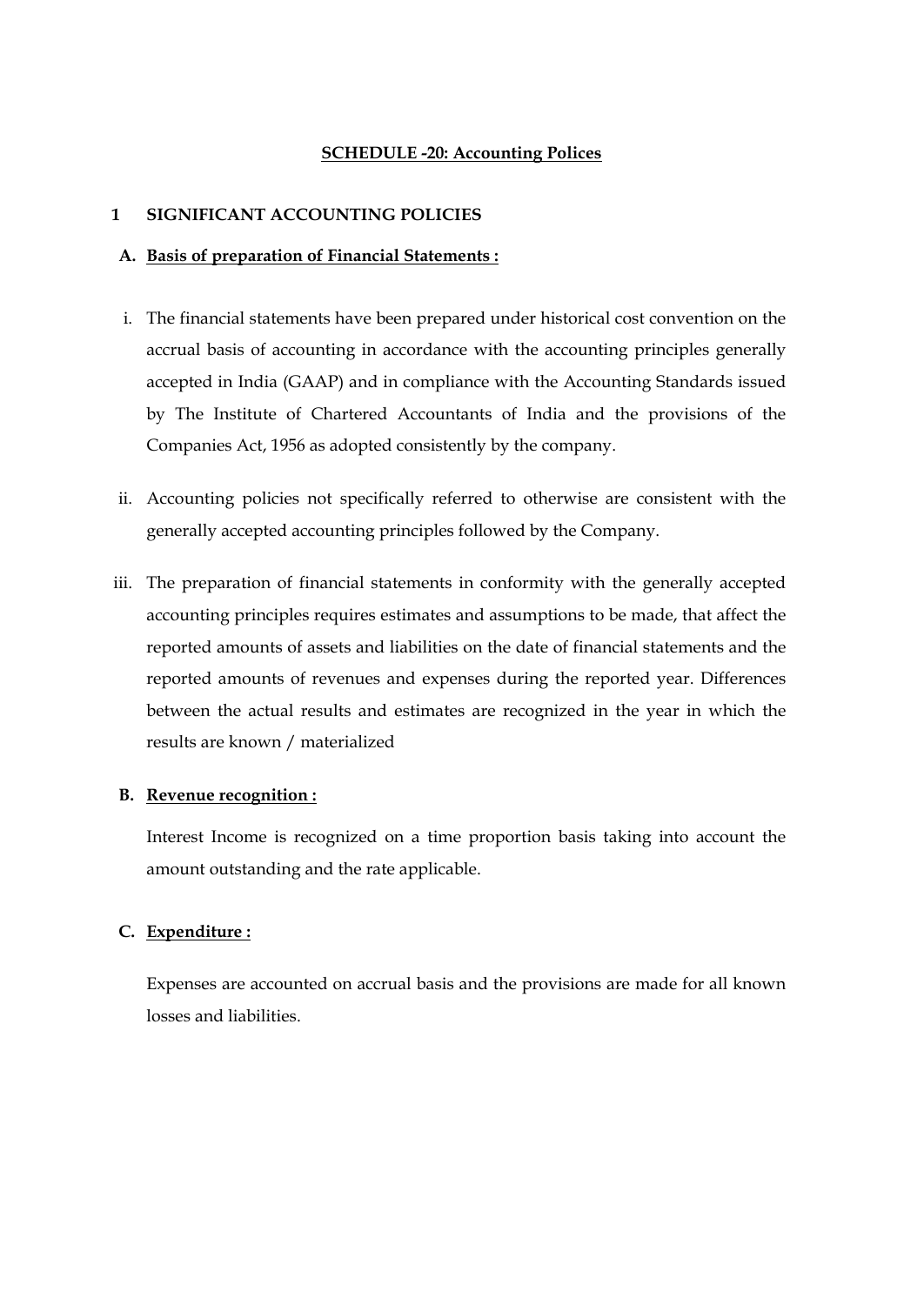#### **D. Fixed Assets and Depreciation:**

#### i. Fixed Assets

Fixed assets are stated at their original cost of acquisition including incidental expenses related to acquisition & installation of the concerned assets less accumulated depreciation and impairment losses, if any.

ii. Depreciation /Amortization.

Depreciation on fixed assets are provided on W.D.V basis at the rates prescribed under Companies Act.

#### **E. Investments:**

Investments are classified into Non current investment and current investments. Current investments are stated at lower of cost or fair market value. Non Current Investments are stated at cost less provision for permanent diminution in value if any, of investments. During the year the company has disposed off the some of the unquoted investments of Rs.669.00 lacs at book value and has collected Rs. 580 lacs, the remaining balance of Rs.89.00 lacs has been shown as Current Investments.

#### **F. Deferred tax :**

 Deferred Income taxes reflects the impact of current year timing differences between taxable income and accounting income for the year and reversal of timing differences of earlier years. The differences that result between the profit considered for income taxes and the profit as per the financial statements are identified, and thereafter a deferred tax asset or deferred tax liability is recorded for timing differences, namely the differences that originate in one accounting period and reverse in another, based on the tax effect of the aggregate amount being considered. The tax effect is calculated on the accumulated timing differences at the end of an accounting period based on prevailing enacted or substantially enacted regulations. Deferred tax assets are recognized only if there is reasonable certainty of their realization and are reviewed for the appropriateness of their respective carrying values at each balance sheet date.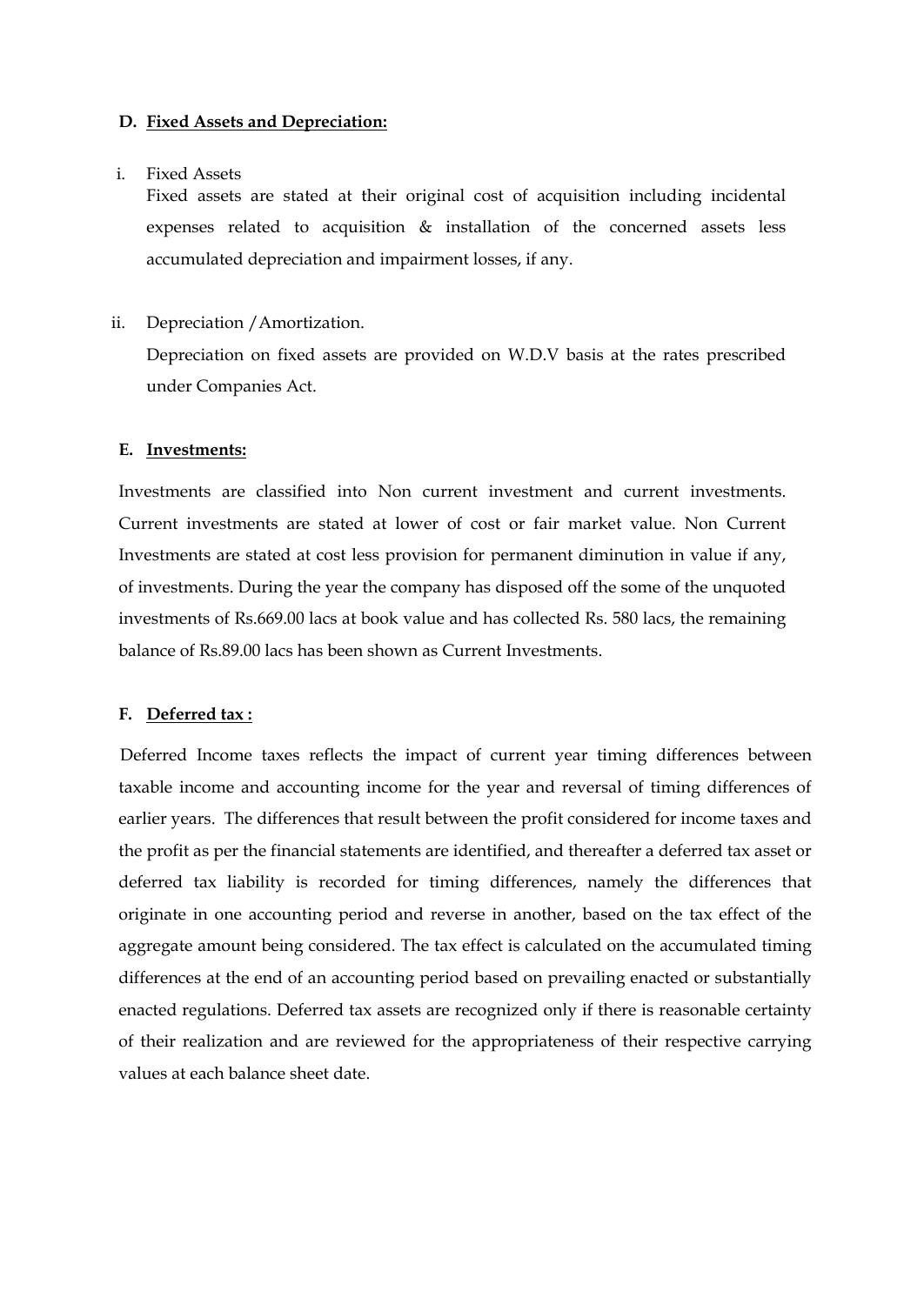#### **G. Provision for Tax:**

Provision for current tax is determined on the basis of estimated taxable income for the period as per the provisions of Income Tax Act, 1961.

#### **H. Earnings per Share (EPS)** *:*

The earnings considered in ascertaining the Company's EPS are computed as per Accounting Standard 20 on "Earning per Share", issued by the Institute of Chartered Accountants of India. The number of shares used in computing basic EPS is the weighted average number of shares outstanding during the period. The diluted EPS is calculated on the same basis as basic EPS, after adjusting for the effects of potential dilutive equity shares unless the effect of the potential dilutive equity shares is anti-dilutive.

#### **I. Provision and Contingent Liabilities**

- 1 Provisions are recognized and computed in accordance with Accounting Standard 29 on "Provisions, Contingent Liabilities and Contingent Assets" issued by the Institute of Chartered Accountants of India i.e. they are recognized if the following conditions are satisfied:
	- (a) The Company has a present obligation as a result of past event;
	- (b) It is probable that an outflow of resources embodying economic benefits will be required to settle the obligation; and
	- (c) A reliable estimate can be made of the amount of the obligation.

Similarly, the Contingent liabilities are disclosed in Accordance with the Accounting Standard 29 i.e. they are disclosed when the Company has a possible obligation or a present obligation and it is probable that a Cash Outflow will not be required to settle the obligation

2 The company adopts the accounting system as stipulated under Non banking Financial Companies Prudential Norms,(Reserve Bank)Directions,1998 dated 2nd January ,1998 issued by reserve Bank of India in respect of Income Recognition ,provisioning and assets classification for Non- Banking Financial Companies are followed by the company in preparation of accounts.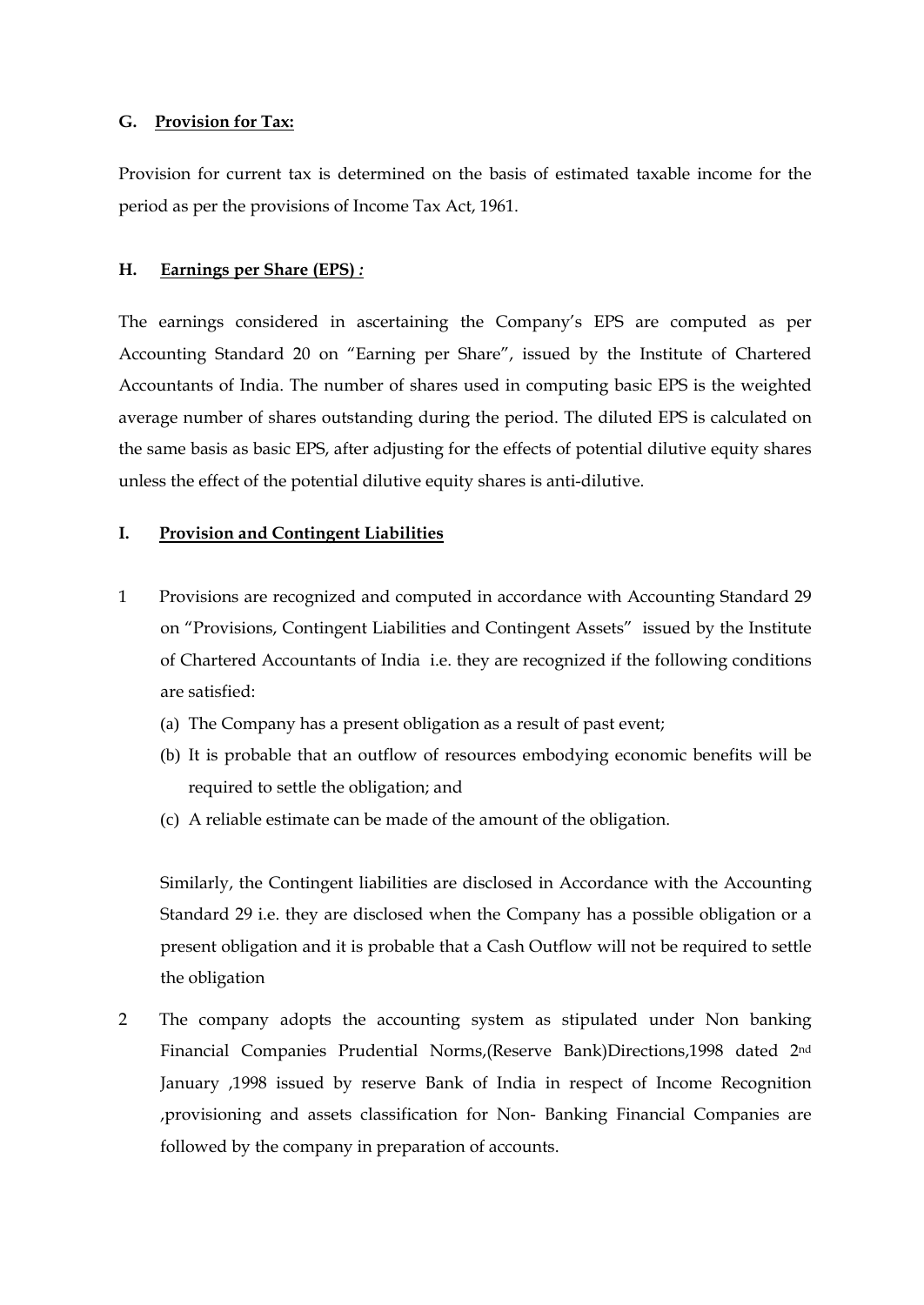3 Additional information pursuant to the paragraph 3 and 4 of the part II to the Schedule VI to The Companies Act, 1956, has been given to the extent applicable.

| Value of import on CIF basis (previous year 'Nil')                                                    | NIL. |
|-------------------------------------------------------------------------------------------------------|------|
| Expenditure in foreign currency (previous year 'Nil')                                                 | NIL  |
| Earning in foreign currency (previous year' Nil)                                                      | NIL  |
| Remittance in foreign currency on account of dividend<br>to foreign shareholders (Previous year 'Nil) |      |

4 Disclosure as required by Accounting Standard 18(AS-18) Related party Disclosures issued by the Institute of Chartered Accountants Of India are as follows.

Name of the related parties and description of relation:

| (a) Directors | Ms Shikha Kapasi     |
|---------------|----------------------|
|               | Mr Nimesh P.Ganatra  |
|               | Mr. Anant Palan      |
|               | Mr. Hitesh Dave      |
|               | Mr. Rohan Barot      |
|               | Mr. Mahendra Dave    |
|               | Ms. Dhara Brahmbhatt |

 Enterprises owned or significantly influenced by key management personnel or their relatives

- (a) Asian Fintrade Services Pvt. Ltd
- (b) Asian Comtrade Pvt. Ltd.
- (c) Money Mount Securities Pvt. Ltd
- (d) Power-point Energy Pvt. Ltd

The following is the transaction entered with the Related Parties

| Sr No | Nature of Transaction          | Enterprises                  | significantly<br>owned or |
|-------|--------------------------------|------------------------------|---------------------------|
|       |                                | influenced<br>$\mathbf{b}$   | management<br>key         |
|       |                                | personnel or their relatives |                           |
|       |                                | Year Ended 31-st             | Year Ended 31st           |
|       |                                | March 2014<br>March 2013     |                           |
|       | Investment in equity           |                              |                           |
|       | Asian Fintrade Services P Ltd. | 24,00,000                    | 24,00,000                 |

| Sr No | Nature of Transaction | Directors                                                                   |          |  |
|-------|-----------------------|-----------------------------------------------------------------------------|----------|--|
|       |                       | Year Ended 31 <sup>st</sup><br>Year Ended 31-st<br>March 2014<br>March 2013 |          |  |
|       | Remuneration          |                                                                             |          |  |
|       | Nimesh Ganatra        | 3,50,000                                                                    | 3,00,000 |  |
|       | Shikha Kapasi         | 3,50,000                                                                    | 2,25,000 |  |
|       | Anant Palan           | Nil                                                                         | 2,20,000 |  |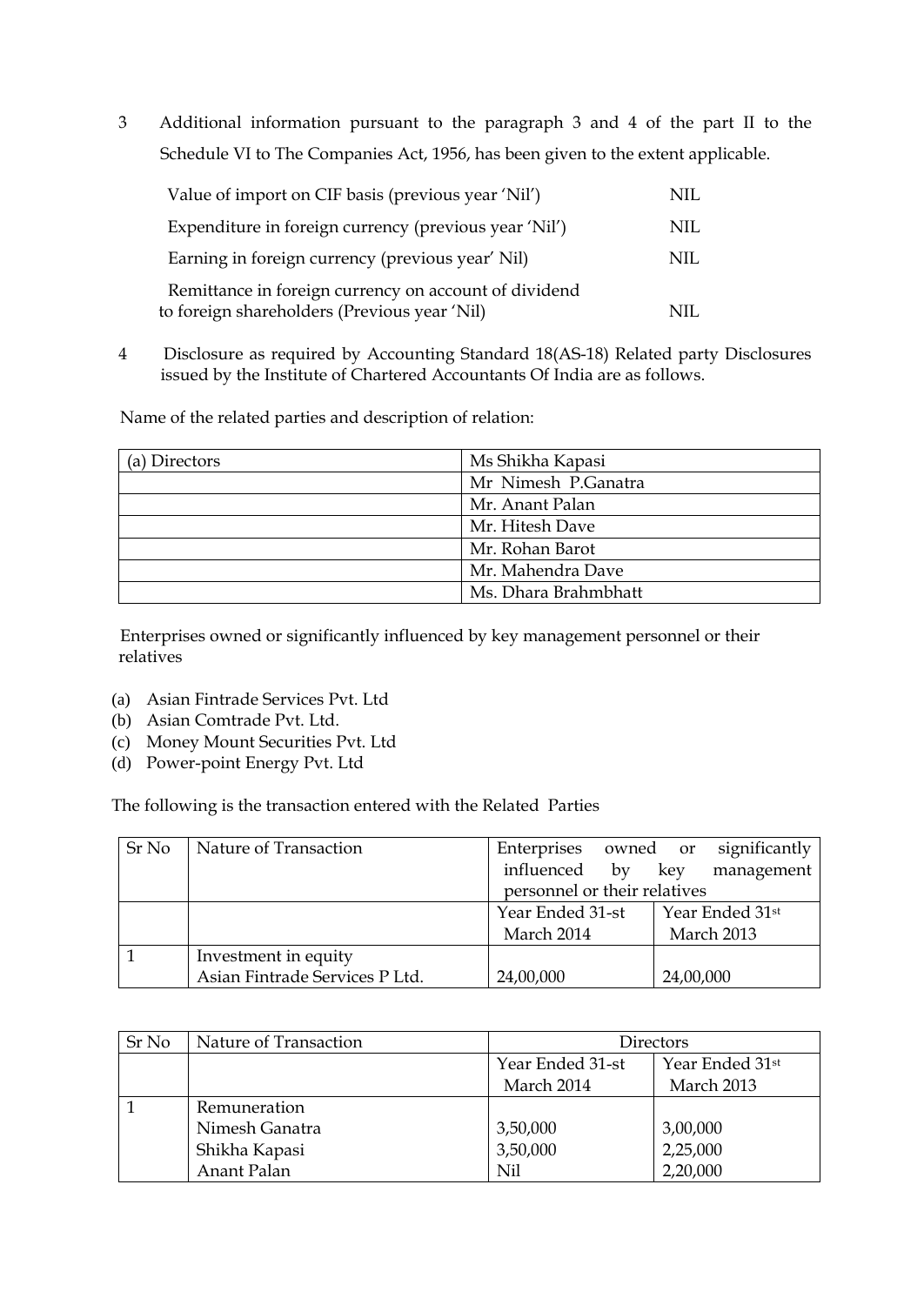5 Disclosure as required by Accounting Standard 20 (AS-20)'earning per Share' issued by The Institute of Chartered Accountants of India are as follows.

| <b>PARTICULARS</b>           | 31st March 2014 | 31st March 2013 |
|------------------------------|-----------------|-----------------|
| (I) profit Computation for   |                 |                 |
| both basic and diluted       |                 |                 |
| earning per share of Rs.     |                 |                 |
| 10 each:                     |                 |                 |
| Net profit as per profit and | 27,55,729.77    | 43,38,181.97    |
| loss account available for   |                 |                 |
| equity shareholders.         |                 |                 |
| (II) weighted Average        |                 |                 |
| Number of equity shares      |                 |                 |
| for earning per share        |                 |                 |
| computation                  |                 |                 |
| For basic / diluted earning  | 7,47,50,000     | 7,47,50,000     |
| per share                    |                 |                 |
| Basic/Dilluted earning per   | 0.02            | 0.04            |
| Share.                       |                 |                 |

#### 6 Directors remuneration:

| Name               | Current Year (Rs) | Previous Year (Rs) |
|--------------------|-------------------|--------------------|
|                    |                   |                    |
| Mr. Nimesh Ganatra | 3,50,000          | 3,00,000           |
| Ms Shikha Kapasi   | 3,50,000          | 2,25,000           |
| Mr. Anant Palan    | Nil               | 2,20,000           |

#### 7 Payment to Auditors.:

| Payments to the auditor as       | Current Year | Previous Year |
|----------------------------------|--------------|---------------|
|                                  | (Rs)         | (Rs)          |
| a. auditor                       | 117978.00    | 40450.00      |
| b. for taxation matters          | 0.00         | 0.00          |
| c. for company law matters       | 0.00         | 0.00          |
| d. for management services       | 0.00         | 0.00          |
| e. for other services            | 0.00         | 40450.00      |
| f. for reimbursement of expenses | 0.00         | 0.00          |

- 8 As required by notification number, GSR 129(E) dated 22<sup>nd</sup> February, 1999 issued by the department of company Affairs, Ministry of Law and company affairs the company doesn't owe Rs. 1,00,000/- and above which are outstanding for more than 30 days to any small scale industrial undertaking.
- 9 The RBI regulation on prudential norms for Income recognition and provisioning for non performing assets have been followed but no provision for standard assets has been made.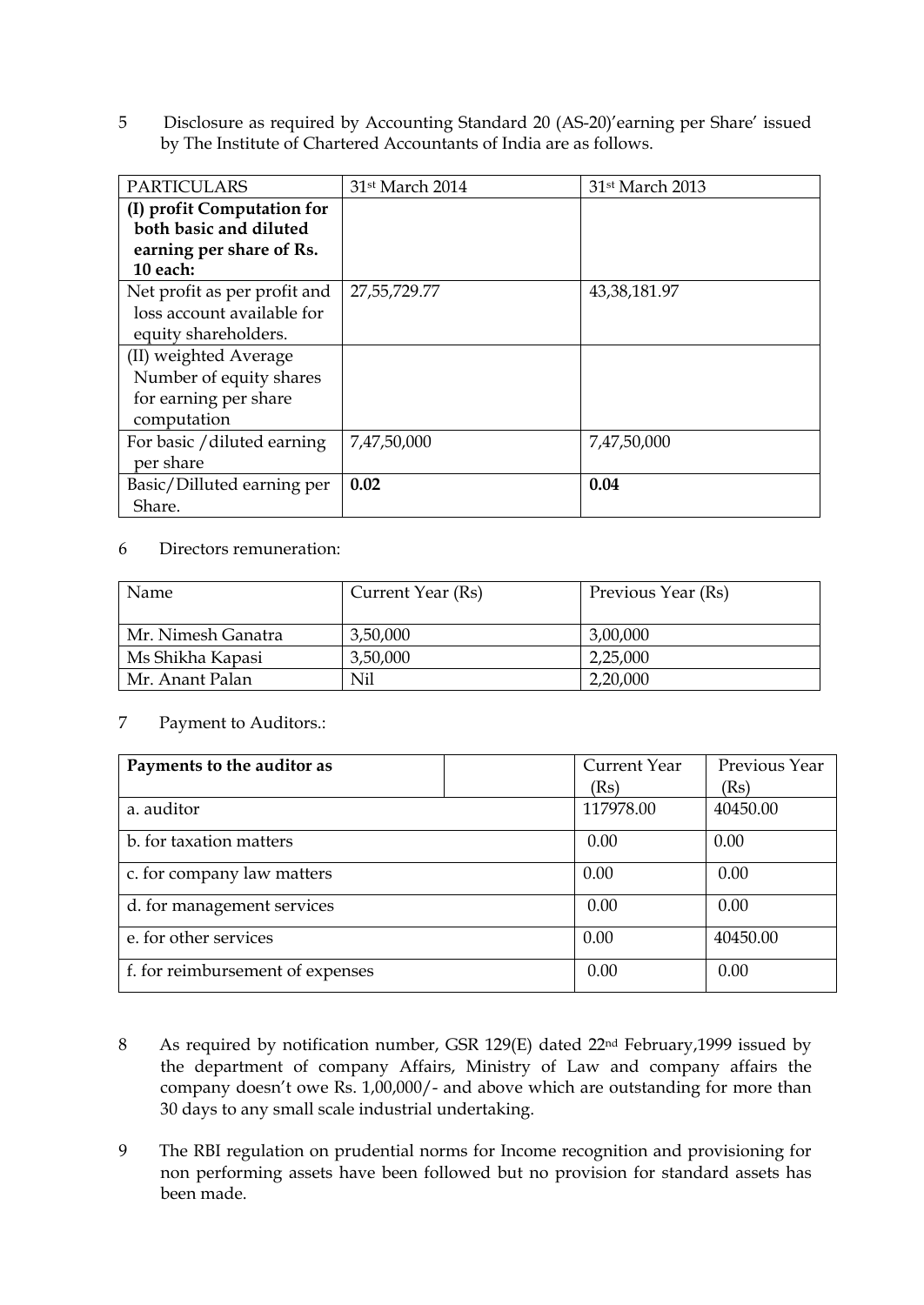- 10 There is no amount due to be transferred to investor's education and Protection Fund as on 31st March 2014.
- 11 Previous years figures have been regrouped, reclassified wherever necessary to make them comparable to that of current year.

#### *for* **GEMSTONE INVESTMENTS LIMITED**

#### *For* **M/S N R GALA & ASSOCIATES. Chartered Accountants**

 $sd/-$ Nimesh P. Ganatra Anant Palan

Director Managing Director

**Place : Mumbai Date : 29/05/2014**

**Sd/- NAVIN R. GALA PROPRIETOR MEM NO:40640**